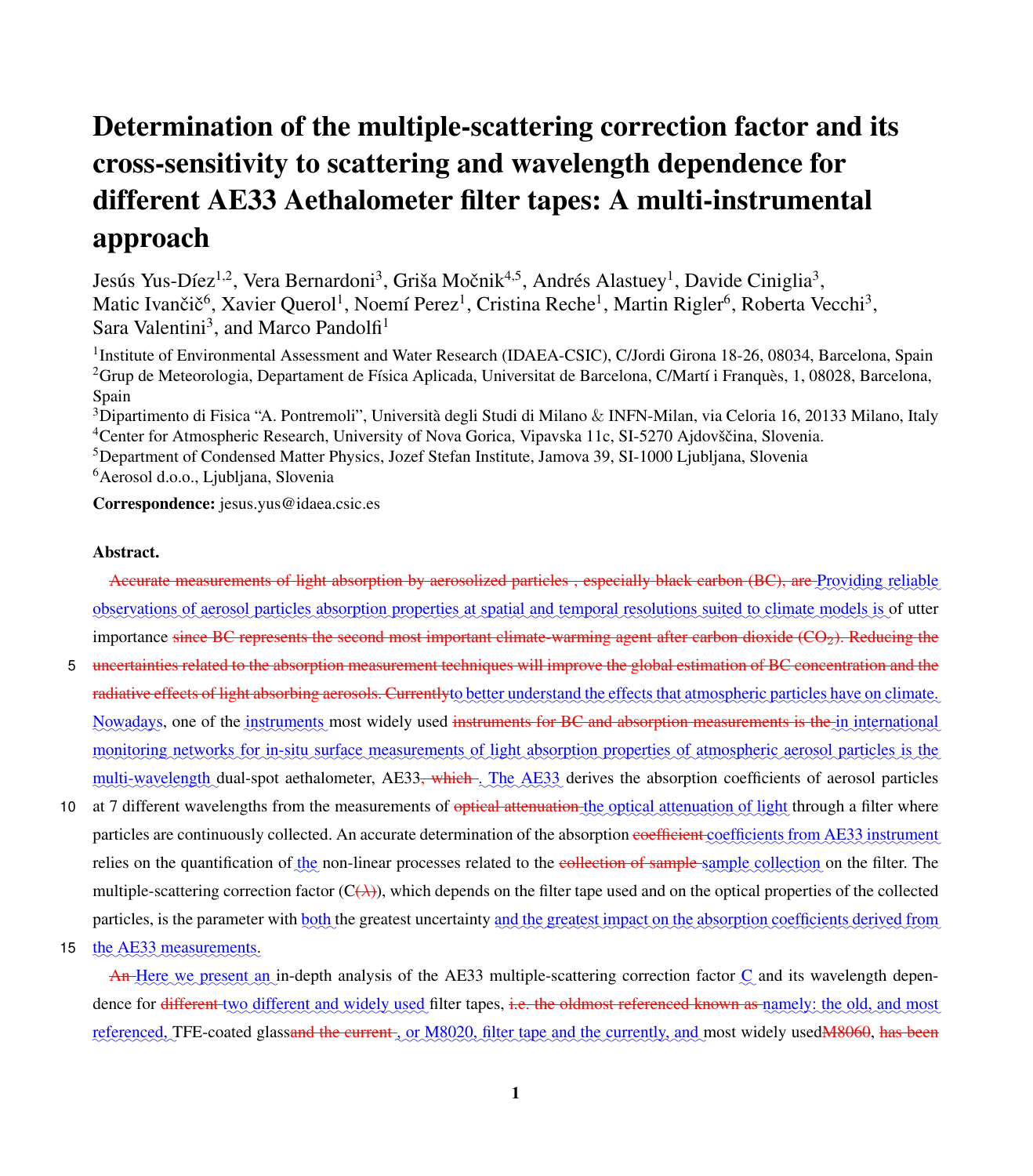carried out by comparing the AE33 attenuation measurements M8060 filter tape. For performing this analysis, we compared

- 20 the attenuation measurements from AE33 with the absorption <del>measurements from coefficients measured</del> with different filterbased techniques. Online co-located multi-angle absorption photometer (MAAP) measurements and offline PP\_UniMI polar photometer measurements were <del>used with this aim. We employed</del> as reference absorption measurements for this work. To this aim, we used data from three different measurement stations located in North-East of Spain, namely: an urban background station (Barcelona; BCN), a regional background station (Montseny; MSY) and a mountain-top station (Montsec d'Ares; MSA).
- 25 The median C values (at 637 nm) measured at the three stations ranged between 2.29 (at BCN and MSY; lowest 5th percentile of 1.97 and highest 95th percentile of 2.68) and 2.51 (at MSA; lowest 5th percentile of 2.06 and highest 95th percentile of 3.06). The C factor was wavelength-dependent only at the mountain-top station, whereas at the urban and regional stations no statistically significant difference was found at the 7 different AE33 wavelengths. The wavelength-dependence of C at the mountain station was in part driven by the predominant effect of dust particles during Saharan dust outbreaks at this station.
- 30 At the mountain station, neglecting the wavelength dependence of the C factor led to an underestimation of the Absorption Ångström Exponent (AAE) of 12%. The analysis of the cross-sensitivity to scattering<del>for different filter tapes</del>, for the two filter tapes considered here, revealed a large increase of the C factor at the three stations when the single scattering albedo (SSA) of the collected particles was above  $0.90-0.95$ , with a given threshold, up to a 3-fold increase above the average  $\mathcal{Q}$  values. The result SSA threshold appeared to be site-dependent, and ranged between 0.90 to 0.95 for the stations considered in the
- 35  $\frac{\text{study. The results}}{\text{results}}$  of the cross-sensitivity to scattering displayed a fitted constant multiple scattering parameter,  $C_f$ , of 2.21 and 1.96, and a cross-sensitivity factor,  $m_s$ , of  $0.8\%$  and  $1.7\%$  1.8% and  $3.4\%$  for MSY and MSA stations, respectively, for the TFE-coated glass filter tape. For the M8060 filter tape,  $C_f$  of 2.50, 1.96, 1.82 and  $a$  m<sub>s</sub> of  $0.7\%$ ,  $1.5\%$ ,  $2.7\%$   $1.6\%$ ,  $3.0\%$ ,  $4.9\%$ , for BCN, MSY and MSA stations, respectively, were obtained. SSA variations also influenced the spectral dependence of the C, which showed an increase with wavelength when SSA was above the site-dependent threshold. Below the SSA threshold,
- 40 no statistically significant dependence of the C with wavelength was observed. For the measurement stations considered here, the wavelength-dependence of C was to some extent driven by the presence of dust particles during Saharan dust outbreaks that had the potential to increase the SSA above the average values. At the mountain-top station, an omission of the wavelength dependence of the C factor led to an underestimation of the Absorption Ångström Exponent (AAE) up to a 12%. Differences in the absorption coefficient determined from AE33 measurements at BCN, MSY and MSA of around a 35-40 % can be expected
- 45 when using the site-dependent C determined experimentally experimentally obtained instead of the nominal C value. Due to the fundamental role that the SSA of the particles collected on the filter tape has on the multiple scattering parameter C, we present a methodology that allows to recognize the conditions upon which the use of a constant and wavelength independent  $\frac{C}{20}$  is feasible.

### 1 Introduction

50 Atmospheric aerosol particles play an important role on the Earth's radiative balance directly by scattering and absorbing solar and terrestrial radiation and indirectly by acting as cloud condensation nuclei. Large uncertainties still exist on the effects that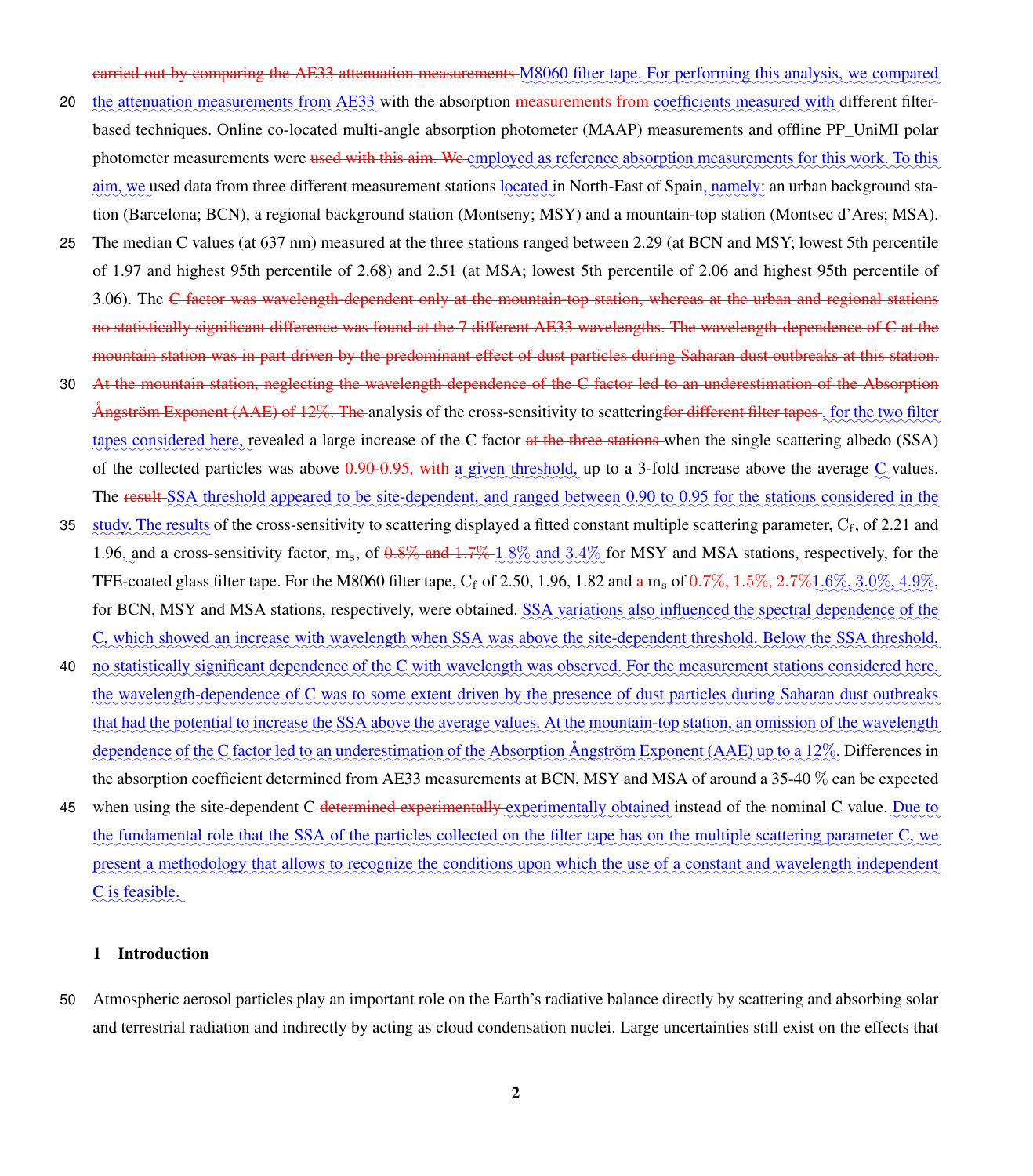atmospheric particles have on climate [\(Myhre et al., 2013\)](#page-35-0). In fact, the aerosol-radiation interaction depends on aerosol prop-erties such as aerosol size distribution, mixing state, and refractive index, among others (e.g. [Bond et al., 2013\)](#page-30-0). Furthermore, no standard reference material currently exists for instrument calibration to determine the aerosol particles optical properties.

- 55 Globally, aerosols have helped to reduce the warming effect from greenhouse gases because of their net cooling effect on climate [\(Myhre et al., 2013\)](#page-35-0). However, this influence is likely to be reduced over the coming decades as air pollution mea-sures are implemented around the world [\(Samset et al., 2018\)](#page-37-0), as it is already the case in parts of Europe and North America [\(Collaud Coen et al., 2020\)](#page-31-0). Therefore, in order to properly constrain global models, it is necessary to better characterize the atmospheric absorption by aerosols from observations. Among the atmospheric aerosols, black carbon (BC)  $\pm$ stands out as
- 60 phenomenologically different, being the most efficient light absorbing aerosol component and being responsible for the second most important contribution to positive climate forcing after carbon dioxide [\(Myhre et al., 2013\)](#page-35-0). However, there are still large uncertainties related to the radiative forcing of BC particles. In fact, the climate forcing potential of BC is influenced by BC properties which are strongly source and site dependent [\(Houghton, 2001;](#page-33-0) [Kirchstetter et al., 2004a;](#page-33-1) [Ramanathan and Carmichael, 2008;](#page-36-0) M In addition to BC, atmospheric absorption by aerosol particles is also driven by specific organic compounds (e.g. from incom-
- 65 plete combustion, biomass smoldering, and secondary and biogenic sources) often referred to as Brown Carbon (BrC) and by mineral dust (e.g. [Alfaro et al., 2004\)](#page-30-1). Unlike BC, which absorbs radiation in a wide range of wavelengths (from UV to infrared) with a wavelength independent refractive index, BrC and mineral dust refractive index increases at shorter wavelengths, close [t](#page-31-1)o the UV range [\(Kirchstetter et al., 2004b;](#page-33-2) [Andreae and Gelencsér, 2006;](#page-30-2) [Bergstrom et al., 2007;](#page-30-3) [Laskin et al., 2015;](#page-34-1) [Cappa](#page-31-1) [et al., 2019\)](#page-31-1). Therefore, having at disposal accurate absorption measurement techniques is crucial to determine particles light
- 70 absorption which can afterwards be used in climate projections [\(Mengis and Matthews, 2020;](#page-34-2) [Wang et al., 2020\)](#page-38-0). Moreover, there is also the need of standard aerosol particles to use as reference for quality assurance of absorption measurements, such as the recently developed flame-generated soot in [Ess and Vasilatou](#page-32-0) [\(2019\)](#page-32-0).

There are three main approaches in the literature to determine aerosol particles light absorption: by measuring the suspended particles in a cell, e.g. with photo-thermal interferometry or photo-acoustic techniques, and by either on-line or off-line filter-

- 75 based photometer methods (e.g., [Lin et al., 1973;](#page-34-3) [Terhune and Anderson, 1977;](#page-38-1) [Hansen et al., 1984;](#page-33-3) [Stephens et al., 2003;](#page-38-2) [Moosmüller et al., 2009;](#page-34-4) [Ajtai et al., 2010;](#page-30-4) [Vecchi et al., 2014\)](#page-38-3). Among the indirect methods for measuring absorption, the "subtraction method", which does not rely on a filter, calculates the absorption from the difference between extinction and scattering by suspended particles [\(Singh et al., 2014\)](#page-37-1). However, this method can lead to large errors at large single scattering albedo (SSA) values when the extinction is dominated by scattering [\(Onasch et al., 2015\)](#page-35-1). On-line measurement methodologies
- 80 based on particle suspension, such as the photo-acoustic spectroscopy (PAS) [\(Ajtai et al., 2010\)](#page-30-4), have the advantage of measuring directly the absorption by particles suspended in a sampling cell avoiding filter-based artifacts. However, in the case of photo-acoustic spectroscopy measurements, the heating of the sample and the evaporation of coating materials on the sample may lead to higher detection limit and artifacts impairing the measurement accuracy [\(Lack et al., 2006;](#page-33-4) [Linke et al., 2016\)](#page-34-5). The photo-thermal interferometry (PTI) is an absorption measurement technique originally developed for measurements of
- 85 trace gases that has also been applied to aerosol measurements [\(Lee and Moosmüller, 2020;](#page-34-6) [Visser et al., 2020\)](#page-38-4). However, the aforementioned techniques have so far proved difficult to deploy in a field setting thus limiting their broader use in international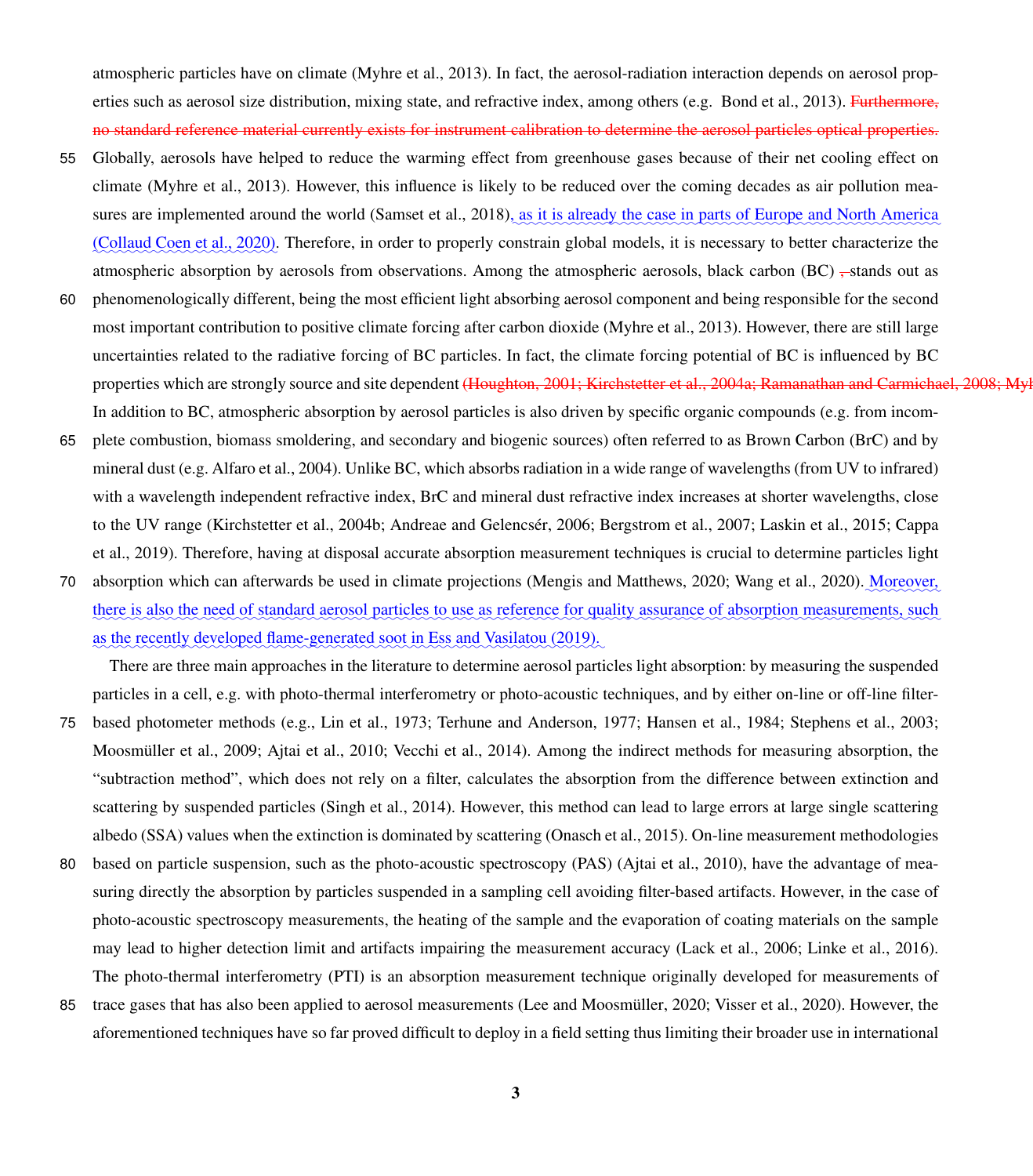measurements networks. Filter-based instruments (either on-line or off-line) rely on the sampling of aerosol particles collected in a filter matrix and on the measurement <del>, with a photometer, </del>of the resulting change of light intensity <u>with a photometer,</u> either on the transmittance [\(Hansen et al., 1984;](#page-33-3) [Bond et al., 1999;](#page-30-5) [Drinovec et al., 2015\)](#page-32-1), or on both transmittance and reflectance

90 [\(Petzold and Schönlinner, 2004\)](#page-36-2). This method is affected by artifacts resulting mainly from the effects that the filter has on the measurements. Off-line in-house made filter based polar photometers, which measure both transmittance and reflectance, are deployed at some research centers. Examples are the MWAA (multi-wavelength absorption analyzer) deployed at University of Genoa [\(Massabò et al., 2013\)](#page-34-7) and the PP\_UniMI polar photometer deployed at University of Milan [\(Vecchi et al., 2014;](#page-38-3) [Bernardoni et al., 2017\)](#page-30-6). These methods can perform accurate absorption measurements by increasing the number of measuring

95 angles [\(Massabò et al., 2013;](#page-34-7) [Vecchi et al., 2014;](#page-38-3) [Bernardoni et al., 2017\)](#page-30-6) thus allowing an accurate determination of the filter artifacts.

The main advantage of the on-line filter-based methods is that these techniques are ease of use, allow for unattended operation, are relatively inexpensive and provide real-time data. For these reasons, these methods are widely used in international networks such as the Global Atmosphere Watch (GAW, World Meteorological Organization) and the European Research Infras-

- 100 tructure for the Observation of Aerosol, Clouds and Trace Gases (ACTRIS; www.actris.e[uwww.actris.eu\)](www.actris.eu). The most used filterbased instruments are the Aethalometer [\(Hansen et al., 1984;](#page-33-3) [Drinovec et al., 2015\)](#page-32-1), the Particle Soot Absorption Photometer (PSAP, [Bond et al., 1999\)](#page-30-5), the Continuous Light Absorption Photometer <del>(CLAP; [Ogren et al., 2017\)](#page-35-2)</del> (CLAP; Ogren et al., 2017), and the Multi-Angle Absorption Photometer (MAAP, Model 5012, Thermo, Inc., USA; [Petzold and Schönlinner, 2004\)](#page-36-2). The measured mass concentration of light absorbing carbonaceous aerosol inferred via optical attenuation of light is referred to as
- 105 equivalent BC (eBC; [Petzold et al., 2013\)](#page-36-3). The main artifacts affecting the light absorption measurements of these instruments are the multiple light scattering within the filter, the filter loading effect and the particle scattering correction [\(Liousse et al.,](#page-34-8) [1993;](#page-34-8) [Bond et al., 1999;](#page-30-5) [Weingartner et al., 2003;](#page-38-5) [Schmid et al., 2006;](#page-37-2) [Collaud Coen et al., 2010;](#page-31-2) [Lack et al., 2014\)](#page-33-5). Algo[r](#page-30-7)ithms for correcting these artifacts have been applied and their efficacy tested over the years [\(Weingartner et al., 2003;](#page-38-5) [Arnott](#page-30-7) [et al., 2005;](#page-30-7) [Schmid et al., 2006;](#page-37-2) [Virkkula et al., 2007;](#page-38-6) [Collaud Coen et al., 2010;](#page-31-2) [Virkkula et al., 2015\)](#page-38-7). <u>Currently, due to the</u>
- 110 described limitations of the filter-based photometers and other in-situ methods, no reference technique for measuring near-real time aerosol particles light absorption is available [\(Petzold et al., 2013;](#page-36-3) [Lack et al., 2014\)](#page-33-5).

The filter loading effect consists in the accumulation of particles and the consequent loss of sensitivity of the instrument with an increasing particle load [\(Bond et al., 1999;](#page-30-5) [Weingartner et al., 2003;](#page-38-5) [Lack et al., 2008;](#page-33-6) [Moosmüller et al., 2009\)](#page-34-4). The crosssensitivity to scattering is the consequence of the multiple light scattering within the filter fibers and between particles and

- 115 fibers, thus it is largely dependent on the single scattering albedo of the deposited aerosols. For the older Aethalometer model (AE31) the filter loading effect has been thoroughly studied and different methods for its quantification have been suggested. These methods use for example the discontinuity between the eBC concentration measurements before and after a filter spot is changed [\(Weingartner et al., 2003;](#page-38-5) [Virkkula et al., 2007\)](#page-38-6)<sub>2</sub> or use the relationship between the eBC concentration and light attenuation [\(Park et al., 2010;](#page-35-3) [Segura et al., 2014;](#page-37-3) [Drinovec et al., 2015\)](#page-32-1) to correct for filter loading effect. For the AE33 model
- 120 the loading effect is corrected on-line using the dual-spot technology [\(Drinovec et al., 2015\)](#page-32-1). In addition, the different physical and chemical properties of the collected particles influence particle optical properties, such as the backscatter fraction and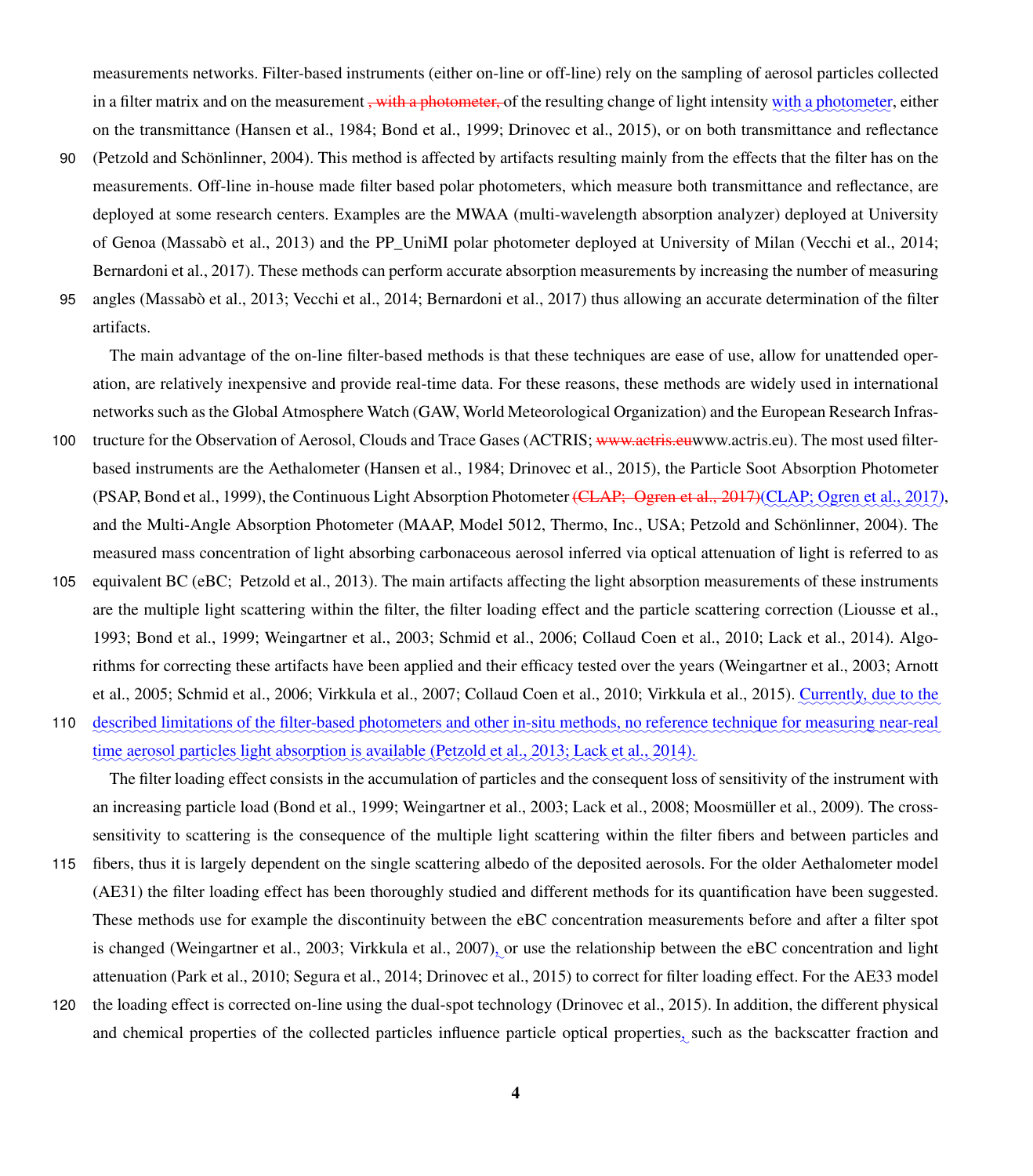the single scattering albedo (SSA), thus affecting also the multiple scattering of the collected particles and the filter loading effect [\(Weingartner et al., 2003;](#page-38-5) [Lack et al., 2008;](#page-33-6) [Virkkula et al., 2015;](#page-38-7) [Drinovec et al., 2017\)](#page-32-2). Among the on-line filterbased instruments, the Multi Angle Absorption Photometer (MAAP) <del>uses also also uses</del> the measurements of light scattered

125 by the blank and loaded filter in order to take into account for both the loading effect and the aerosol particles multiple scattering. Consequently, the MAAP directly provides particle absorption coefficients similar to those obtained with other types of instruments (e.g. PAS; [Petzold and Schönlinner, 2004;](#page-36-2) [Petzold et al., 2005\)](#page-36-4).

Currently, due to the described limitations of the filter-based photometers and other in-situ methods, no reference technique for measuring aerosol particles light absorption is available [\(Petzold et al., 2013;](#page-36-3) [Lack et al., 2014\)](#page-33-5). In the The multi-wavelength

- 130 dual-spot Aethalometer software (AE33, Magee Scientific, Aerosol d.o.o. - [Drinovec et al., 2015\)](#page-32-1) corrects the loading effect is corrected on-line and <del>, furthermore, the AE33 software</del> directly implements the use of a correction factor (C) related to the multiple scattering within the filter matrix to convert the measured attenuation to an absorption coefficient. This C factor is generally assumed a-prioria priori, but it can be experimentally determined by using independent absorption measurements or by comparisons with other filter photometers(e.g. [Weingartner et al., 2003;](#page-38-5) [Arnott et al., 2005;](#page-30-7) [Drinovec et al., 2015;](#page-32-1) [Backman et al.,](#page-30-8)
- 135 [2017\)](#page-30-8). For previous filter tapes and aethalometer versions different values of the multiple scattering parameter have been reported: for the AE31 quartz filter [Weingartner et al.](#page-38-5) [\(2003\)](#page-38-5) proposed a value of 2.14 which later on was recommended to be 3.5, i.e. larger by a factor of 1.64 [\(Müller, 2015;](#page-34-9) [WMO, 2016\)](#page-38-8); for the AE33 [Drinovec et al.](#page-32-1) [\(2015\)](#page-32-1) found a C of 1.57 for the Pallfex Teflon-coated glass fiber (TFE-coated glass, also known as M8020), which, after re-normalization using the factor 1.64, resulted in C=2.57. Moreover, different experimental C factor values have been obtained ranging between 2.57-4.24 [\(Müller et al.,](#page-35-4)
- 140 [2011b;](#page-35-4) [Drinovec et al., 2020;](#page-32-3) [Laing et al., 2020;](#page-33-7) [Valentini et al., 2020a;](#page-38-9) [Bernardoni et al., 2020\)](#page-30-9). In addition, these filters the quartz filter for the AE31 and the TFE-coated glass filter for the AE33 have been found to feature a cross-sensitivity to scatter-ing, m<sub>s</sub>, ranging between 1 and <del>5</del>3% <del>[\(Müller, 2015;](#page-34-9) [Drinovec et al., 2015;](#page-32-1) [Zhang et al., 2018;](#page-39-0) [Corbin et al., 2018;](#page-31-3) [Laing et al., 2020;](#page-33-7) Drino</del> <del>To</del> [\(Müller et al., 2011a;](#page-35-5) [Müller, 2015;](#page-34-9) [Drinovec et al., 2015;](#page-32-1) [Zhang et al., 2018;](#page-39-0) [Corbin et al., 2018;](#page-31-3) [Laing et al., 2020;](#page-33-7) Drinovec et al., 20 However, to the best of our knowledge, so far, no in-situ ambient measurements have been <del>reported in literature for used</del> for
- 145 a detailed characterization of the recommended new M8060 filter tapeand. Moreover, no sensitivity studies of the crosssensitivity to scattering of the C factor have been <del>carried out for this new filter tape either</del> reported and only very few studies dealt with the wavelength dependence of the C for either the previous and the current filter tapes.

The recent comparison between the MAAP and the off-line PP\_UniMI polar photometer carried out by [Valentini et al.](#page-38-10) [\(2020b\)](#page-38-10) pointed to a possible measurement bias of the MAAP absorption coefficients. It is well established that the MAAP,

- 150 although limited to one measuring wavelength, is the most accurate filter-based on-line method available for the determination of the absorption coefficient [\(Petzold et al., 2005;](#page-36-4) [Sheridan et al., 2005;](#page-37-4) [Andreae and Gelencsér, 2006;](#page-30-2) [Müller et al., 2011a\)](#page-35-5). Therefore, it is often taken as the reference in inter-comparison exercises with other instruments, such as the AE33 e.g. in [Backman et al.](#page-30-8) [\(2017\)](#page-30-8). The discrepancy between MAAP and PP\_UniMI reported by [Valentini et al.](#page-38-10) [\(2020b\)](#page-38-10) was mainly attributed to the value of the fraction of backscattered radiation set in the MAAP algorithm and directly measured by PP\_UniMI
- thanks to the due to its high angular resolution which scans the whole scattering plane (resolution of 0.4 degrees in the scattering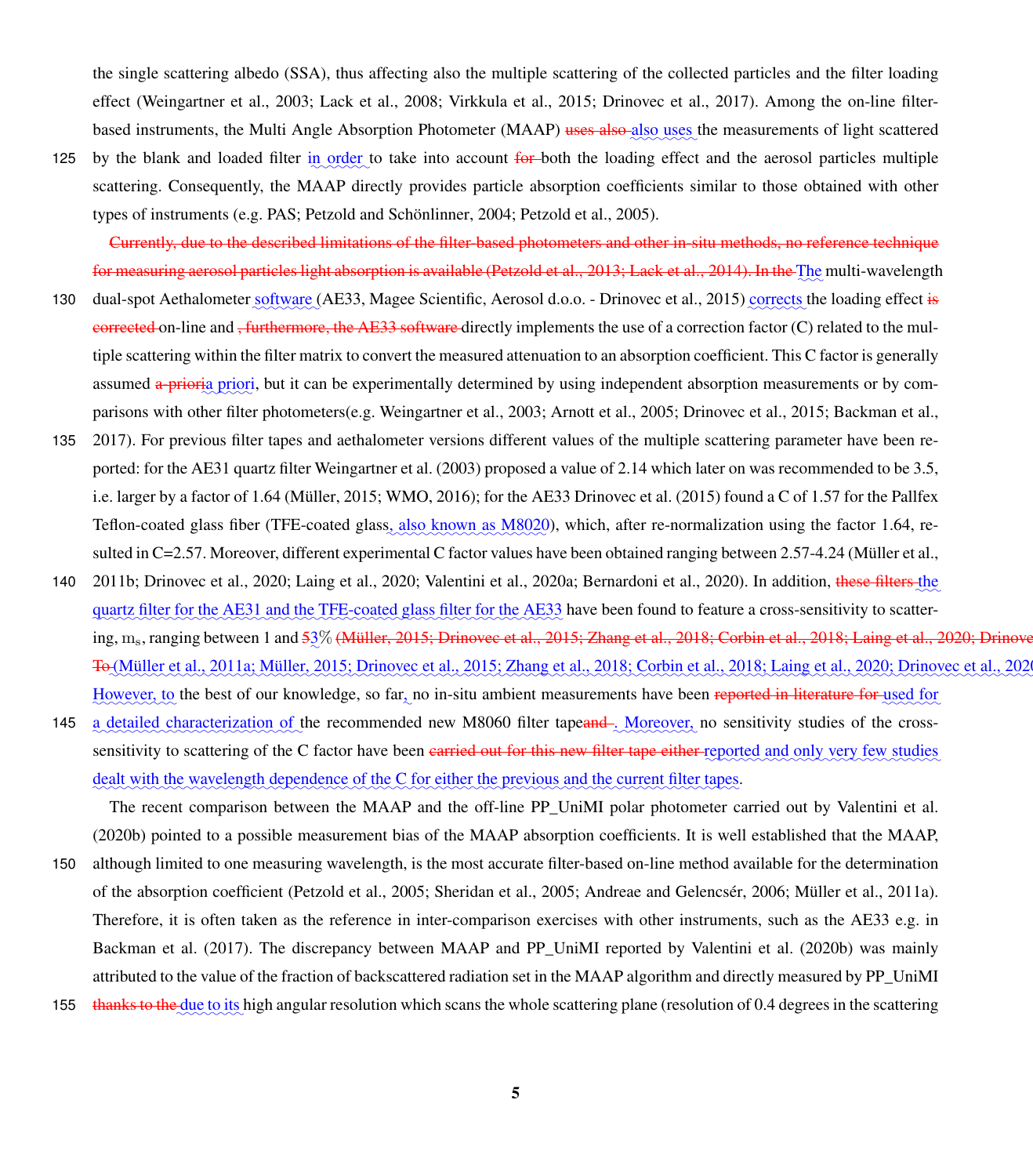angle range 0-173°). [Valentini et al.](#page-38-10) [\(2020b\)](#page-38-10) also reported no differences between MAAP and PP\_UniMI when the PP\_UniMI was used with the same assumptions as those used in the MAAP (PaM as defined in [Valentini et al., 2020b\)](#page-38-10).

The main  $\frac{a_{im}}{2}$  of this study is to characterize the C factor for different filter tapes used in AE33 instruments including the currently used M8060. To <del>do this this aim</del>, we compared the absorption coefficient measurements from the off-line

- 160 PP\_UniMI polar photometer with the on-line MAAP and AE33 measurements performed at three measurement stations (urban background, regional background BCN; regional background, MSY; and mountain-top<del>stations</del>, MSA) in the Western Mediter-ranean Basin (WMB). As mentioned, the comparison between PP\_UniMI and MAAP was reported in [Valentini et al.](#page-38-10) [\(2020b\)](#page-38-10) where data from BCN and MSY stations were also used to evaluate the performances of PP UniMI vs MAAP. One of the objectives of this study is using the multi-wavelength absorption coefficient measurements from the off-line polar photometer extrapolated to
- 165 the seven AE33 measurement wavelengths to study the wavelength dependence of the AE33 C factor at the three measurement sites. Moreover, the The novelty of this study relies also in the fact that we studied the seasonal variations in the the seasonal and diel variations analysis of the C factorand explored its , and especially, in the exploration of the cross-sensitivity to scattering relating it to the physical and of C and its relationship with the intensive optical properties of the collected particles at the three sites. This  $\frac{analysis}{analysis}$  allowed us to obtain both the multiple scattering parameter,  $C_f$ , and the cross-sensitivity to
- 170 scattering, ms, constants for the M8060 filter currently used by the AE33 aethalometers. Moreover, we compared the results [f](#page-38-5)or the M8060 filter tape with the previously used TFE-coated glass filter tape (T60A20, also referred to as M8020) [\(Wein](#page-38-5)[gartner et al., 2003;](#page-38-5) [Arnott et al., 2005;](#page-30-7) [Drinovec et al., 2015\)](#page-32-1)<del>for different background scenarios. As aforementioned, the</del> comparison between PP\_UniMI and MAAP was reported in [Valentini et al.](#page-38-10) [\(2020b\)](#page-38-10) where data from BCN and MSY stations were also used to evaluate the performances of PP UniMI vs MAAP. One of the main objectives of this study was using
- 175 the multi-wavelength absorption coefficient measurements from the off-line polar photometer extrapolated to the seven AE33 measurement wavelengths to study the wavelength dependence of the AE33 C factor at the three measurement sites.

### 2 Methodology

### 2.1 Measurement sites

Aerosols measurements were performed at Barcelona (BCN, urban background,  $41°23'24.01''N$ ,  $02°6'58.06''E$ ,  $80$  m a.s.l.), 180 Montseny (MSY, regional background,  $41°46'46''N$ ,  $02°21'29''E$ , 720 m a.s.l.) and Montsec (MSA, mountain-top,  $42°03'05''N$ , 00°43<sup>'</sup>46<sup>"</sup>E, 1570 m a.s.l.) monitoring supersites (NE Spain). As shown later, these <del>measurement s</del>tations are characterized by aerosols with different physical and chemical properties that differently influenced the obtained influenced the differences obtained in the C values. A detailed characterization of the three measurement stations can be found in previous works (e.g. Ouerol et al. (2001); Rodriguez et al. (2001); Reche et al. (2011); Brines et al. (2014, 2015); Ealo et al. (2018) [Querol et al.](#page-36-5) [\(2001\)](#page-37-5); Rodri

185 BCN; [Pérez et al.](#page-35-6) [\(2008\)](#page-35-6); [Pey et al.](#page-36-7) [\(2009\)](#page-36-7); [Pandolfi et al.](#page-35-7) [\(2011,](#page-35-7) [2014a,](#page-35-8) [2016\)](#page-35-9) Pérez et al. (2008); Pey et al. (2009); Pandolfi et al. [\(2011\)](#page-35-7) MSY; <del>[Pandolfi et al.](#page-35-10) [\(2014b\)](#page-35-10); [Ripoll et al.](#page-36-8) [\(2014\)](#page-36-8); [Ealo et al.](#page-32-5) [\(2016,](#page-32-5) [2018\)](#page-32-4) </del>Pandolfi et al. (2014b); Ripoll et al. (2014); Ealo et al. [\(2016\)](#page-32-5) fo MSA). Briefly, BCN station is located within the Barcelona metropolitan area of nearly 4.5 million inhabitants at a distance of about 5 km from the coast. MSY station is located in a hilly and densely forested area, 50 km to the N–NE of the Barcelona and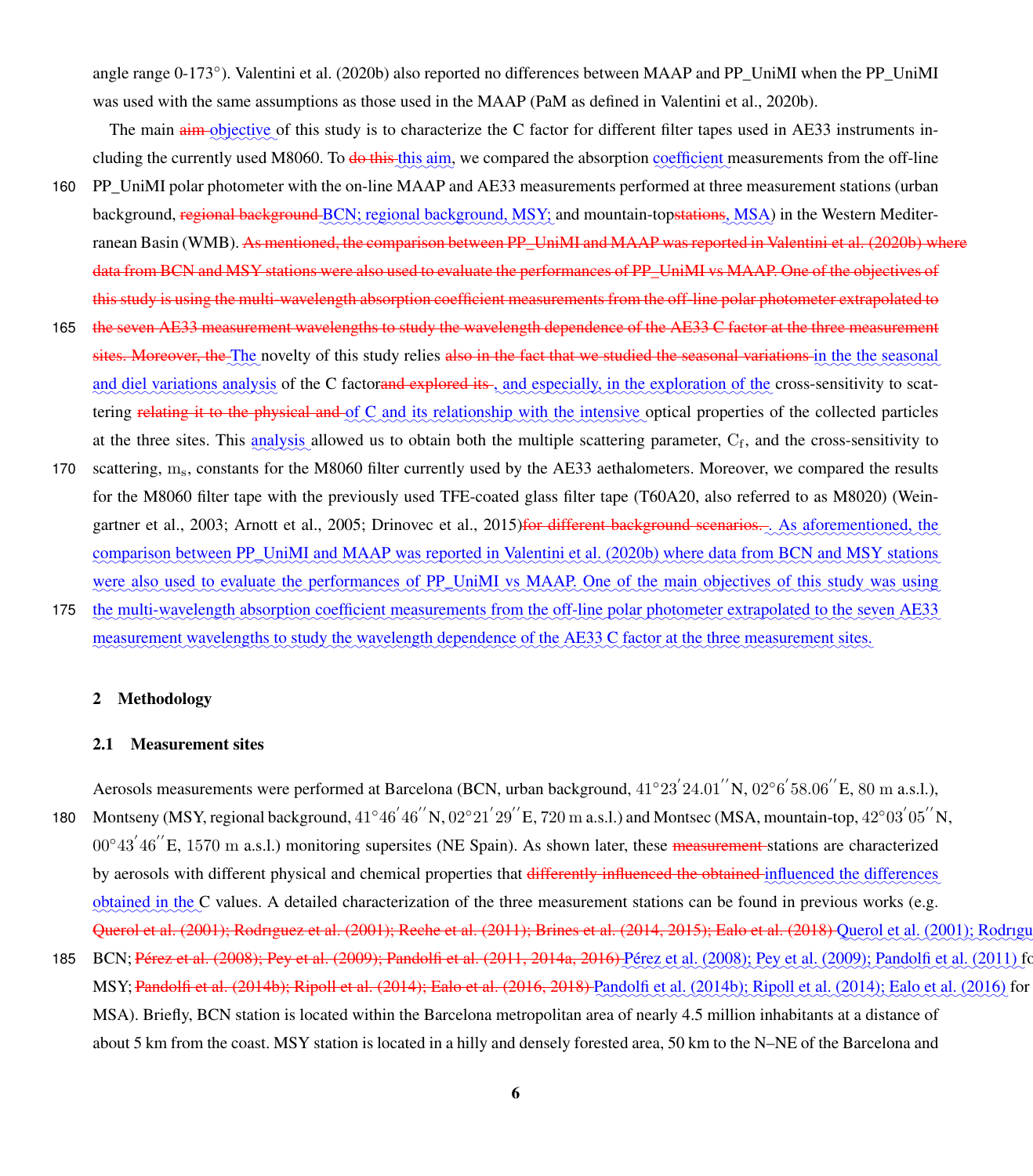25 km from the Mediterranean coast. MSA station is located in a remote high-altitude emplacement in the southern side of the

190 Pre-Pyrenees at the Montsec d'Ares Mountain Range, at 140 km to the NW of Barcelona and 140 km to the WNW of MSY. These supersites are part of the Catalonian Air Quality Monitoring Network<sub>s</sub> and are part of ACTRIS and GAW networks. Aerosol optical properties at the three sites were measured following standard protocols (WMO/GAW, 2016).

The area of study is characterized by high concentrations of both primary and secondary aerosols, especially in summer [\(Rodríguez et al., 2002;](#page-37-6) [Dayan et al., 2017;](#page-31-6) [Rivas et al., 2020;](#page-37-7) [Brean et al., 2020\)](#page-30-10) from diverse emission sources. Anthropogenic

195 emissions from road traffic, industry, agriculture, and maritime shipping, among others, strongly contribute to the air quality impairment in this region [\(Querol et al., 2009b;](#page-36-9) [Amato et al., 2009;](#page-30-11) [Pandolfi et al., 2014c\)](#page-35-11). Moreover, the Mediterranean Basin [i](#page-30-12)s also highly influenced by natural sources, such as mineral dust from African deserts and smoke from forest fires [\(Bergametti](#page-30-12) [et al., 1989;](#page-30-12) [Querol et al., 1998;](#page-36-10) [Rodrıguez et al., 2001;](#page-37-5) [Lyamani et al., 2006;](#page-34-10) [Mona et al., 2006;](#page-34-11) [Koçak et al., 2007;](#page-33-8) [Kalivitis](#page-33-9) [et al., 2007;](#page-33-9) [Querol et al., 2009b;](#page-36-9) [Schauer et al., 2016;](#page-37-8) [Ealo et al., 2016;](#page-32-5) [Querol et al., 2019,](#page-36-11) among others).

### 200 2.2 Aerosol characterization

### 2.2.1 Aerosol absorption and eBC measurements

The on-line aerosol absorption coefficient,  $b_{abs}$ , was measured at the three sites with a multi angle absorption photometer (MAAP, Model 5012, Thermo, Inc., USA, [Petzold and Schönlinner, 2004\)](#page-36-2)(MAAP, Model 5012, Thermo Inc., USA, Petzold and Schönli

205 transfer model from the measurements of transmission of light through the filter tape and backscattering of light at two different angles.  $e$ BC-Black carbon,  $e$ BC, and attenuation measurements,  $b_{atn}$ , were also performed with the AE33 multi-wavelengths aethalometer (model AE33, Magee Scientific, Aerosol d.o.o. [Drinovec et al., 2015\)](#page-32-1). The AE33 is based on the measurement at 7 different wavelengths (370, 470, 520, 590, 660, 880, and 950 nm) of the transmission of light through two sample spots with different flows and particle loading relative to the reference spot. It derives the eBC concentration and the attenuation

This instrument derives the absorption coefficient at 637 nm [\(Müller et al., 2011a\)](#page-35-5) and eBC concentration using a radiative

210 coefficients by applying eqs. [\(1\)](#page-6-0) and [\(2\)](#page-6-1), respectively, following [Drinovec et al.](#page-32-1) [\(2015\)](#page-32-1):

<span id="page-6-1"></span><span id="page-6-0"></span>
$$
eBC = \frac{S \cdot (\Delta \text{ATN}_1/100)}{F_1(1-\zeta) \cdot \sigma_{abs} \cdot C(1 - k\Delta \text{ATN}_1) \cdot \Delta t};
$$
  
\n
$$
b_{atn} = \frac{S \cdot (\Delta \text{ATN}_1/100)}{F_1(1-\zeta) \cdot (1 - k\Delta \text{ATN}_1) \cdot \Delta t},
$$
\n(2)

where S is the filter surface area loaded with the sample, 
$$
F_1
$$
 the volumetric flow of the spot 1,  $\zeta$  the lateral airflow leakage,  $\sigma_{abs}$  the mass-absorption cross-section, k the loading factor parameter and  $\Delta \text{ATN}_1$  the variation of attenuation of light of the filter tape loaded with the sample of the spot 1,  $\text{ATN}_1$ , during the measurement timestamp  $\Delta t$ .

The Aethalometer absorption coefficient can be derived by dividing the attenuation coefficient (eq. [2\)](#page-6-1) by the multiple scattering parameter C of the filter tape  $\div$ 

$$
b_{abs} = \frac{b_{atn}}{C}.
$$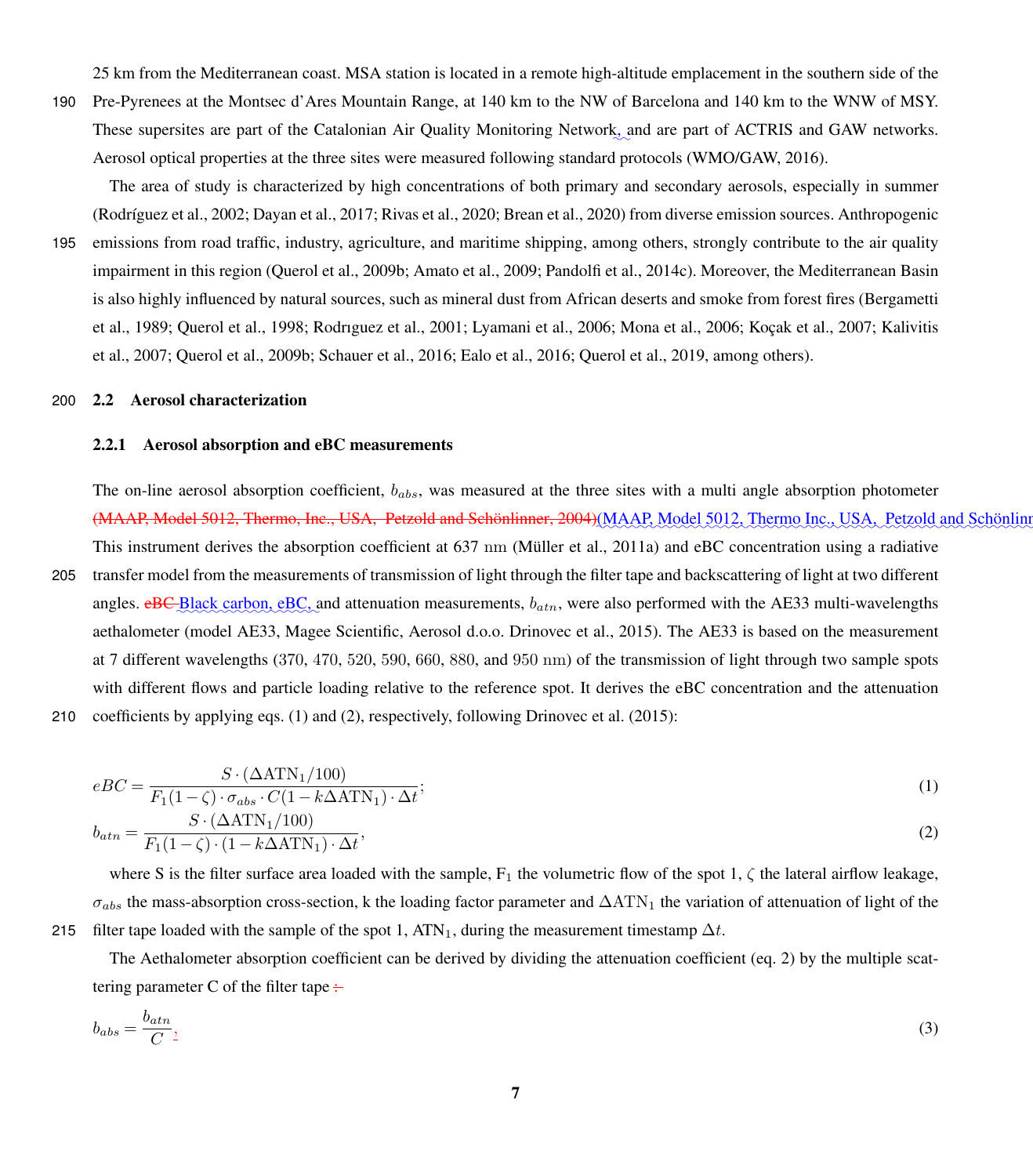Off-line multi-wavelength particle absorption coefficients were obtained using the PP\_UniMI polar photometer [\(Vecchi](#page-38-3) 220 [et al., 2014;](#page-38-3) [Bernardoni et al., 2017\)](#page-30-6) measurements on the MAAP filter spots. 85 filter spots collected at BCN in the period October 2018 - June 2019, <del>123 126</del> filter spots collected at MSY between June - December 2018 [\(Valentini et al., 2020b\)](#page-38-10), and  $\frac{121-122}{2}$  filter spots collected at MSA between June and November 2018 were analyzed. The time elapsed between the MAAP measurements and the MAAP spots analysis with the PP\_UniMI in Milan varied between one year and one month. Once selected and cut, each MAAP spot was stored in a petri dish in a fridge and then sent to Milan. We assumed that

- 225 there were no major particle losses affecting the measured optical properties, although some volatile compounds could have been evaporated over the period. The PP\_UniMI measures the transmitted and scattered radiation at 4 wavelengths (405, 532, 635 and 780 nm) in a range of scattering angles from  $0^{\circ}$  to 173 $^{\circ}$  with a resolution down to  $0.4^{\circ}$  and applies a radiative transfer model to derive the absorption coefficients. The PP\_UniMI working principle and the detailed analysis of the intercomparison between the MAAP and PP\_UniMI for different measurement sites, including BCN and MSY, was reported in
- 230 [Vecchi et al.](#page-38-3) [\(2014\)](#page-38-3); [Bernardoni et al.](#page-30-6) [\(2017\)](#page-30-6) Vecchi et al. (2014)[Bernardoni et al.](#page-30-6) (2017) and in [Valentini et al.](#page-38-10) [\(2020b\)](#page-38-10). As mentioned before, in these studies no differences were observed between MAAP and PP\_UniMI when the latter was used as a MAAP (PaM), i.e. using a data inversion with similar assumptions as those performed in the MAAP.

Here we first obtained obtain the wavelength dependent attenuation coefficients  $b_{atn}^{\lambda}$   $b_{atn}(\lambda)$  derived exclusively from the AE33 measurements by multiplying the eBC concentrations provided by the AE33 (eq. [4\)](#page-7-0) by the default wavelength indepen-235 dent instrumental filter <del>value  $C_{instr}$ </del> constant  $C_0$  from the AE33 setup file (1.57 for the TFE-coated glass fiber tape T60A20, also referred to as M8020; and 1.39 for the M8060 filter tape),

<span id="page-7-0"></span>
$$
b_{atn} \triangleq (\lambda) = eBC \triangleq (\lambda) \cdot \sigma_{abs} \triangleq (\lambda) \cdot C_{\underbrace{instr \cdot 0}_{\text{constrained}}} = \frac{S}{F} \frac{\Delta \text{ATN}(\lambda)}{\Delta t} \cdot f(ATN, \lambda) \tag{4}
$$

where  $f(ATN,\lambda)$  is the function which contains all the corrections, i.e. filter loading and leakage, which are performed by the AE33 for each wavelength [\(Drinovec et al., 2015\)](#page-32-1). Note that the new filter tape M8060 structurally differs from the old 240 filter tape M8020 in filter fibers material, thickness and density, thus leading to different C<sub>0</sub> values (details can be found in the following online document from Magee Scientific: [https://mageesci.com/tape/Magee\\_Scientific\\_Filter\\_Aethalometer\\_AE\\_](https://mageesci.com/tape/Magee_Scientific_Filter_Aethalometer_AE_Tape_Replacement_discussion.pdf) [Tape\\_Replacement\\_discussion.pdf](https://mageesci.com/tape/Magee_Scientific_Filter_Aethalometer_AE_Tape_Replacement_discussion.pdf)).

Then, we determined the average and seasonal multiple scattering factor C both as the ratio between the AE33 attenuation coefficients and the absorption coefficients  $\frac{\partial \lambda}{\partial abs}(\lambda)$  measured by the MAAP and the PP\_UniMI (eq. [5\)](#page-7-1), and also by 245 applying a Deming regression between the AE33 attenuation coefficients and the MAAP absorption coefficients for the overall average values for each filter tape.

<span id="page-7-1"></span>
$$
C_{-\langle\lambda\rangle}^{\lambda} = \frac{b_{atn}^{\lambda} b_{atn}(\lambda)}{b_{abs}^{\lambda} b_{abs}(\lambda)}
$$
(5)

This value of the multiple scattering parameter  $C^{\lambda}C(\lambda)$  is the value derived from the experimental comparison of different instruments, contrasting the default instrumental constant value  $C_{\overline{instr}}\mathcal{Q}_0$ . The data availability at BCN station ranged between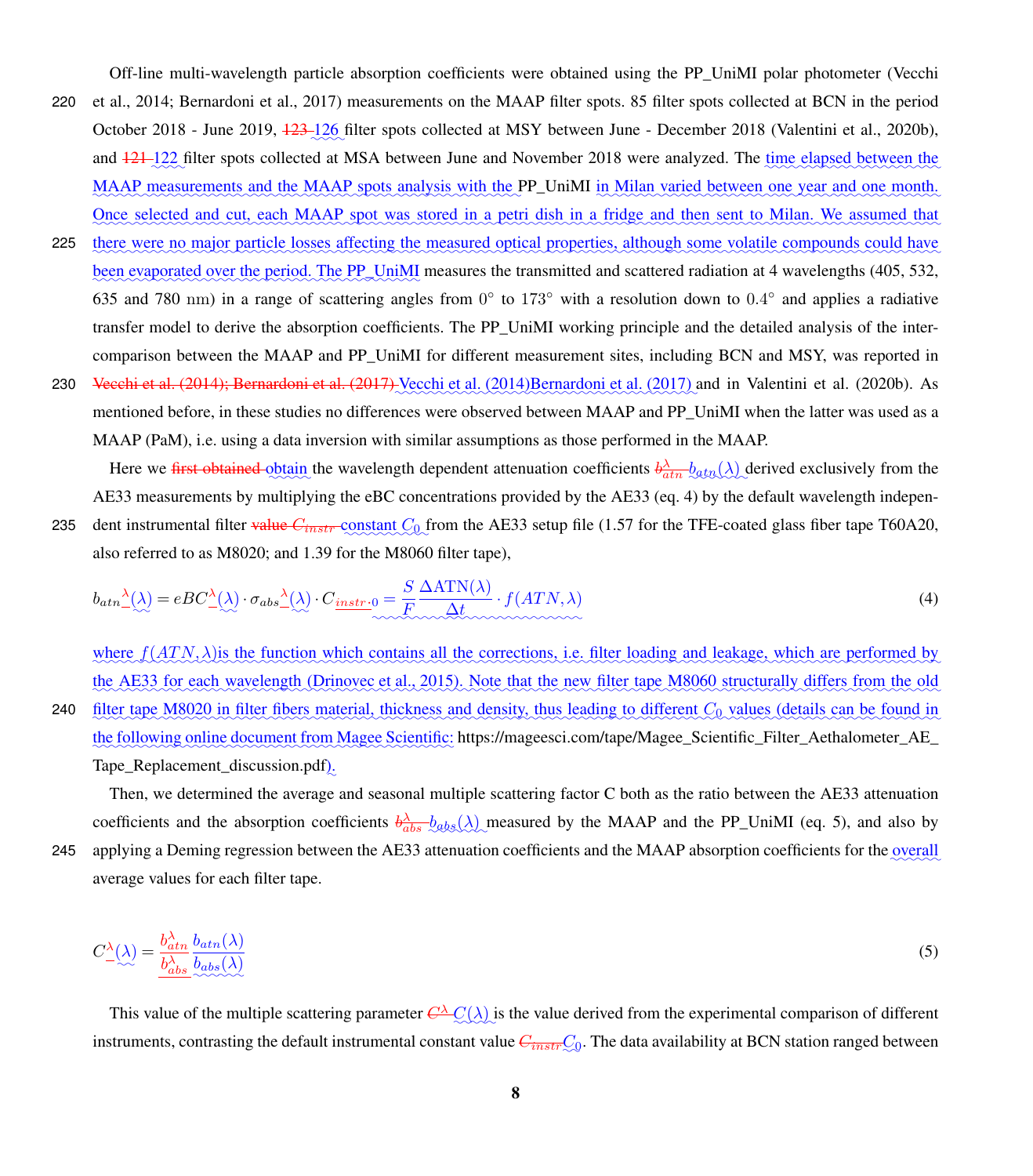250 2016 and 2020, at MSY and MSA data was measured from 2013 to 2020. Different AE33 filter tapes were used during these periods at the three stations as shown in Fig. S1.

### 2.2.2 Aerosol scattering measurements

On-line particle total scattering  $(b_{sp})$  and hemispheric backscatter  $(b_{bsp})$  coefficients were measured on-line at the three sites with LED-based integrating nephelometers (Aurora 3000, ECOTECH Pty <sub>r</sub>-Ltd, Knoxfield, Australia) operating at three wave-255 lengths (450, 525 and 635 nm). Calibration of the nephelometers was performed three times per year using  $CO<sub>2</sub>$  as span gas while zero adjusts were performed once per day using internally filtered particle-free air. The RH threshold was set by using a processor-controlled automatic heater inside the Aurora 3000 nephelometer to ensure a sampling RH of less than 40 % [\(GAW,](#page-33-10) [2016\)](#page-33-10).  $\sigma_{sp}$  coefficients were corrected for non-ideal illumination of the light source and for truncation of the sensing volumes following the procedure described in [Müller et al.](#page-35-4) [\(2011b\)](#page-35-4).

### 260 2.3 Data treatment and conceptual model

The different analyses performed herein were performed considering the absorption coefficients provided either by the MAAP or the PP\_UniMI as reference absorption measurements depending on either time resolution and coverage, or on the measurement availability at several wavelengths. The AE33 and MAAP data (provided with high temporal resolution) were used to study the seasonal variations and the cross-sensitivity to scattering of the C factor. The AE33 and PP\_UniMI data (provided 265 with low temporal resolution but at different wavelengths) were used to determine the wavelength dependence of the C factor.

#### <span id="page-8-0"></span>2.3.1 Average, seasonal values analysis and cross-sensitivity to scattering analysis

As aforementioned, the seasonal analysis of the C factor, its average values and the study of its cross-sensitivity to scattering were performed using the long high-time resolution dataset from the MAAP and AE33 measurements at the three measurement sites. For this, we applied eq. [\(5\)](#page-7-1) using the absorption coefficient from the MAAP and the AE33 attenuation coefficient 270 extrapolated to the 637 nm wavelength of the MAAP through the Ångström exponent obtained from the AE33 measurements at 7 wavelengths.

The cross-sensitivity to scattering which, as shown later, can strongly affect the C factor values, is neglected in AE33 applications where it is generally assumed that the measured light attenuation is only due to the absorption of light by the collected particles (eqs. [1](#page-6-0)[-2\)](#page-6-1). Moreover, it is also generally assumed that the multiple scattering by particles is sample independent,

275 or constant, and can be taken into account by introducing the multiple scattering correction factor C [\(Drinovec et al., 2015\)](#page-32-1). However, this assumption is a first approximation, since the attenuation of transmitted light is also due to the scattering of light [b](#page-30-7)y the collected particles [\(Bond et al., 1999;](#page-30-5) [Arnott et al., 2005\)](#page-30-7). Taking this dependence into account and following [Arnott](#page-30-7) [et al.](#page-30-7) [\(2005\)](#page-30-7) <del>, [Schmid et al.](#page-37-2) [\(2006\)](#page-37-2)</del> and [Segura et al.](#page-37-3) [\(2014\)](#page-37-3), we parameterized the light attenuation coefficient as  $\div$ 

$$
b_{atn} = \frac{S}{F} \frac{\Delta \text{ATN}}{\Delta t} \cdot f(ATN) + m_s \cdot b_{sp},\tag{6}
$$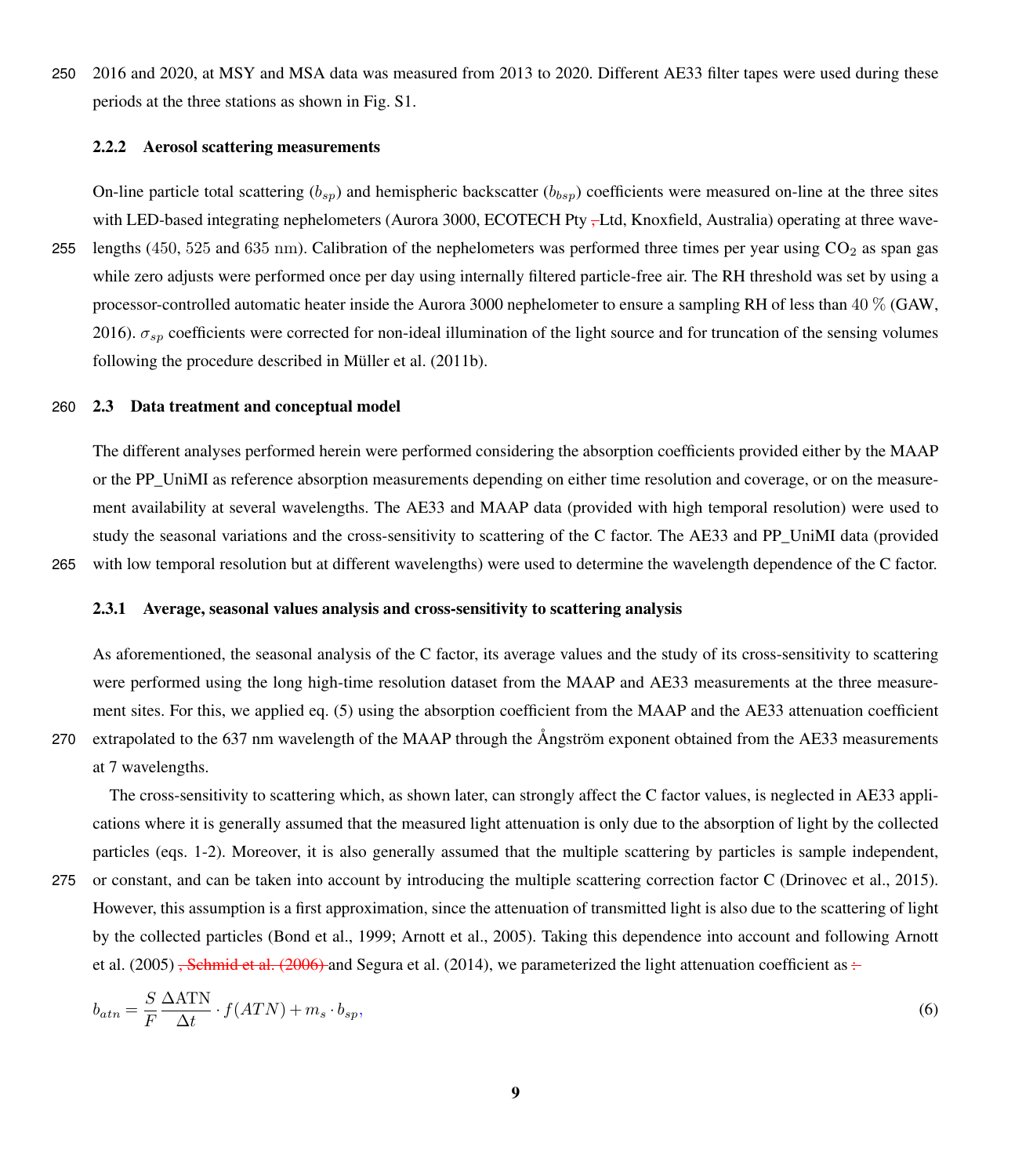280 to obtain the relationship between the absorption, attenuation and scattering coefficients  $\div$ 

<span id="page-9-0"></span>
$$
b_{abs} = \frac{b_{atn}}{C_f} - m \cdot b_{sp} \tag{7}
$$

where  $f(ATN)$  is the function which contains all the dependencies of the measurement shown in eq. [\(4\)](#page-7-0), i.e. filter loading correction and leakage, and can be assumed to be close 1 [\(Schmid et al., 2006\)](#page-37-2).

The cross-sensitivity to scattering, which is denoted by the constant  $m_s$ , is related with  $m$  through  $m=m_s/C_f.$  Here  $C_f$  refers 285 to the filter multiple scattering parameter, that is a value (possibly wavelength dependent) <del>depending t</del>hat depends only on filter properties. If we rearrange eq. [\(7\)](#page-9-0) by expressing the scattering coefficient through the single scattering albedo, we obtain the dependence of the absorption as a function of SSA (eq[.8\)](#page-9-1)<del>. Following eq. [5,](#page-7-1) we obtain the multiple scattering parameter, C<sub>f</sub>,</del> but the effective Cactually measured,  $C_{\text{eff}}$ , is , similarly to eq. 17 in [Schmid et al.](#page-37-2) [\(2006\)](#page-37-2). The measured multiple parameter,  $C<sub>z</sub>$  affected by the cross-sensitivity to the seattering coefficient, scattering can be expressed as shown in eq. [\(9\)](#page-9-2).

$$
290 \quad b_{abs} = \frac{b_{atn}}{C_f} \cdot \frac{1}{1 + m \cdot \frac{SSA}{1 - SSA}} \tag{8}
$$

<span id="page-9-2"></span><span id="page-9-1"></span>
$$
C_{\underline{eff}} = C_f \left( 1 + m \cdot \frac{SSA}{1 - SSA} \right) = C_f + m_s \cdot \frac{SSA}{1 - SSA} \tag{9}
$$

The effective multiple scattering parameter  $C_{\text{eff}}$  is derived from the comparison of the  $_{\alpha}$ C, depends on the physical properties of collected particles. By comparing data from different instruments (AE33, MAAP, and nephelometer) and therefore includes the properties of collected particles, and, consequently, also any sensitivity of the measurement to the sample properties 295 other than absorption. The most important cross-sensitivity is due to scattering . The we were able to parameterize the cross-sensitivity of the C to scattering (eq. [8\)](#page-9-1). Eq[.9](#page-9-2) shows that the actual AE33 cross-sensitivity to scattering is more pronounced when the measured aerosol particles have higher  $SSA$ ( $eq. 9$ ), whereas for particles with lower SSA it becomes closer  $eq.9$  $eq.9$  converges to eq.  $(5)5$  $(5)5$ .

By analyzing the dependency of the effective multiple scattering parameter C with the SSA we can obtain the experimental 300 constants of the filter properties obtained the experimental fit constants (C<sub>f</sub> and m<sub>s</sub>) that describe the relationship between C and SSA. Furthermore, given that we will present in Section [3.1](#page-10-0) how the cross-sensitivity to scattering of C depends on the physical and optical (both extensive and intensive ) properties of collected particles, we can study its dependency on the shape, size and mixing state of the collected aerosol particles (see Section [3.1](#page-10-0) and Supplementary materialdepended on some intensive aerosol particle optical properties that strongly depend on aerosol particles size distribution and chemical composition (Figs.  $305 \quad \underline{S3-S5}$ ).

The AE33 data treatment applied to obtain the C seasonality and the cross-sensitivity to scattering included a pre-process filtering method following the approach suggested in [Springston and Sedlacek](#page-37-9) [\(2007\)](#page-37-9) and [Backman et al.](#page-30-8) [\(2017\)](#page-30-8). This filtering method consists on setting a threshold value for the measured attenuation variation,  $\Delta ATN_1$ , high enough so that the signal-to-noise ratio is large; herein we have used a fixed value of 0.01. As can be deduced from eq. [\(1\)](#page-6-0), the faster the fixed  $\Delta ATN_1$ 

310 is reached, the shorter is the period  $\Delta t$ , implying therefore a higher eBC concentration value during the same period. The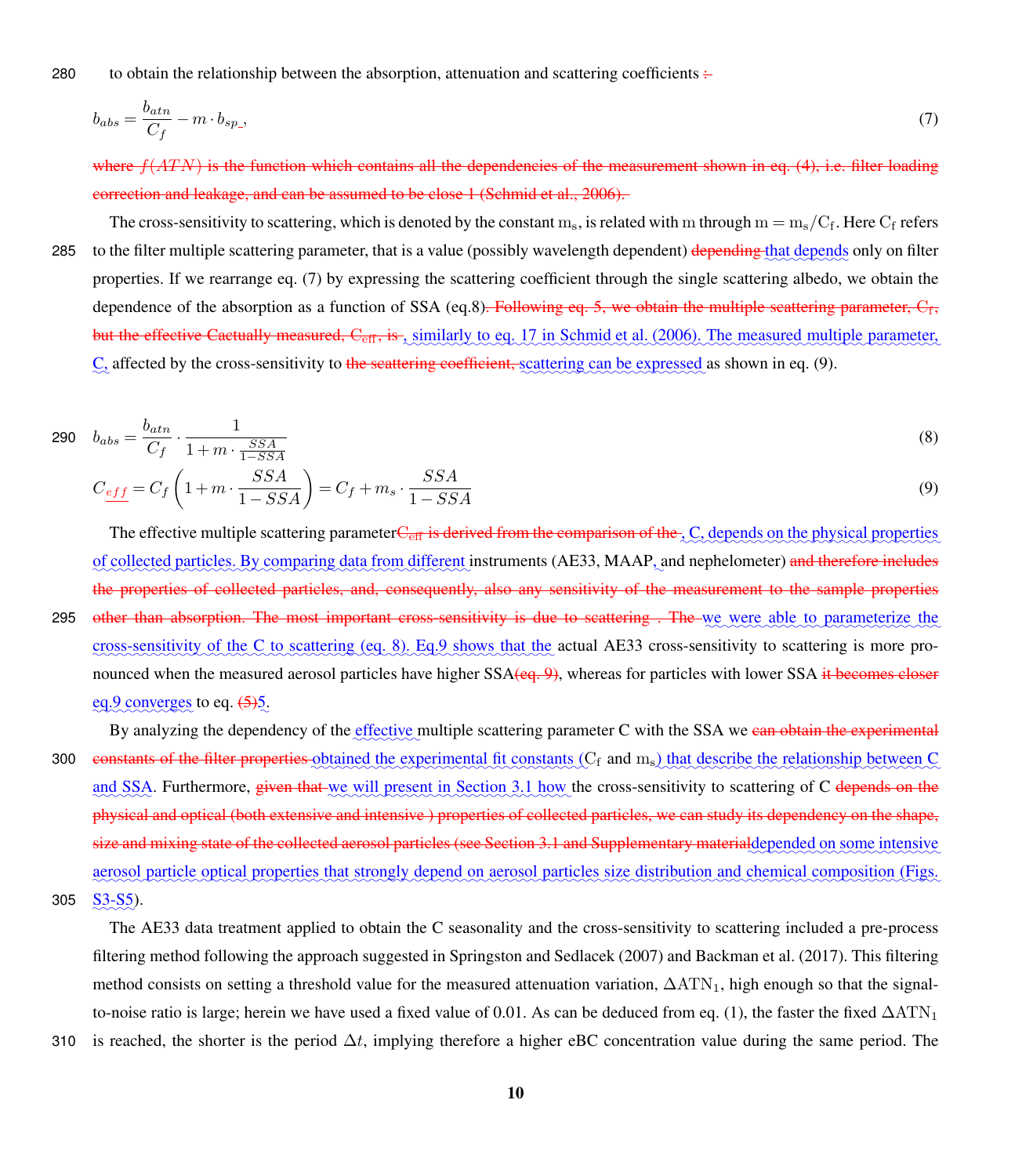method we employed determines the period at which the  $\Delta ATN_1$  step was reached, and recalculated the eBC concentration for this  $\Delta t$ . As a consequence of this eBC re-calculation, we filtered out the noise resulting from very small values close to the detection limit of the instrument while maintaining the higher eBC values measured without introducing a bias to the measurements as is the case when averaging. With the aim to study the seasonality of the C factor and its cross-sensitivity

- 315 to scattering, we averaged  $b_{abs,MAP}$  and  $b_{sp}$  coefficients to match the corresponding AE33 variable timestamp,  $\Delta t$ , which ranged approximately between 3 and 14 min (cf. Fig. S2). Moreover, the time granularity of the measurements varied between <u>1 to 5 minutes, depending on the software used for data logging (see Table S1). Given the length of the measurement periods,</u> we assumed that the AE33 filter tapes considered here were characterized under a wide range of aerosol particle properties typically observed at the measurement stations and that the non-simultaneity of AE33 measurements with the two filter tapes
- 320 did not prevent the comparison between the obtained C.

### 2.3.2 Wavelength dependence analysis

To study the wavelength dependence of the C factor we compared the absorption coefficients at several wavelengths measured with the PP\_UniMI with the attenuation coefficients obtained from the AE33 (eq. [5\)](#page-7-1). Since the off-line PP\_UniMI measurements were performed on the MAAP spots, the AE33 attenuation coefficients measured attenuation and scattering coefficients 325 from AE33 and nephelometer, respectively, were averaged over the timestamp of each one of the selected MAAP spots.

The absorption coefficients from the PP\_UniMI were inter/extrapolated to the seven AE33 wavelengths using the absorption attenuation Ångström exponent, obtained through a log-log fit from the PP\_UniMI absorption measurements.

[Valentini et al.](#page-38-10) [\(2020b\)](#page-38-10) reported that the MAAP overestimates the absorption coefficient compared to the PP\_UniMI. For BCN and MSY [Valentini et al.](#page-38-10) [\(2020b\)](#page-38-10) reported a MAAP overestimation of 18% and 21%, respectively. By applying the same

330 methodology as in [Valentini et al.](#page-38-10) [\(2020b\)](#page-38-10) we obtained a difference between MAAP and PP\_UniMI for MSA of 19% (Fig. [A1\)](#page-28-0) similar to the biases obtained for BCN and MSY. For this reason, [Valentini et al.](#page-38-10) [\(2020b\)](#page-38-10) also studied the comparison between MAAP and PP\_UniMI using for the PP\_UniMI data inversion the same assumptions as those performed in the MAAP (PaM approach) and reported a 1:1 correlation between the two instruments. Given that most of the aethalometer C values reported in literature were obtained by comparing AE33 attenuation measurements and MAAP absorption measurements, we report here 335 also the median C values obtained comparing the AE33 with the PP\_UniMI (Table S2) and with PaM (Table S3).

### 3 Results

# <span id="page-10-0"></span>3.1 Multiple scattering <del>correction factor: Average values and seasonal variation</del>parameter cross-sensitivity to scattering

Here we present the seasonal cycle The cross-sensitivity to scattering of the C factor ealeulated at at the three stations was 340 obtained by analyzing the relationship between the multiple scattering parameter C (at 637 nm) and the measured SSA (eq. [9\)](#page-9-2).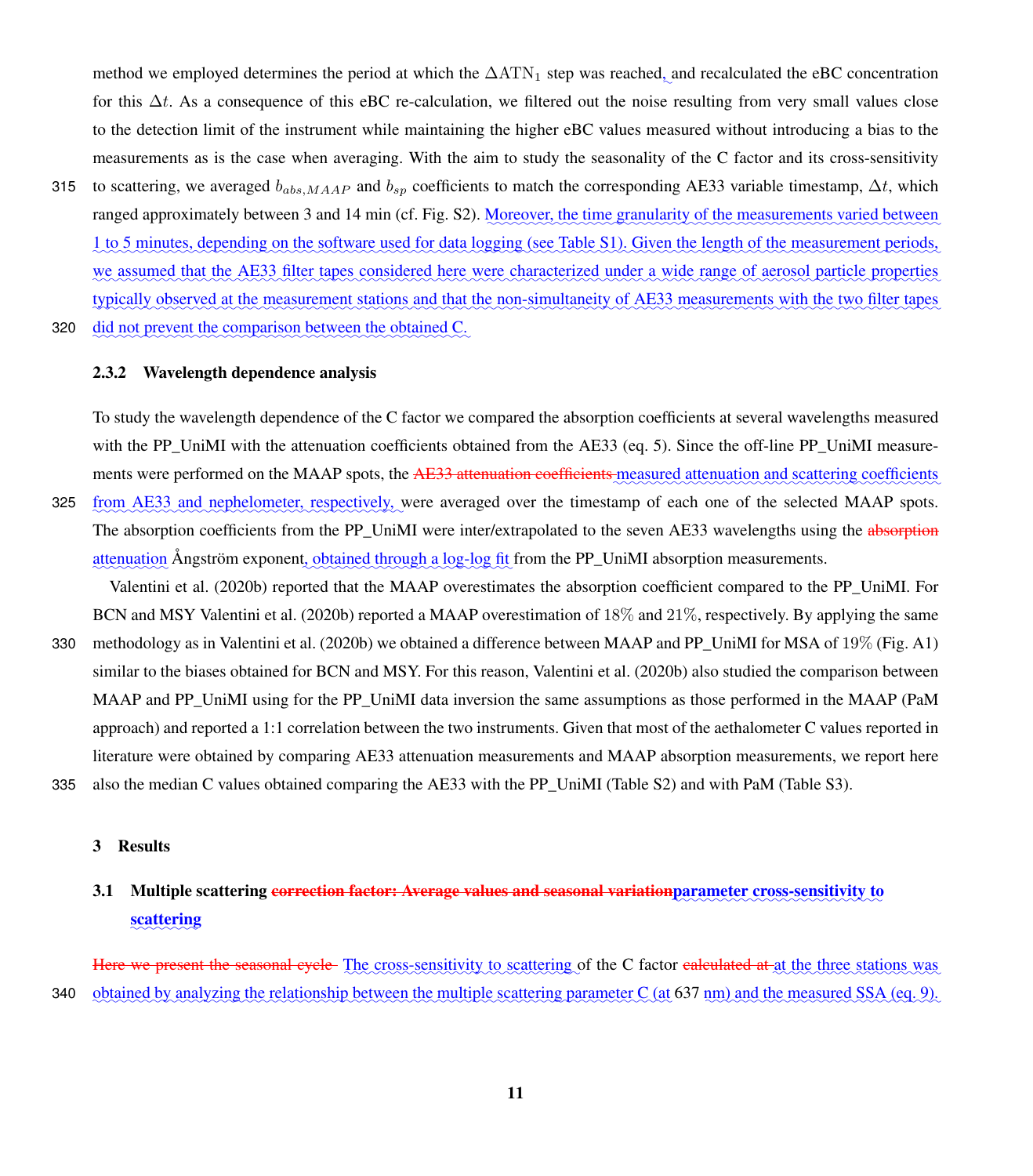<span id="page-11-0"></span>**Table 1.** AE33 multiple scattering parameter C for some measurement stations (included BCN, MSY and MSA) and cross-sensitivity to ✿✿✿✿✿✿✿ scattering for BCN, MSY and MSA station compared to literature values for AE33 TFE-coated glass (M8020). Different approaches, as aforementioned in Section [3.2,](#page-12-0) have been used to obtain the factor C. Since the literature values are obtained through either one of the methods, we include these vales in its corresponding column (C or C<sub>Deming</sub>)

|  | Site                                                      | <b>Characteristics</b><br>mmmmm     | Filter type                   | Reference                  |                 | <b>C</b> Deming         | $C_f$                              | $m_s (\%)$    |
|--|-----------------------------------------------------------|-------------------------------------|-------------------------------|----------------------------|-----------------|-------------------------|------------------------------------|---------------|
|  | <b>Barcelona</b><br>$\sim\sim\sim\sim\sim$                | Urban background                    | M8020<br>$\sim$               | This study                 | $2.29 \pm 0.49$ | $1.99 \pm 0.02$<br>mmmm | $\overline{\phantom{a}}$<br>$\sim$ | ۰<br>$\sim$   |
|  |                                                           |                                     | M8060<br>$\sim\sim\sim\sim$   | This study<br>manna        | $2.44 \pm 0.57$ | $2.20 \pm 0.02$         | $2.50 \pm 0.02$                    | $1.6 \pm 0.3$ |
|  | Leipzig                                                   | Urban background                    | <b>M8020</b>                  | Müller (2015)              | 3.2             |                         |                                    |               |
|  |                                                           |                                     | <b>M8020</b>                  | Bernardoni et al. (2020)   |                 | 2.78                    |                                    |               |
|  | Rome                                                      | Urban background                    | <b>M8060</b>                  | Valentini et al. (2020a)   | 2.66            |                         |                                    |               |
|  | Klagenfurt                                                | Urban background                    | <b>M8020</b>                  | Drinovec et al. (2020)     | 1.57            |                         |                                    |               |
|  | <b>Montseny</b>                                           | Regional background                 | <b>M8020</b>                  | This study                 | $2.29 \pm 0.46$ | $2.05 \pm 0.02$         | $2.21 \pm 0.01$                    | $1.8 \pm 0.1$ |
|  |                                                           |                                     | <b>M8060</b>                  | This study                 | $2.23 \pm 0.30$ | $2.13 \pm 0.01$         | $1.96 \pm 0.01$                    | $3.0 \pm 0.1$ |
|  | <b>Montsec d'Ares</b>                                     | Mountain-top                        | <b>M8020</b>                  | This study                 | $2.36 \pm 0.59$ | $2.21 \pm 0.03$         | $1.96 \pm 0.02$                    | $3.4 \pm 0.1$ |
|  |                                                           |                                     | <b>M8060</b>                  | This study                 | $2.51 \pm 0.71$ | $2.05 \pm 0.02$         | $1.82 \pm 0.02$                    | $4.9 \pm 0.1$ |
|  | Mt. Bachelor<br>$\sim$ $\sim$ $\sim$ $\sim$ $\sim$ $\sim$ | Mountain-top<br>$\ddotsc$ $\ddotsc$ | M8020<br>$\sim$ $\sim$ $\sim$ | <b>Laing et al.</b> (2020) | 4.24<br>$\sim$  |                         |                                    |               |

The SSA was obtained independently at 637 nm at using simultaneous MAAP and multiple-wavelength integrating nephelometer data. C was obtained through eq. [\(5\)](#page-7-1) from the AE33 attenuation coefficient, extrapolated at 637 nm using the AAE from AE33, and the MAAP absorption coefficients at 637 nm. The analysis was performed by binning the SSA data using [Freedman and Diaconis](#page-33-11) [\(1981\)](#page-33-11)

345 and then averaging the obtained C values within each SSA bin. Binned data were then fitted following [\(9\)](#page-9-2) to obtain the experimental values of both C<sub>f</sub> and m<sub>s</sub>.

Figure [1](#page-11-0) and Table 1 show the results of the fit for BCN, MSY and MSA <del>. For this, we used the AE33 attenuation</del> measurements extrapolated to the MAAP wavelength of 637 nm and divided the attenuation by the absorption measurements provided by the MAAP (eq. [5\)](#page-7-1). Let both M8020 and M8060 filter tapes. Moreover, Table [1](#page-11-0) compares the C values obtained 350 here with those reported in literature for the M8020 filter tape. For M8020, we calculated a constant  $C_f$  of  $2.21 \pm 0.01$  and a cross-sensitivity to scattering,  $m_s$ , of  $1.8 \pm 0.1$  at MSY, and of  $1.96 \pm 0.02$  and  $3.4 \pm 0.1$  % at MSA. For the M8060 filter tape, the fit yielded a multiple scattering constant  $C_f$  of 2.50  $\pm$  0.02 and a cross-sensitivity to scattering of 1.6  $\pm$  0.3 % at BCN, a  $C_f$  of  $1.96 \pm 0.01$  and a ms of  $3.0 \pm 0.1$  % at MSY, and a constant  $C_f$  of  $1.82 \pm 0.02$  and a ms of  $4.9 \pm 0.1$  % at MSA.

As a consequence of the cross-sensitivity to scattering, we can appreciate in Fig. [1](#page-13-0) a clear increase of C with increasing SSA 355 with an up to 3-fold increase of C for SSA>0.90-0.95 depending on the station and filter tape considered. The cross-sensitivity to scattering was evident for both filter tapes at the regional (MSY) and mountain (MSA) stations where the probability of measuring SSA higher than 0.90-0.95 was high (57-70% of the data in Fig. [1\)](#page-13-0). Conversely, at the urban site (BCN), where the SSA was on average lower (12% of SSA data was above 0.90), a lower cross-sensitivity to scattering was observed. This significant increase of the C factor at high SSA, if not accounted for, can lead to a large overestimation of both eBC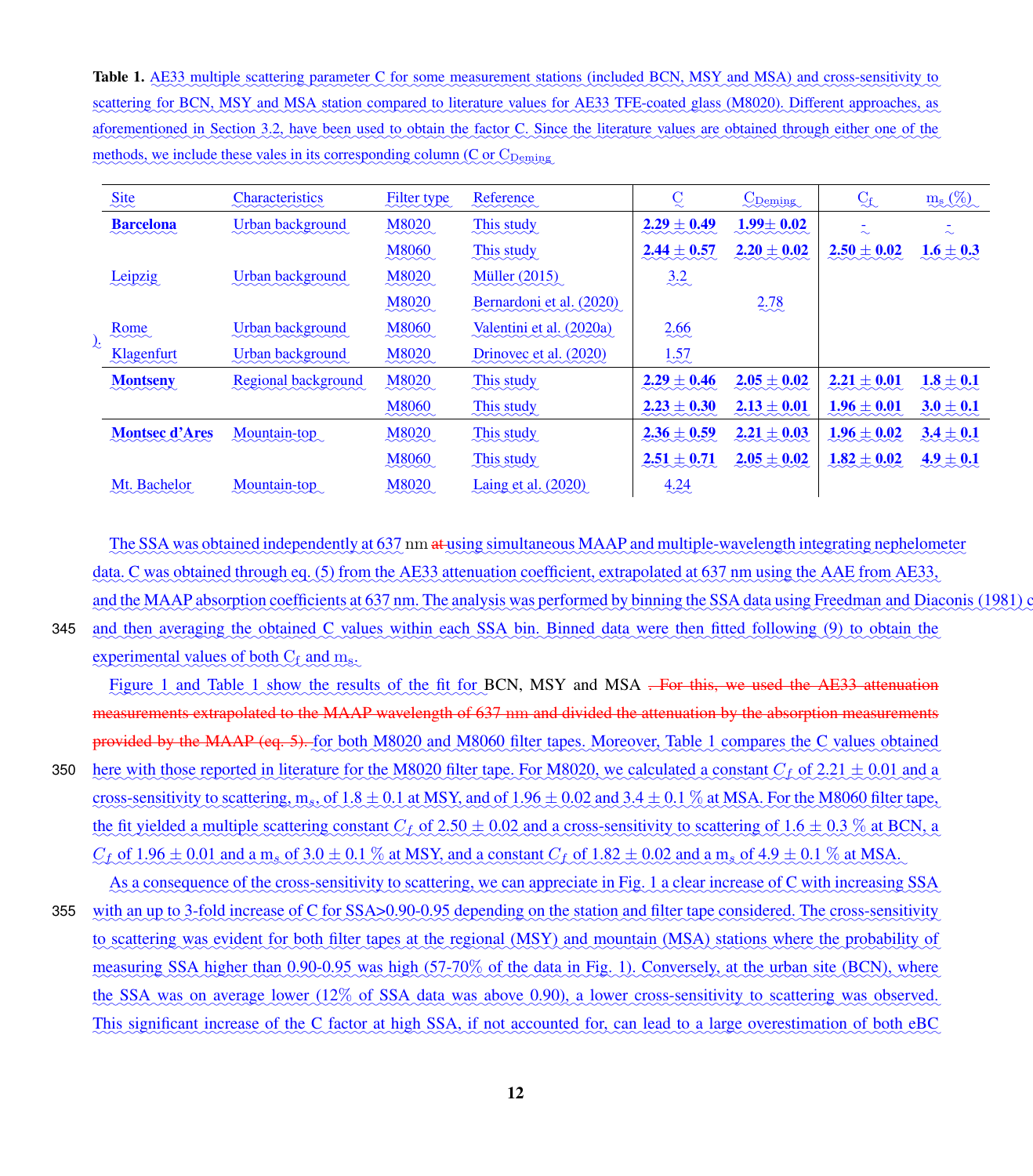- 360 concentrations and absorption coefficients from Aethalometer instruments. This effect can have a larger impact at sites where <u>high SSA values are typically observed as remote arctic sites and mountain-top sites [\(Collaud Coen et al., 2004;](#page-31-7) [Gyawali et al., 2009;](#page-33-12) Andre</u> as well as in places where increasing or decreasing trends of SSA have been observed [\(Collaud Coen et al., 2020\)](#page-31-8). This cross-sensitivity to scattering of the filter explains the higher C factors obtained on average at these types of sites (Table [1\)](#page-11-0) and suggests the need of using either a site-specific C, or a C that takes into account the SSA measured by an independent
- 365 absorption method. Given its impact on the absorption coefficient, this effect needs to be taken into account for climate studies.

In order to further characterize the observed cross-sensitivity to scattering, we explored how the variations of C with SSA depended on different aerosol particle intensive optical properties, namely AAE (Fig. S3), backscatter fraction (BF; Fig. S4) and single scattering albedo Angström exponent (SSAAE; Fig. S5). We found that large C values, and high SSA,

- 370 were often obtained when the sampled aerosol composition was dominated by mineral dust during Saharan dust outbreaks, as demonstrated by the occurrence of negative SSAAE at high SSA (Fig. S5). In fact, Saharan dust outbreaks, which are common <u>in the WMB [\(Escudero et al., 2005;](#page-32-7) [Querol et al., 2004,](#page-36-12) [2009b,](#page-36-9) [a;](#page-36-13) [Ealo et al., 2016;](#page-32-5) [Querol et al., 2019;](#page-36-11) [Yus-Díez et al., 2020\)](#page-38-11),</u> have the potential to increase the SSA above the average velues especially at the regional (MSY) and remote (MSA) stations (e.g. Pandolfi et al., 2014a). In prior studies, negative values of the SSAAE have been associated with an aerosol mixture
- 375 dominated by mineral dust [\(Collaud Coen et al., 2004;](#page-31-7) [Ealo et al., 2016;](#page-32-5) [Yus-Díez et al., 2020\)](#page-38-11). Moreover, we observed that high C values (for SSA>0.95) were also associated with AAE values higher than around 1.5 (cf. Fig. S3) thus indicating a relatively higher absorption efficiency of the collected particles in the UV, consistent with the presence of either dust or brown carbon (BrC) particles [\(Kirchstetter et al., 2004b;](#page-33-2) [Chen and Bond, 2010;](#page-31-9) [Zotter et al., 2017;](#page-39-1) [Forello et al., 2019,](#page-32-8) [2020\)](#page-32-9). Furthermore, low BF values, indicative of the predominance of large particles, were also on average associated with high
- 380 SSA values (cf. Fig. S4). Note that the dependence of the C vs. SSA on the aforementioned intensive optical properties was not <u>clearly observed in BCN, where, at least for the period under study, local pollution masked the effects of coarse dust particles on</u> the measured intensive optical properties and on SSA which kept values lower than around 0.90-0.95. The observed dependency of C on aerosol particle intensive optical properties demonstrated that both particle size distribution and chemical composition can affect the reported C vs. SSA relationships.

### <span id="page-12-0"></span>385 3.2 Multiple scattering correction factor: Average values and seasonal variation

Here we present the average values and the seasonal cycle of the C factor calculated at 637 nm at BCN, MSY and MSA. We analyzed the multiple scattering parameter C values through both both through a Deming regression, taking into account the measurement error of the MAAP <del>[\(Petzold and Schönlinner, 2004,](#page-36-2) 12%;)</del> (12%; [Petzold and Schönlinner, 2004\)](#page-36-2) and of the AE33 (15%; [Zanatta et al., 2016;](#page-38-12) [Rigler et al., 2020\)](#page-36-14), and by calculating the median value of the C factor <del>as the ratio of the AE33</del> 390 a<del>ttenuation coefficient and the MAAP absorption measurements (cf. eq. [5\)](#page-7-1). In the latter case, the density distribution. The uncer-</del> tainties of the C factor were derived as the either the methodological error from the regression slope of the Deming fit, or as the half-width at half maximum (HWHM) of the density distribution of the C factorwhereas, in the case of the Deming regression, we used the methodological error from the regression slope. . We present here the results from both the aforementioned methods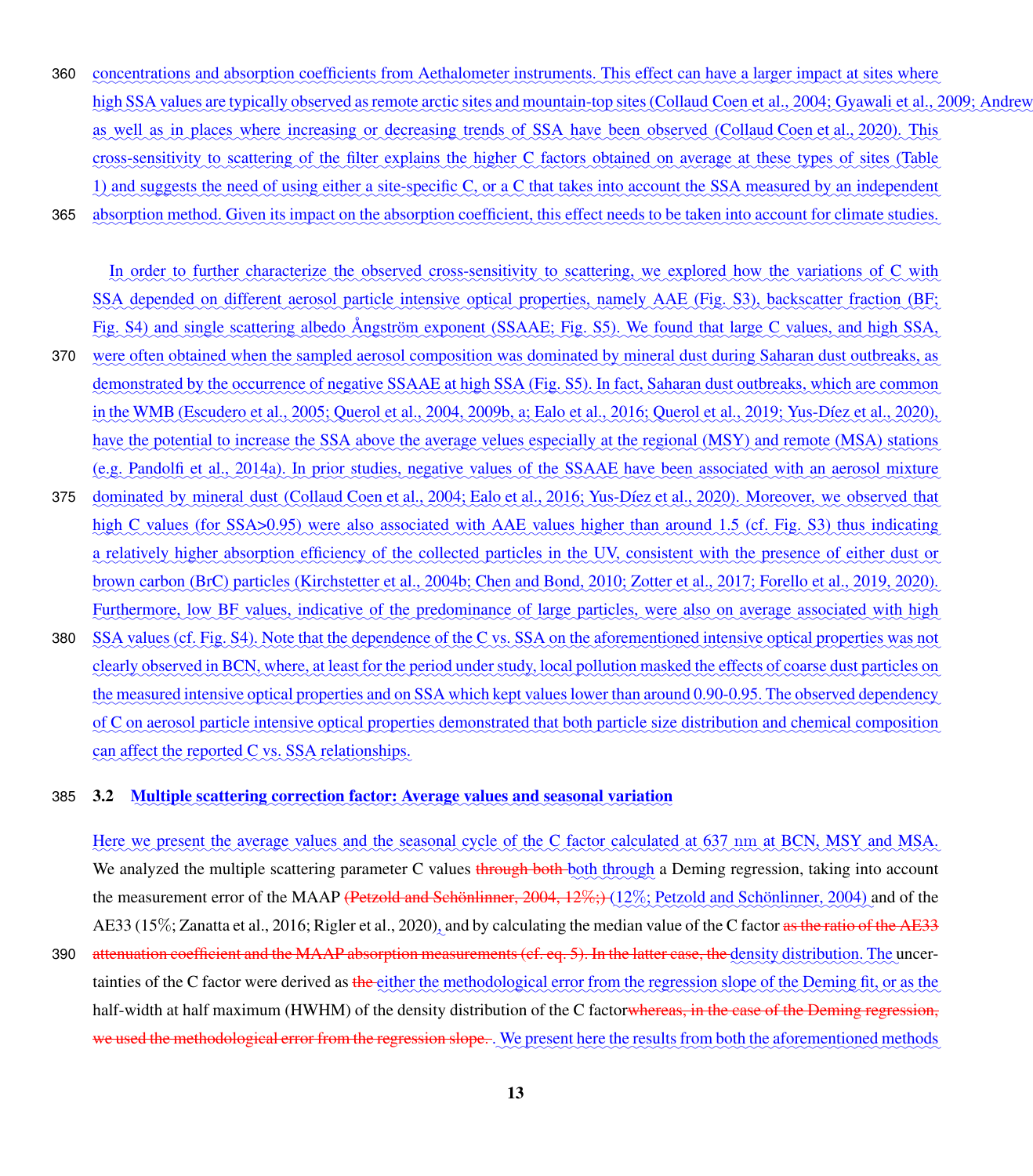<span id="page-13-0"></span>

Figure 1. Cross-sensitivity to scattering analysis for TFE-coated glass tape (also known as M8020, upper panel) and M8060 filter tape (lower panel) for BCN (c), MSY (a,d) and MSA (b,e) stations obtained by attenuation coefficients from the AE33, absorption coefficients from the MAAP photometer and scattering coefficients from the integrating nephelometer. Each data point represents the mean, and the vertical bars the first and third quartile for each bin. Multiple scattering constant,  $C_f$  and cross-sensitivity to scattering, m<sub>s</sub>, are determined by fitting eq.  $(9)$  to the binned data.

because both methods have been reported in literature (e.g. [Backman et al., 2017;](#page-30-8) [Bernardoni et al., 2020,](#page-30-9) ; c.f. Table [1](#page-11-0) in this work). 395

The density distribution of the C factor obtained from the ratio (with a variable time resolution, as aforementioned in Sect. [2.3.1\)](#page-8-0), showed a quasi-Gaussian distribution at the three measurement sites with a small tail toward higher C values (Fig. [2\)](#page-15-0).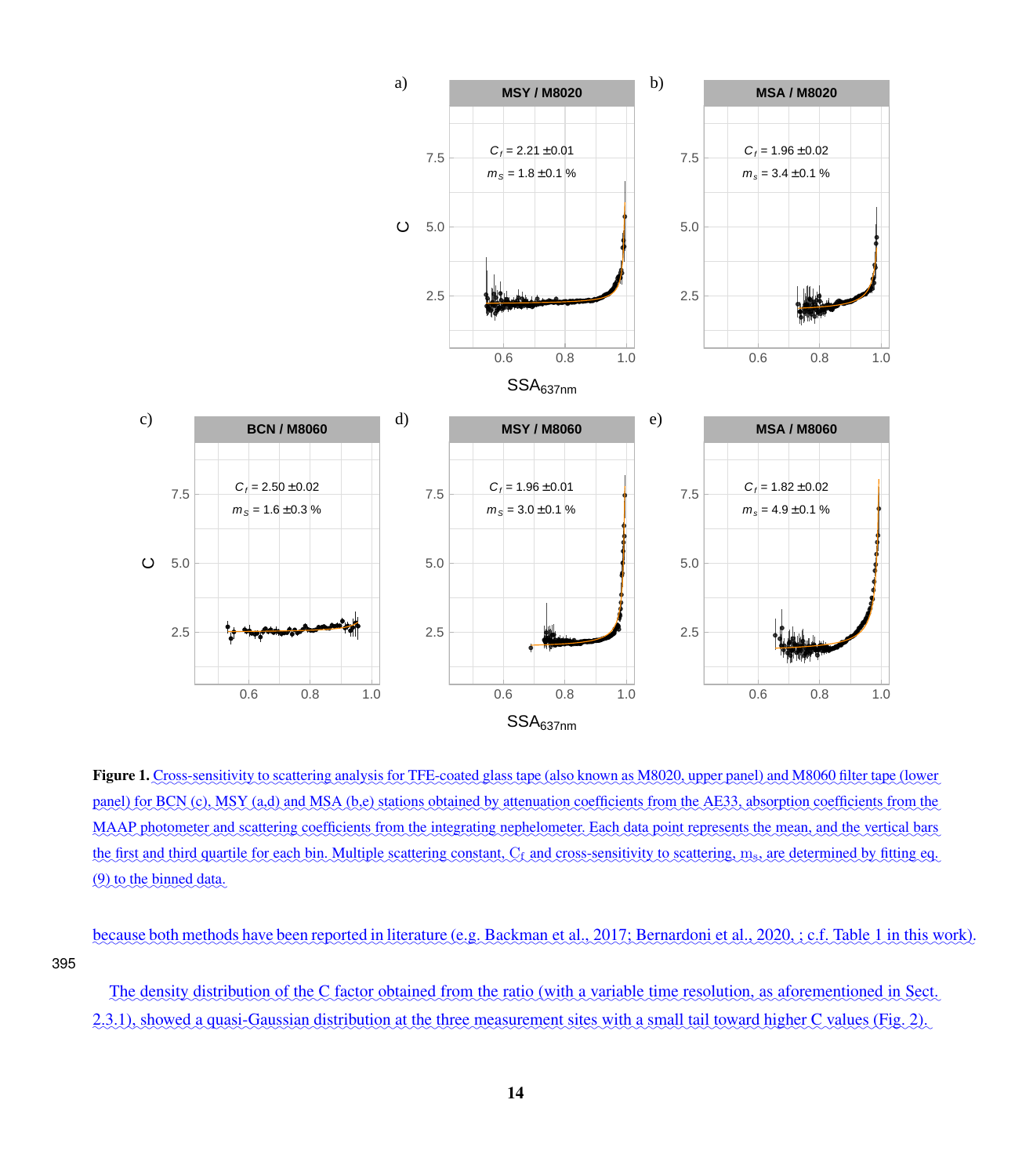The median values of the C factor for the tape M8060 were 2.44 M8020 filter tape were  $2.29 \pm 0.57$ ,  $2.23 \pm 0.48$ ,  $2.29 \pm 0.57$  $0.30$ , and  $2.51 \cdot 0.46$ ,  $2.36 \pm 0.71 \cdot 0.59$  for BCN, MSY and MSA, respectively. These values were on average higher similar or

- 400 slightly lower (with differences less than a 7%) compared to the median C values obtained for the <del>TFE-coated glass filter tapes</del>  $(0.48020)$  of 2.29  $(0.8000)$  filter tape of 2.44  $\pm$  0.48, 2.29  $(0.57, 2.23)$   $\pm$  0.46, 2.36  $(0.30, \text{ and } 2.51)$   $\pm$  0.59  $\text{-}$  see Table [1.](#page-11-0) Figure S3 shows the results of the  $0.71$  (cf. Table [1\)](#page-11-0). The Deming regression fit between AE33 attenuation ( $b_{atn-AE33}$ ) and MAAP absorption (b<sub>abs−MAAP</sub>) for both the TFE-coated glass and M8060 filter tapes. In Fig. S3 the multiple scattering factor C is the slope of the calculated fits and C results (Fig. S6) showed C values of  $1.99 \pm 0.02$ ,  $2.05 \pm 0.02$ , and  $2.21 \pm 0.03$  (at BCN, MSY
- 405 and MSA, respectively) <del>were obtained for the TFE-coated glass filter tape whereas slightly higher for the M8020 which were</del> slightly lower (with differences  $\leq 10\%$ ) compared to the C values of 2.20  $\pm$  0.02, 2.13  $\pm$  0.01, and 2.05  $\pm$  0.02 were obtained for the M8060<del>filter tape. We can see from Table [1](#page-11-0) that the C values obtained using the median values and the *Note that the*</del> uncertainties from the Deming regression were similar, marginally higher for the median method versus lower compared to the uncertainties derived as HWHM of the distributions because the Deming regressions were performed using binned data
- 410 (cf. Fig. S6). This also was the likely explanation for the lower C values on average obtained with the Deming regression , and that both techniques compared to the median values of the density distribution. The difference of the C values between both methods ranged between 4-18% depending on the filter tape/measurement station considered (cf. Table [1\)](#page-11-0). However, both methods were consistent and provided higher C factor for the M8060 than for the TFE-coated glass M8020 filter tape. The density distribution of the C factor obtained from the ratio (which, as already commented, has a variable time resolution (Sect.
- 415  $2.3.1$ ), showed a quasi-Gaussian distribution at the three measurement sites with a small tail toward-

As reported in Table [1,](#page-11-0) overall, higher C values which could explain the higher values observed using the median compared with the regression. Also, the uncertainties from the Deming regression were lower compared to the uncertainties derived as HWHM of the distributions because the Deming regressions were performed using binned data-were found at MSA, where both the SSA and the cross-sensitivity of the filter tape to scattering were higher compared to MSY and BCN (cf. Fig. S3).

420 Density distribution of the C factor for each filter type, TFE-coated glass (also known as M8020) and M8060, at BCN, MSY, and MSA station. The vertical line represents the median value of each distribution.

The values of the C factor Figs. [1](#page-13-0) and S7). The C values for the AE33 <del>TFE-coated glass M8020</del> and M8060 filter tapes obtained at urban background stations in Rome [\(Valentini et al., 2020a\)](#page-38-9) and Leipzig [\(Müller, 2015;](#page-34-9) [Bernardoni et al., 2020\)](#page-30-9) were in the same range as those found in this work for BCN (Table [1\)](#page-11-0).

- 425 Figure [3](#page-16-0) shows the seasonal variability of the C factor for the TFE-coated glass and M8060 filter tapes at the three stations. Overall, a It can be appreciated the large variability of the obtained C parameters (cf. Table S1) was observed Fig. [3\)](#page-16-0) at the three sites in all seasons, which was coherent with the large range during all the seasons, consistent with the width of the C factor <del>values as shown by the density distributions density distribution(Fig. [2\)](#page-15-0) . This variability was obtained with the described</del> method in section [2.3.1.](#page-8-0) and the SSA seasonal evolution variability (Fig. S7).
- 430 **An-On** average, an increase of C was observed at MSY and MSA in summer (JJA) for both filter tapes. This increase was likely driven by a greater influence of diurnal processes and the impact of the atmospheric boundary layer (ABL) during the warm months (also in spring (MAM) at MSA) at at these two elevated stations, and by changes in the chemical and physical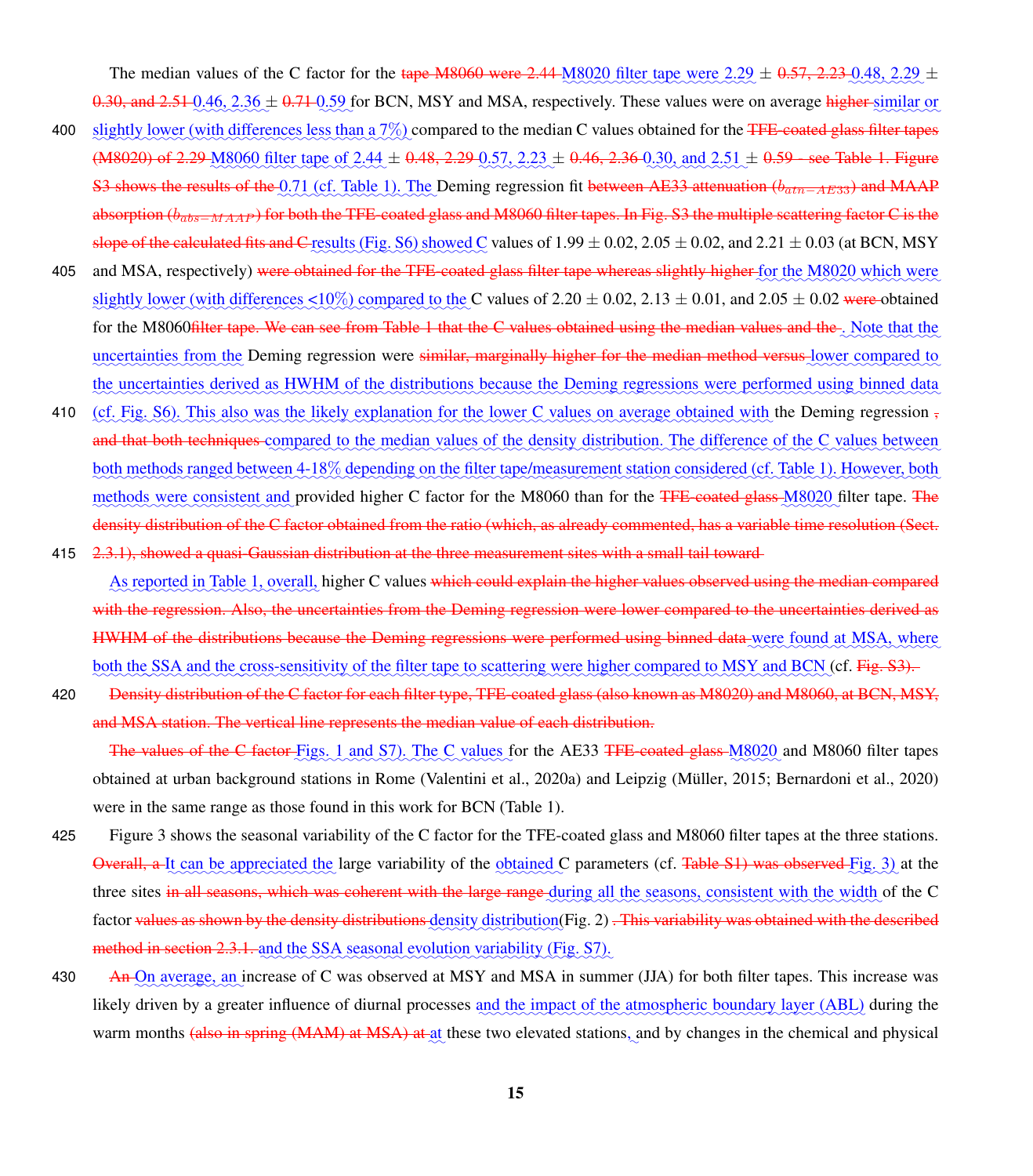<span id="page-15-0"></span>

Figure 2. Density distribution of the C factor for each filter type, M8020 and M8060, as obtained through eq. [\(5\)](#page-7-1) using both attenuation coefficient from the AE33 and the absorption coefficient from the MAAP. The vertical line represents the median value of each distribution.

properties of collected particles in summer compared to winter (DJF). In fact, spring and summer seasons in the WMB are char-acterized by a high frequency of Saharan dust outbreaks <del>(e.g. [Pey et al., 2013\)](#page-36-15)</del> (e.g. [Pey et al., 2013;](#page-36-15) [Yus-Díez et al., 2020\)](#page-38-11) and 435 formation of high concentrations of secondary organic aerosols and secondary sulfate particles (e.g. [Ripoll et al., 2015\)](#page-37-11) which in turn increase the particle scattering efficiency and  $\underline{the}$  SSA in summer compared to winter [\(Pandolfi et al., 2011\)](#page-35-7). As shown later, high SSA increases the C values above the commonly measured values . In BCN, however, the C Although dust particles can absorb radiation (e.g. [Sokolik and Toon, 1999;](#page-37-12) [Di Biagio et al., 2019\)](#page-32-10), the effect of Saharan dust outbreaks at the measurement stations considered here was to increase the SSA (at 637 nm) over the average values. In fact, as shown 440 by [Pandolfi et al.](#page-35-10) [\(2014b\)](#page-35-10), both scattering and absorption increased at MSY and MSA during Saharan dust outbreaks, but the resulting SSA was higher compared to other atmospheric scenarios typical of the area under study. Therefore, the higher C values observed during Saharan dust outbreaks were coherent with an increase of SSA over the threshold above which the C sharply increased (cf. Fig. [1,](#page-13-0) S3, S4 and S5). An increase of the C when dust particles are deposited on the filter tape was also reported by [Di Biagio et al.](#page-32-11) [\(2017\)](#page-32-11) for the AE31 aethalometer. Di Biagio et al. (2017) reported C values for dust particles by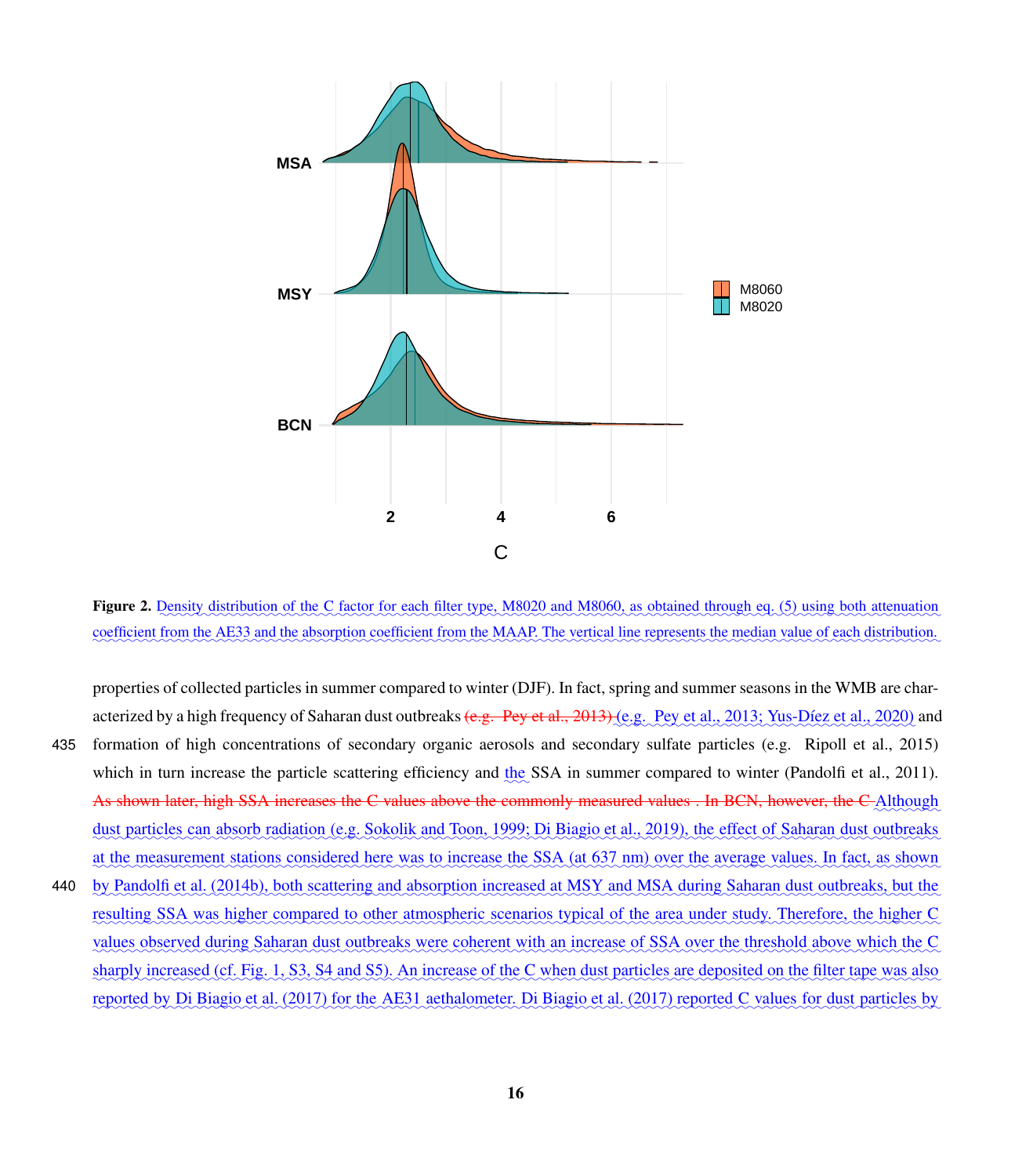<span id="page-16-0"></span>

 $\Rightarrow$  M8060  $\Rightarrow$  M8020

Figure 3. Seasonal evolution of the C factor at a) BCN, b) MSY and c) MSA measurement stations for both TFE-coated glass (M8020) and M8060 filter tapes. The box plot boxes show the range between the first and third quartile (IQR) with the median value for each season distribution represented by the inner line; the maximum whisker length is proportional to 1.5 times the third and first quartile difference, or inter-quartile range  $(1.5 \cdot IOR)$ .

445 generating particles by mechanical shaking of dust samples from different desert soils using AE31 and MAAP measurements, and reported C values between 3.6 and 3.96 for Saharan desert soils (Table 2 of [Di Biagio et al.](#page-32-11) [\(2017\)](#page-32-11)).

As shown in Sect. [3.1,](#page-10-0) high SSA increased the C values, and, consequently, the C seasonality was affected, to some degree, by the SSA seasonality. In fact, Fig. S7 in the supplementary material shows that the seasonal evolution of the SSA at MSY and MSA mirrored quite well the seasonal evolution of the C, with an increase of both C and SSA toward the warm season.

- 450 In BCN, the inter-season variability of both C and SSA was less pronounced and the C remained fairly constant during the different seasonslikely because of its greater influence to season-independent local pollutant sources. Exception was in the winter period (DJF) when both C (M8060) and SSA showed minima. Nevertheless, the variability within each season was the largest in BCN, due to a higher variability of the SSA values at this station within each season compared to MSY and MSA <del>.</del> (Fig. S7). The relationship between C and SSA can be also observed in Fig. S8, where the diel cycles of both C and
- 455 SSA were reported. In BCN, both C and SSA showed two relative minima in the morning and in the afternoon, mirroring the traffic rush hours. At MSY, the sea-breeze-driven transport of pollutants in the afternoon caused a reduction of both SSA and C. Conversely, at MSA both C and SSA showed less variability in the diel cycles and less similarity was observed. Note that the similarities commented above between the diel/seasonal cycles of C and SSA were more or less evident depending on the season/station considered. In fact, we have shown in Fig. [1](#page-13-0) that high SSA (> 0.90-0.95) can strongly affect the C values, but
- 460 less dependency between C and SSA was observed for lower SSA thus also contributing to mask the similarities between C and SSA reported in Figs. [3,](#page-16-0) S7, and S8 which were obtained averaging all available data, including C values at lower SSA.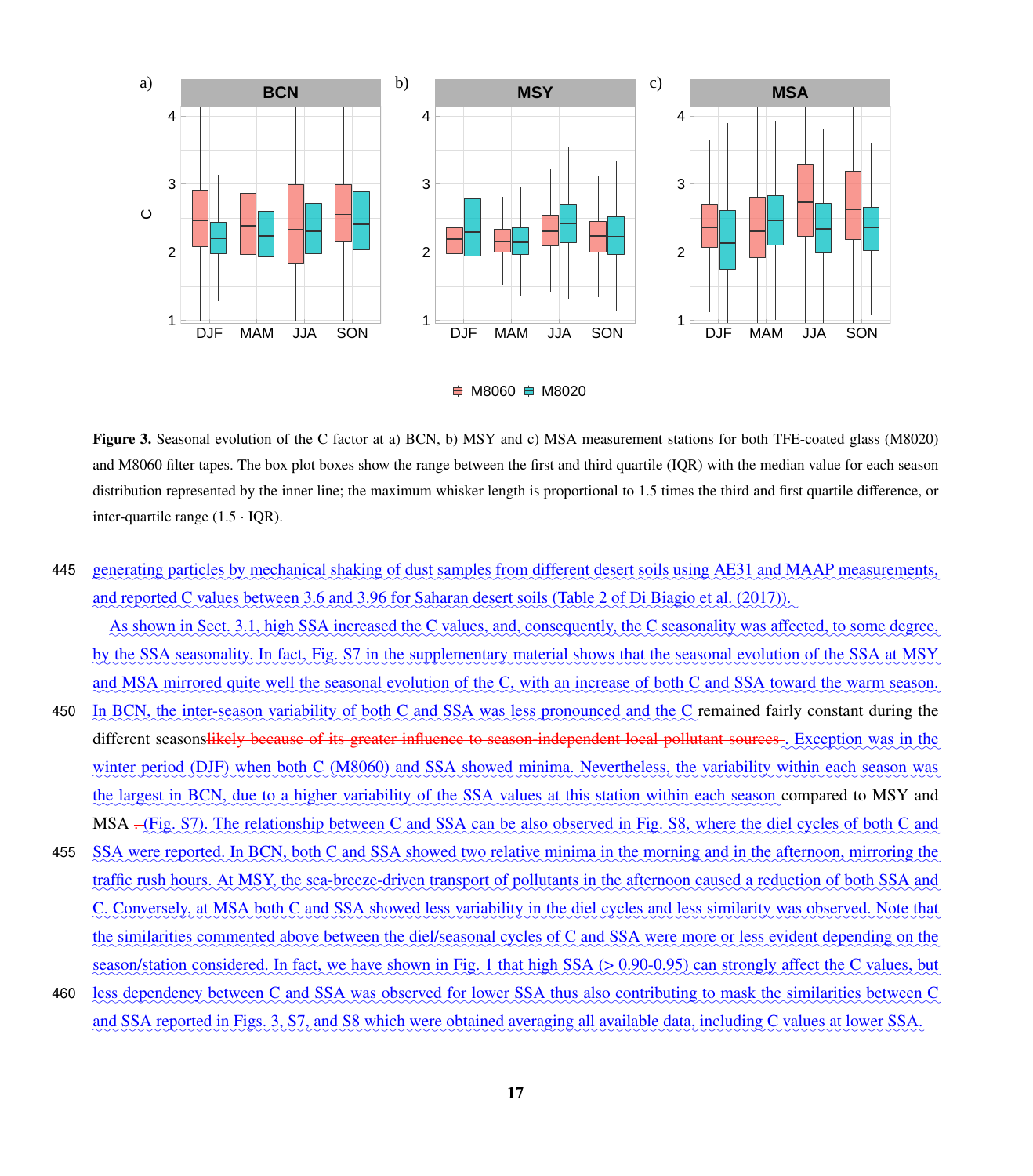### <span id="page-17-0"></span>3.3 Wavelength dependence analysis from the PP\_UniMI vs AE33 comparison

### The

The spectral dependence of the AE33 C  $_{eff}(\lambda)$  factorand its spectral dependence (Fig. [4\)](#page-18-0) factor, C( $\lambda$ ), was studied at the 465 three stations by comparing the attenuation coefficients,  $b_{atn_x}$  from AE33 at seven different wavelengths with the absorption coefficients,  $b_{abs}$ , from the PP\_UniMI. To this aim, the PP\_UniMI absorption coefficients were inter/extrapolated to the seven AE33 wavelengths using the Absorption Angström Exponent (AAE) obtained from the original PP\_UniMI measurements. The obtained mean AAE were  $1.12 \pm 0.17$ ,  $1.29 \pm 0.24$ , and  $1.35 \pm 0.18$  for BCN, MSY, and MSA stations, respectively, with an increase from the urban (BCN) to the regional (MSY) and remote (MSA) site sites due to the increase in the relative importance 470 of non-fossil BC sources (i.e.e.g. biomass burning) and Saharan dust at the remote sites compared to BCN.

Wavelength dependence of C at BCN, MSY and MSA comparing  $b_{atn}$  from the AE33 measured at each wavelength and  $b_{abs}$  inter/extrapolated to the same wavelength from the PP\_UniMI. Box plots have been obtained as in Fig. [3](#page-16-0) with the addition of the mean value of the distribution for each wavelength represented by a marker. The values above the box plots between adjacent wavelengths and between 370 and 950 nm wavelength box plots show the obtained p-values, with p<0.05 meaning a

475 statistically significance difference.

At Fig. [4](#page-18-0) shows that at the urban (BCN) and the regional (MSY) stations the C factor did not <del>show any present</del> a statistically significant dependence with the wavelength(Fig. [4\)](#page-18-0). However, Alowever, Fig. [4c](#page-18-0) shows that at the remote MSA station the multiple scattering parameter C showed (Fig. [4\)](#page-18-0) presented a statistically significant increase between 370 (C<sub>eff</sub> nm (C=3.47) and 950 nm ( $C_{\text{eff}}C$ =4.03) wavelengths (cf. Table S2). The observed increase of the C factor with the wavelength can affect

- 480 wavelength affects the absorption coefficients derived from the AE33 attenuation measurements and, consequently, can affect all the intensive optical parameters such as <del>the absorption Angström exponent (AAE) or the single scattering albedo (SSA)</del> AAE, SSA and SSAAE which can be derived from the multi-wavelengths-multi-wavelength AE33 absorption measurements and scattering coefficient measurements. Moreover, a wavelength-dependent C factor can have an impact on impair aethalometer based BC source apportionment analysis, such as the Aethalometer model, used to determine the contribution from fos-
- 485 sil fuels vs biomass burning emissions [\(Sandradewi et al., 2008\)](#page-37-13). [Weingartner et al.](#page-38-5) [\(2003\)](#page-38-5) and [Segura et al.](#page-37-3) [\(2014\)](#page-37-3) found no wavelength dependence for the multiple scattering parameter Contradictory results have been reported in literature about the spectral dependence of C for older versions of aethalometer (model AE31)<del>, whereas [Bernardoni et al.](#page-30-9) [\(2020\)](#page-30-9) found</del>. For example, [Weingartner et al.](#page-38-5) [\(2003\)](#page-38-5) found strong indication of the independence of C with wavelength, and neither [Segura et al.](#page-37-3) [\(2014\)](#page-37-3) foun any wavelength dependence of the multiple scattering parameter C with the wavelength. Conversely, [Bernardoni et al.](#page-30-9) [\(2020\)](#page-30-9) observed
- 490 a decrease of the C factor with wavelengths, although it was not statistically significant<del>, and reported the impact of the</del> wavelength dependent C on source apportionment model results. $\frac{1}{\sqrt{2}}$

[Virkkula et al.](#page-38-7) [\(2015\)](#page-38-7) and [Drinovec et al.](#page-32-2) [\(2017\)](#page-32-2) have shown that the AE33 factor loading parameter, k, increases with increasing BF (smaller particles) and decreases with increasing SSA and that the wavelength dependence of k also depends on these two optical properties. Moreover, [Drinovec et al.](#page-32-2) [\(2017\)](#page-32-2) have shown that As can be appreciated by comparing Figs.

495 [2,](#page-15-0) [3](#page-16-0) and Fig. [4,](#page-18-0) the multiple scattering correction factors obtained using the PP\_UniMI reference instrument were larger than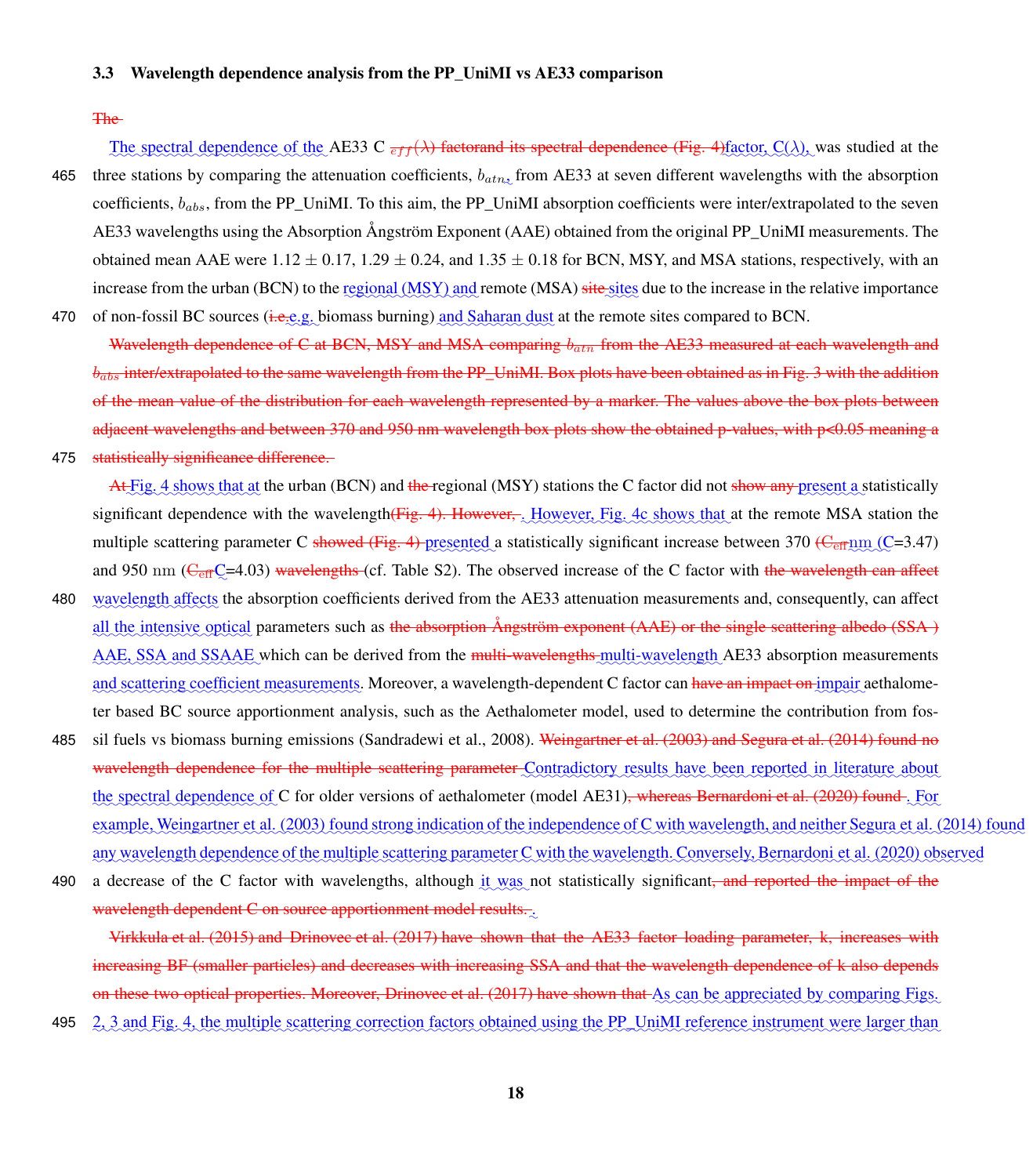<span id="page-18-0"></span>

Figure 4. Wavelength dependence of C at BCN, MSY and MSA comparing  $b_{atn}$  from the AE33 measured at each wavelength and  $b_{ab}s$ inter/extrapolated to the same wavelength from the PP\_UniMI. Box plots have been obtained as in Fig. [3](#page-16-0) with the addition of the mean value of the distribution for each wavelength represented by a marker. The values above the box plots between adjacent wavelengths and between  $\frac{370}{20}$  and  $\frac{950}{20}$  mm wavelength box plots show the obtained p-values, with p<0.05 meaning a statistically significance difference.

those obtained with the BC coating reduces the k at longer wavelengths for higher SSA. Thus, particle size, ageing and BC-coating processes can potentially affect the AE33 factor loading k. MAAP as a consequence of the offset in the absorption measurements between MAAP and PP\_UniMI. A detailed discussion of this offset can be found in Fig. A1 and in Fig. 2 in [Valentini et al.](#page-38-10) [\(2020b\)](#page-38-10).

- 500 In order to understand the likely reasons causing the observed dependence of the C with wavelength at MSA, we performed a similar analysis as in [Virkkula et al.](#page-38-7) [\(2015\)](#page-38-7) by comparing the C and its wavelength dependence with different aerosol particles intensive optical properties. Figure ?? shows the wavelength-dependence of the factor C (i.e. the slope of C vs. wavelength, a<sub>C</sub>) with SSA, BF, Hereafter, we propose a possible explanation for the different spectral dependencies found for the C at the measurement sites considered here. We have shown in Section [3.1](#page-10-0) that, independently from the measurement station
- 505 considered, the cross-sensitivity to scattering can strongly increase the C for SSA values above an upper threshold. To explore if the SSA can also affect the C wavelength dependence, we studied the wavelength dependence of the C for SSA values above and below the site-dependent SSA thresholds. Figure [5](#page-19-0) shows the comparison between the C factor at MSY and MSA for SSA above (high SSA), and below (low SSA) the SSA thresholds of 0.95 and the single-scattering albedo Ångström exponent (SSAAE)at the three sites. Q.Q, respectively, for MSY and MSA (cf. Fig. [1\)](#page-13-0). Fig. [5](#page-19-0) shows that at MSA there was a statistically
- 510 significant increase of C with the wavelength for SSA>0.90, whereas no statistically significant increase was observed for SSA<0.90. For this specific analysis, based on the PP\_UniMI off-line measurements, 86% of SSA values at MSA (68 samples out of 79) were above the SSA threshold of 0.95. At MSY, only 1 sample out of 126 was characterized by SSA value higher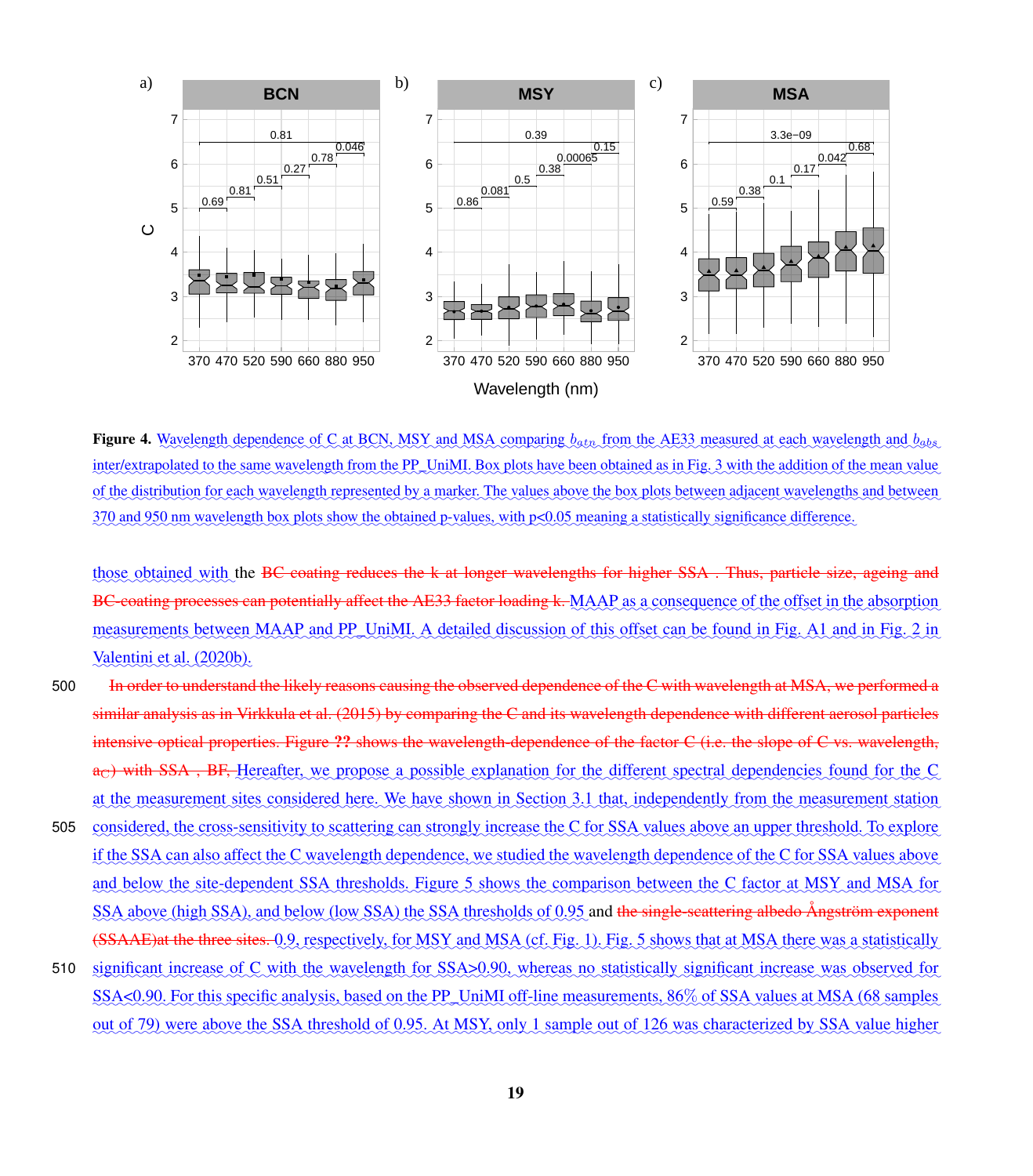### <span id="page-19-0"></span>Relationship between  $a_C$ , the slope of the factor C and the wavelength, and the single-scattering albedo at 520 nm (SSA $_{520nm}$ ), the backscatter fraction (BF520nm), and the single-scattering albedo Ångström exponent (SSAAE) at BCN (left panel), MSY (middle panel) and MSA (right panel) measurement stations.

**Figure 5.** Wavelength dependence of C at MSY (a,c) and MSA (b,d) obtained comparing  $b_{atn}$  from the AE33 measured at each wavelength and b<sub>abs</sub> inter/extrapolated to the same wavelength from the PP\_UniMI. Box plots have been obtained as in Fig. [3](#page-16-0) and separated into two categories depending whether the SSA was above (high ssa, upper panel) or below (low ssa, lower panel) the threshold at which C sharply increases. As in Fig. [3,](#page-16-0) the values above the box plots between adjacent wavelengths and between 370 and 950 nm wavelength box plots show the obtained p-values, with p<0.05 meaning a statistically significance difference.

than the SSA threshold of 0.95, thus preventing a robust statistical analysis of the C wavelength dependence for high SSA at <u>MSY. Despite this, a 17% increase of C with the wavelength, from 2.85 at 370 nm to 3.43 at 950 nm, for this single point was</u>

515 observed (cf. Fig. [5a](#page-19-0)). At MSY, similarly to MSA, the C did not show any dependence with the wavelength for SSA<0.95 (cf. Fig[.5c](#page-19-0)). Thus, this analysis demonstrated that high SSA of the particles deposited on the filter tape can increase the C values, influencing at the same time its wavelength dependence.

Figure ?? shows no clear relationship of a c with SSA and BF at BCN and MSY. At MSA, however, Figures ?? c, f show that  $a<sub>C</sub>$  increased with an increasing SSA and decreased with an increasing BF; i. e. variations of BF and SSA can cause

- 520 the factor C to change as a function of the wavelengths. In Sect. [3.1](#page-10-0) we will show (Fig. S9) that high SSA was related to the presence of dust from Saharan deserts (Saharan dust outbreaks). Thus, the increase of C slope with decreasing BF (larger particles) and with increasing SSA at MSA was likely caused by Saharan dust outbreaks affecting the station. To further demonstrate the role of dust particles in  $a<sub>C</sub>$ , Fig. ??i shows that the  $a<sub>C</sub>$  at MSAwas the highest when the SSAAE was negative. In fact, negative SSAAE values have been related to the predominance of dust particles in the atmosphere
- 525 (e.g. [Collaud Coen et al., 2010;](#page-31-2) [Ealo et al., 2016\)](#page-32-5). Indeed, [Ealo et al.](#page-32-5) [\(2016\)](#page-32-5) have shown that the ability of a SSAAE to indicate the presence of dust in the atmosphere strongly depends on the relative importance of fine particles from local sources, and that the SSAAE can detect a higher number of Saharan dustoutbreaks at MSA, due to its remote location, compared to MSY where local meteorology (i. e. sea breeze)effectively transports every day fine particles from the urbanized/industrialized coastline where BCN is located. Nevertheless, as shown We have shown in Section [3.1](#page-10-0) that the sharp increase of C at high SSA at the
- 530 stations herein analyzed can be associated with the presence of particles dominated by dust, characterized by low SSAAE and BF and high AAE and SSA (Figs. S3, S4 and S5). Therefore, we performed a similar C spectral dependence analysis as in Fig. <del>[6b](#page-20-0), the comparison between the C factor calculated during [5,](#page-19-0) but separating the</del> days affected by Saharan dust <del>and</del> during days not affected by dust revealed that the slope at MSA remained positive also for (dust) and the days without dust influence (no-dust<del>days, suggesting that other particle properties contributed to the positive aC observed at mountain-top station.</del>
- 535 In addition, Figures [6a](#page-20-0), b show that when the MSY and MSA stations were affected by Saharan dust, the factor C increased at all wavelengths compared to non-dust days with a major effect observed at MSA compared to MSY. We will present later in this paper that high SSA determined an increase of the C and that, at the stations considered here, high SSA was always associated to presence of dust from Saharan deserts [3.1.](#page-10-0)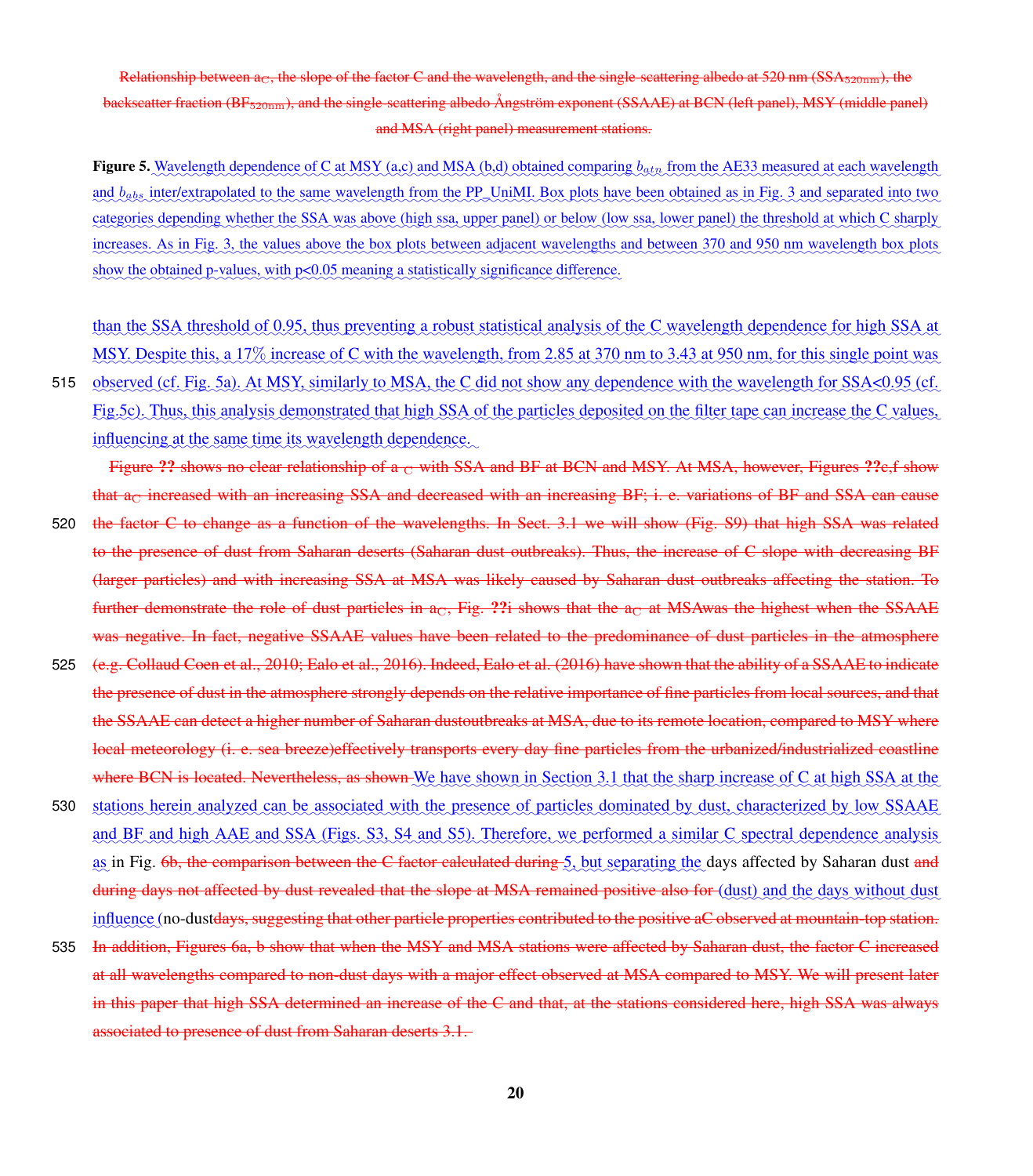<span id="page-20-0"></span>**Figure 6.** Wavelength dependence of C at MSY (a,c) and MSA (b,d) obtained comparing  $b_{a t n}$  from the AE33 measured at each wavelength and b<sub>abs</sub> interlextrapolated to the same wavelength from the PP\_UniMI. Box plots have been obtained as in Fig. [3](#page-16-0) and separated into two categories depending whether Saharan dust outbreaks took place (dust) or not (no-dust). As in Fig. [3,](#page-16-0) the values above the box plots between adjacent wavelengths and between 370 and 950 nm wavelength box plots show the obtained p-values, with p<0.05 meaning a statistically significance difference.

Wavelength dependence of C at a) MSY and, b) MSA comparing  $b_{\sigma}$  from the AE33 measured at each wavelength and  $b_{\sigma}$ 540 inter/extrapolated to the same wavelength from the PP\_UniMI. Box plots have been obtained as in Fig. [3](#page-16-0) and separated into two categories depending whether Saharan dust outbreaks took place (dust) or not (no-dust).

For the study period considered here, the lack of wavelength-dependence of C at BCN and MSY could be ). As shown in Fig. [6,](#page-20-0) no spectral dependence of C was observed during either dust and no-dust scenarios at MSY. This lack of dependence with the dust intrusions could be due to the limited number of off-line samples at MSY characterized by high SSA (1 out of 126). Thus,

- 545 due to the <del>increased relative importance of local anthropogenic particles at these stations compared to MSA-low temporal</del> resolution of off-line PP\_UniMI measurements, even during Saharan dust outbreaks [\(Pandolfi et al., 2014b\)](#page-35-10). Furthermore, Figs. ??g,h show that (based on the data available in this work) the SSAAE was positive at BCN and slightly negative at MSY keeping positive values for the majority of the analyzed samples. Thus, we hypothesize that at MSA the increase in the relevance days the SSA at MSY rarely increased above the SSA threshold. Nevertheless, using high-time resolution data (cf.
- 550 Fig. [1\)](#page-13-0) the potential effect of dust particles during Saharan dust outbreaks had a larger effect (compared to MSY and BCN) on the wavelength dependence of the Cfactor. However. as already noted (Fig. ??i) , the slope of the C factor at MSA was the highest when SSAAE was strongly negative but kept positive values also when SSAAE was higher than zero suggesting that dust particles may not be the only reason for the observed increase of C with the wavelength at MSA.
- For completeness, we present in to increase the SSA (and consequently the C) was evident at both MSY and MSA. At 555 MSA (cf. Fig. [6\)](#page-20-0) the following the dependence of the k factor and its slope with C showed a statistical significant increase with wavelength for both dust and no-dust samples due to the fact the the samples with high SSA at MSA (86%) were well distributed between the two scenarios. Thus, these results confirmed that the wavelength  $(a_k)$  with BF and SSA as done by [Virkkula et al.](#page-38-7) [\(2015\)](#page-38-7). Since SSA was the main parameter that influenced the spectral behaviour of the C parameter.

To further explore the possible causes that contributed to the different C spectral dependencies observed, we performed a 560 similar analysis as in [Virkkula et al.](#page-38-7) [\(2015\)](#page-38-7) by comparing the C and its wavelength dependence with different aerosol particles

- intensive optical properties, namely: SSA, BF and SSAAE. [Virkkula et al.](#page-38-7) [\(2015\)](#page-38-7) and [Drinovec et al.](#page-32-2) [\(2017\)](#page-32-2) have shown that the AE33 factor loading parameter, k, increases with increasing BF (smaller particles) and decreases with increasing SSA and that the wavelength dependence of k is intrinsic to the AE33 instrument, for the sake of the analysis we have used the largest dataset at our disposal (Fig. S1), following the data processing mentioned in Sect.  $2.3.1$ . As shown in Fig.  $S4$ ,  $a_k$  was negative
- 565 also depends on these two optical properties as well as on the particle mixing state. In Fig. S9 we present a similar analysis by studying the effects of these intensive optical properties on the multiple scattering parameter C instead of k. Fig. S9 shows the slope of C with the wavelength (i.e. the <del>k decreased with increasing wavelength) for SSAvalues higher than 0.5, 0.75 and 0.85</del>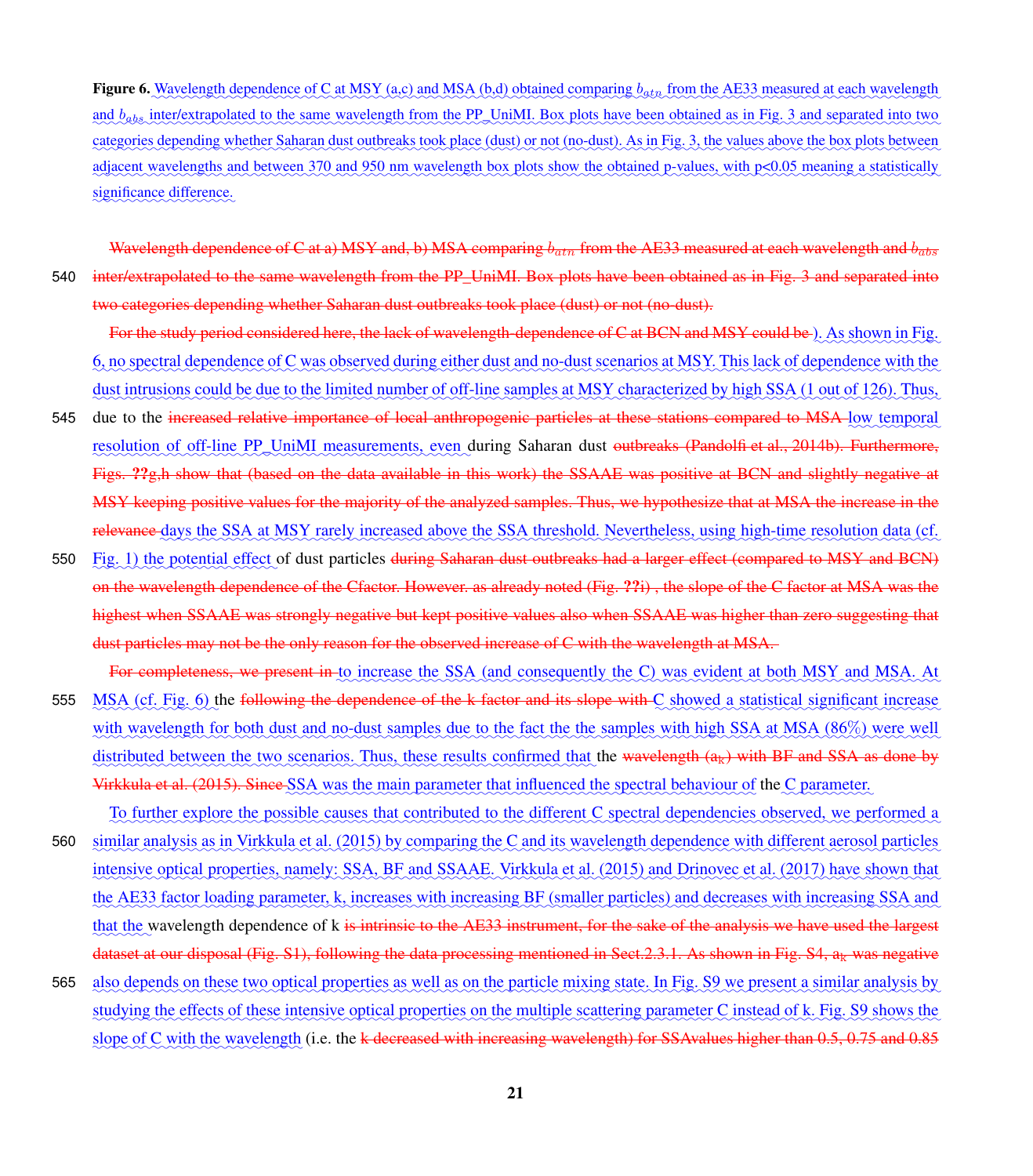at BCN, MSY and MSA, respectively. The relationship between k and SSA (inset graphs in Fig. S4)was similar to that between  $a_k$  and SSA wavelength-dependence of C) with SSA, BF, and SSAAE at the three sites. No clear relationship was observed

- 570 between the C slope and the three intensive optical properties at both BCN and MSY. Moreover, the C slope at these two sites were close to zero for the considered intensive optical properties. The observed lack of C gradient was again likely due to the fact that at BCN and MSY the SSA did not exceed the threshold value, even when the SSAAE indicated the possible presence of Saharan dust intrusions at MSY (cf. Fig. S9h). However, Fig. S9c shows that at MSA there was a shift of the C slope toward large positive values when SSA was above 0.95. Below this SSA threshold value, the C slope was close to zero confirming
- 575 (the reduced C wavelength dependence for low SSA values at MSA. Moreover, when the SSAAE(BF) at MSA (cf. A decrease of a<sub>k</sub> with increasing SSA has been also reported by [Virkkula et al.](#page-38-7) [\(2015\)](#page-38-7) for an urban environment in China (Nanjing). Fig. <mark>S4 implies that for darker aerosols, the factor loading correction increases with wavelength, QQi</mark> and <del>that, at higher SSA</del>, k decreases with wavelength. Furthermore, at BCN the  $a_k$  increased with BF and kept negative values (i. e.  $\S9f)$  decreased towards negative(low) values (Saharan dust intrusions), the slope of the C increased, again confirming the potential of coarse
- 580 Saharan dust to increase the SSA and, consequently, the C especially at the remote site. Note that, as already commented (cf. Fig. [6\)](#page-20-0), the correction decreased with increasing wavelength) up to a BF of 0.2; thereafter, for very fine particles (i. e. BFC slope kept positive values at MSA also for the samples not dominated by dust (SSAAE>0.2) the slope of k became positive, indicating that the correction increased with wavelength. [Virkkula et al.](#page-38-7)  $(2015)$  also reported an increase of  $a_k$  with increasing BF in Nanjing urban environment; however the  $a_k$  was positive starting from BF values higher than 0.14. At MSY and MSA
- 585 the  $a_k$  was always negative (i. e. the correction decreased with increasing wavelength) even if the relationship between  $a_k$  (and k) and BF at MSY and MSA was not linear as observed for BCN. Q, thus further indicating the predominance effect of SSA on the C wavelength dependence. Thus, the results presented in Fig. S9 confirmed the effects of SSA on the C presented in Fig. [5](#page-19-0) and [6.](#page-20-0)

Figure [7](#page-22-0) shows the results of the The lack of points for BCN (none) and MSY (1 of 126) for large SSA values, specially

- 590 above the SSA threshold obtained in Fig. [1,](#page-13-0) prevented from extrapolating the results to other measurement background conditions and further studies should be performed to better characterize the spectral behaviour of C and its dependency with the cross-sensitivity to scattering under different atmospheric conditions/scenarios. This is specially important, as already commented, in view of the contradictory results reported in literature (e.g. [Weingartner et al., 2003;](#page-38-5) [Segura et al., 2014;](#page-37-3) Bernardoni et al., 2 The results presented here clearly indicated that when the SSA exceeded a given site-dependent threshold, as determined using
- 595 the method in Sect. [3.1,](#page-10-0) the C values and its wavelength dependence increased. For the measurement sites considered here, Saharan dust outbreaks were identified as possible cause for SSA values higher than the threshold. However, from a general point of view, other factors, including the location of the measurement stations and/or absence of anthropogenic pollution, can determine the presence of a particle mixture with high or very high SSA.

Finally, we performed a sensitivity study on the effects that the using a wavelength-dependent C (C( $\lambda$ )) had on the calculated 600 AAE compared to the AAE derived from AE33 measurements, comparing the results with those obtained using the usual approach based on the application of a constant C factor ( $C_{\overline{const}}$ )for all AE33 wavelengths. For BCN and MSY measurement stations, (const)). Figure [7](#page-22-0) shows that the AAE values did not show for BCN and MSY did not present any significant vari-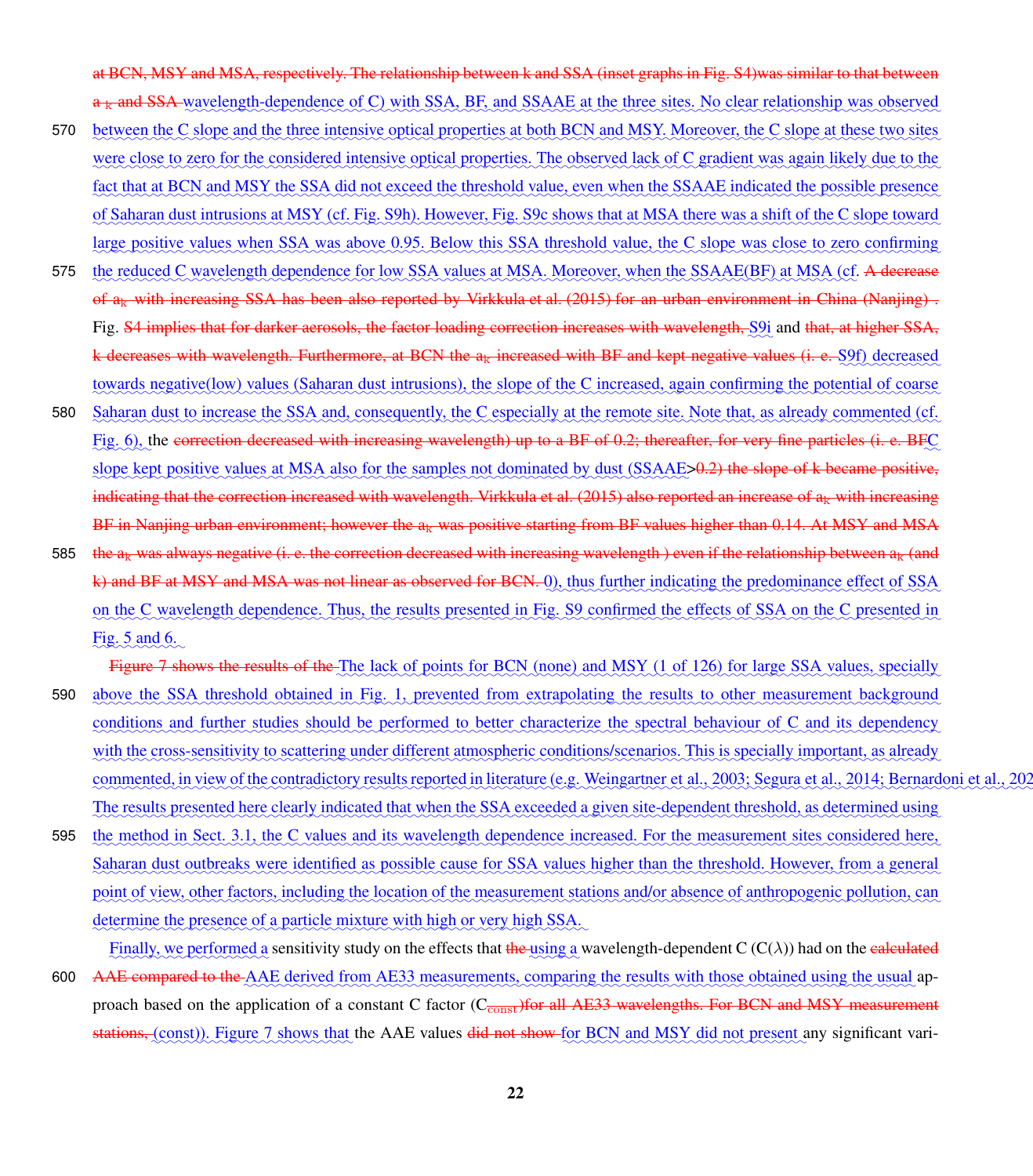#### <span id="page-22-0"></span>The absorption Ångström exponent (AAE) calculated with a constant  $C_{\text{const}}$  and the wavelength-dependent  $C(\lambda)$  for all stations. Boy



[3](#page-16-0) and [4,](#page-18-0) with the markers indicating the mean AAE values.

**Figure 7.** The absorption Angström exponent (AAE) calculated with a constant  $C$ (const) and the wavelength-dependent  $C(\lambda)$  for all stations. Box plots have been obtained as in Figs. [3](#page-16-0) and [4,](#page-18-0) with the markers indicating the mean AAE values.

- ation (cf. Table S4) with  $\angle$  with  $\angle$  AAE mean values of 1.19  $\pm$  0.15 and 1.27  $\pm$  0.12 (at BCN and MSY, respectively) using a constant Cand slightly decreasing to for C(const), and  $1.17 \pm 0.15$  and  $1.25 \pm 0.12$  (for BCN and MSY, respectively) when 605 the wavelength-dependent C was used. At MSA,  $f_{\text{OC}}(\lambda)$ . These results for BCN and MSY were coherent with the observed lack of spectral dependence of C at these two stations (Fig. [4\)](#page-18-0). However, at MSA the observed increase of the C with the wavelengthcaused the AAE to increase by , introduced an increase of the AAE of around  $13\%$ , from  $1.19 \pm 0.07$  (constant  $\text{C}\text{C}(\text{const})$ ) to 1.35  $\pm$  0.07 (wavelength-dependent C). Similarly to the above sensitivity study on the calculated AAE $\text{C}(\lambda)$ ). Similarly, Fig. S5 reports the SSA calculated using the S10a,b present the results of a sensitivity analysis performed to 610 understand the effects that using a constant or a wavelength-dependent C factor in comparison with the SSA obtained using the constant C factor had on the SSA at 470, 660 and 950 nm. As reported in Fig. S5, for the AAE, Fig. S10c shows no significant variation of SSA at the 3 considered wavelengths at BCN and MSY, again consistent with the observed lack of dependence of the C factor with wavelength at these two sites. However, Fig. S10 shows a statistically significant increase of the SSA at MSA station of around 1.3% <del>for a</del>t 660 nm <del>, and</del> 2% <del>for a</del>t 950 nm <del>was observed when using the wavelength-dependent Ccompared</del>
- 615 to a constant C. This increasewhen using  $C(\lambda)$  instead of  $C(\text{const})$ . Conversely, as expected, no statistically significant change was appreciated at the lower wavelength,  $470$  nm. This variation introduced by  $C(\lambda)$  on AAE and SSA, although not large, is relevant since it occurs at the threshold of SSA value for which a substantial increase of the C as a function of SSA was ob-served, as shown in Section [3.1.](#page-10-0) As for the AAE, Fig.S5 shows no significant variation for the SSA values at the 3 wavelengths at BCN and MSYconsistent with the observed lack of dependence of the C factor with wavelength.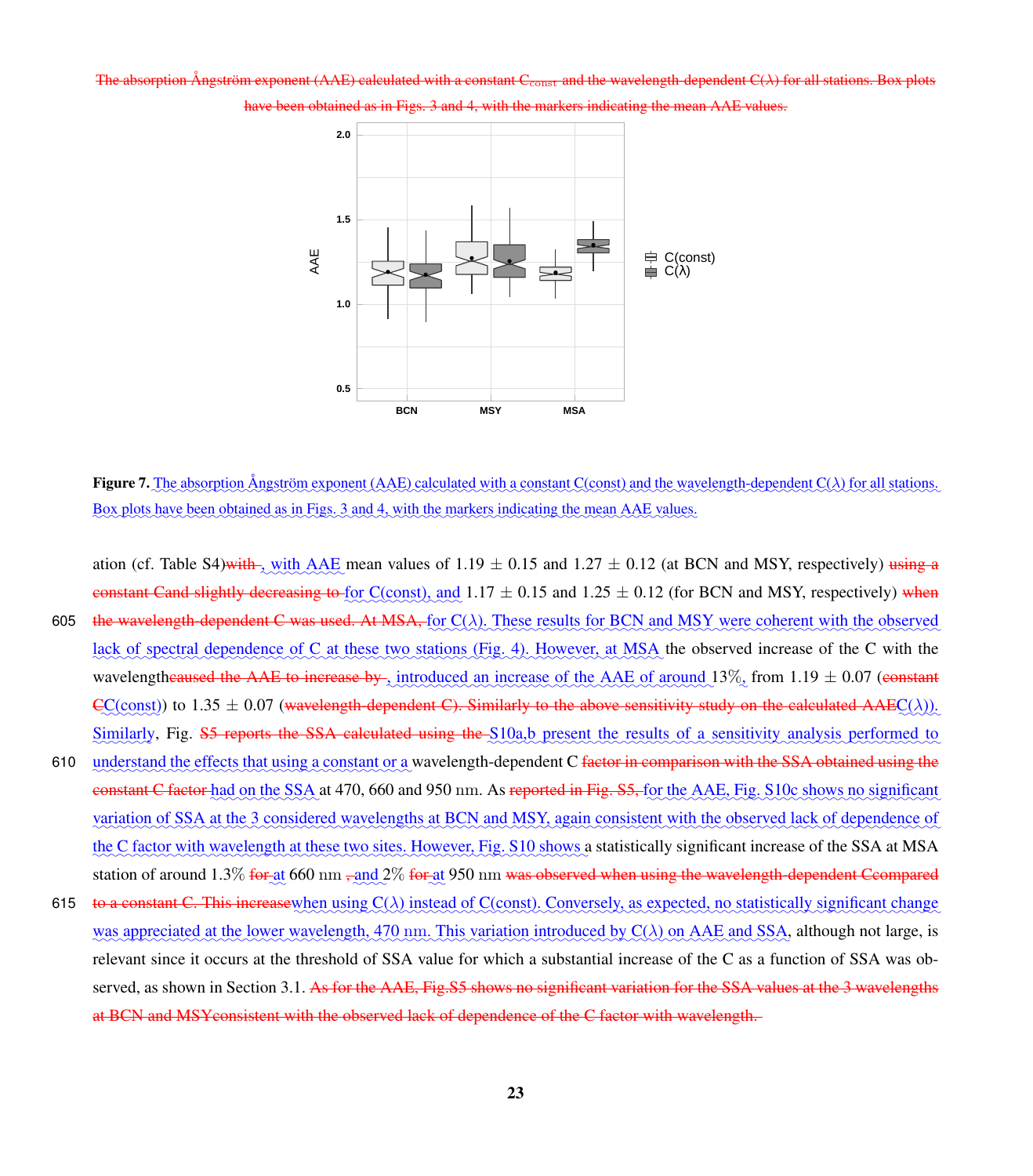The

### 4 Conclusions

In this work we studied the multiple scattering parameter C for two filter tapes used in AE33 dual-spot aethalometers, i.e. the previously used M8020 and the currently used M8060 filter tapes. For this, we used data collected at three different background

625 stations in NE Spain: an urban background station in Barcelona, BCN, a regional background station at Montseny, MSY, and a mountain-top station at Montsec d'Ares, MSA. We obtained the C correction factor comparing the AE33 attenuation measurements with the absorption coefficients measured from MAAP instruments, and used simultaneous scattering measurements from an integrating nephelometer to characterize the cross-sensitivity to scattering of the C factor C. Moreover, we studied the C wavelength dependence at the three stations was obtained by analyzing the relationship between the multiple scattering

### 630 parameter  $C_{\text{eff}}$  (at 637 nm) and SSA.

SSA was obtained independently at 637 nm using simultaneous MAAP and nephelometer data. C<sub>eft</sub> was obtained through eq. [\(5\)](#page-7-1) using the sites comparing the AE33 attenuation <del>coefficient extrapolated at 637 nm using the AAE from AE33 and the</del> MAAP absorption coefficients at 637 nm. The analysis was performed with SSA measurements binned using [Freedman and Diaconis](#page-33-11) [\(1981\)](#page-33-11) and with the average  $C_{\text{eff}}$  obtained for each bin. The fit of the binned multiple scattering parameter (eq. [5\)](#page-7-1) following eq. [\(9\)](#page-9-2)

635 <del>yields the experimental values of both C<sub>f</sub> and m<sub>s</sub>. coefficients with the absorption coefficients from the off-line multi-wavelength</del> PP\_UniMI.

Figure [1c](#page-13-0) and Table [1](#page-11-0) show the results of the fit for BCN, We presented here a novel approach to characterize the cross-sensitivity to scattering of the C correction factor. This approach consisted in fitting the measurements of the C versus SSA. The fits provided the constant C<sub>L</sub> and a cross-sensitivity factor m<sub>S</sub>. We applied the fits to the M8020 filter tape at MSY and MSA, and

- 640 we obtained higher cross-sensitivity values of the C factor  $(1.8 \pm 0.1\%$  and  $3.4 \pm 0.1\%$  at MSY and MSA<del>for both filter tapes: the</del> TFE-coated glass filter tape (M8020)and the currently distributed-, respectively) compared to those reported in the literature (around 1-1.5 %). For the first time, we characterized here the cross-sensitivity to scattering also of the new M8060 filter tape. For the TFE-coated glass We obtained a higher cross-sensitivity to scattering for the M8060 than for the M8020 filter tape, it was found a constant of 2.21  $\pm$  0.01 and a cross-sensitivity to scattering of 1.8  $\pm$  0.1 at MSY, and of 1.96  $\pm$  0.02 and 3.4  $\pm$
- 645  $\theta$ .1 % for  $C_f$  and  $m_s$ , respectively, with values of  $1.6\pm0.3\%$ ,  $3.0\pm0.1\%$  and  $4.9\pm0.1\%$  for BCN, MSY and MSA, respectively. The multiple scattering parameter,  $C_f$ , for the M8020 filter tape was  $2.21 \pm 0.01$  at MSY and  $1.96 \pm 0.02$  at MSA. For the M8060 filter tape , the fit yields a multiple scattering constant  $C_f$  of 2.50  $\pm$  0.02 and a cross-sensitivity to scattering of 1.6  $\pm$  $0.3\%$  the fit led to  $C_f$  values of  $2.50\pm0.02$  at BCN, a  $C_f$  of 1.96  $\pm$  0.01 and a m<sub>s</sub> of 3.0  $\pm$  0.1 %  $1.96\pm0.01$  at MSY, and a constant  $C_f$  of  $1.82 \pm 0.02$  and a m<sub>s</sub>  $4.9 \pm 0.1\%$   $1.82 \pm 0.02$  at MSA.
- 650 AE33 multiple scattering parameter C for some measurement stations (included BCN, MSY and MSA) and cross-sensitivity to scattering for BCN, MSY and MSA station compared to literature values for AE33 TFE-coated glass (M8020, TFE in the table). Different approaches, as explained in Section [3.2,](#page-12-0) have been used to obtain the factor C.Site Characteristics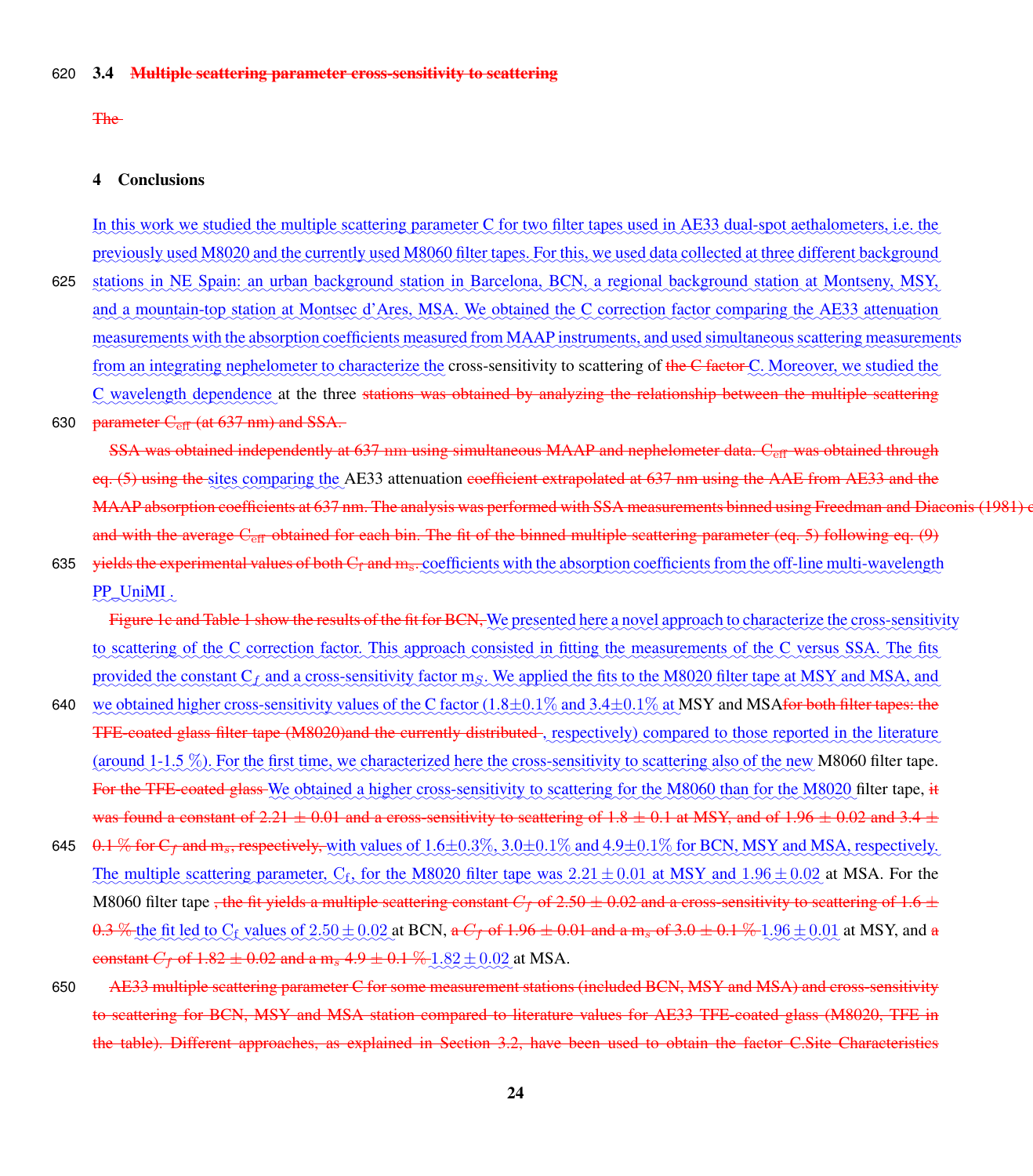Filter type Reference C  $C_{\text{Demine}} C_f m_s$  (%) Barcelona Urban background TFE This study 2.29  $\pm$  0.49 1.99 $\pm$  0.02 -M8060 This study 2.44  $\pm$  0.57 2.20  $\pm$  0.02 2.50  $\pm$  0.02 1.6  $\pm$  0.3Leipzig Urban background TFE [Müller](#page-34-9) [\(2015\)](#page-34-9) 3.2 TFE

- 655 [Bernardoni et al.](#page-30-9) [\(2020\)](#page-30-9) 2.78 Rome Urban background M8060 [Valentini et al.](#page-38-9) [\(2020a\)](#page-38-9) 2.66 Klagenfurt Urban background TFE [Drinovec et al.](#page-32-3) [\(2020\)](#page-32-3) 1.57 Montseny Regional background TFE This study  $2.29 \pm 0.46$   $2.05 \pm 0.02$   $2.21 \pm 0.01$   $1.8 \pm 0.1$ M8060 This study 2.23  $\pm$  0.30 2.13  $\pm$  0.01 1.96  $\pm$  0.01 3.0  $\pm$  0.1 Montsec d'Ares Mountain-top TFE This study 2.36  $\pm$  0.59  $2.21 \pm 0.03$  1.96  $\pm$  0.02 3.4  $\pm$  0.1M8060 This study 2.51  $\pm$  0.71 2.05  $\pm$  0.02 1.82  $\pm$  0.02 4.9  $\pm$  0.1Mt. Bachelor Mountain-top TFE [Laing et al.](#page-33-7) [\(2020\)](#page-33-7) 4.24
- 660 As a consequence of the The consequence of this cross-sensitivity to scattering we can appreciate in Fig. [1a](#page-13-0), [1b](#page-13-0), [1d](#page-13-0), and [1e](#page-13-0) an resulted in a large increase of the C values, up to 3-fold increase<del>of C for SSA >0.95</del>, for SSA values above 0.9-0.95. This significant increase of the C factor at high SSA, if not accounted for, can lead to a large overestimation of both the eBC concentrations and <del>the absorption coefficients</del> absorption coefficients measured by aethalometers. This can be especially relevant at sites typically characterized by an aerosol mixture with high SSA. This effect can have a larger impact at sites where
- 665 very high SSA values are typically observed as remote arctic sites, mountain-top sites, or sites where aerosol is dominated by mineral dust, among others [\(Collaud Coen et al., 2004;](#page-31-7) [Pandolfi et al., 2014b,](#page-35-10) [2018\)](#page-35-12), as well as in places where there are trends of increasing or decreasing SSA[\(Collaud Coen et al., 2020\)](#page-31-8). This In fact, the effect of this cross-sensitivity to scattering of  $\mathbb{C}$ was the likely reason explaining the <del>filter explains the </del>higher C <del>factors obtained on average at these types of sites (Table 1</del>) and suggests the need of using either a site-specific C, or a C that takes into account the SSA measured by an independent 670 absorption method. This effect needs to be taken into account for climate studies.

We interpreted the differences in the obtained  $C_f$  values reported in literature for mountain-top and Arctic measurement stations. Here, we observed larger C values and m<sub>s</sub> values as variations dependent on other sample properties. Size distribution and the mixing state are the most obvious. We studied the dependence of the higher cross-sensitivity to scattering obtained at BCN, MSY and MSA on different optical parameters (Fig. S6, S7, S8 and S9). We found that the large C values at

- 675 high SSA were mostly obtained when the sampled aerosol composition was dominated by mineral dust (such as during Saharan dust outbreaks) as demonstrated by the negative Ångström exponent of the SSA (SSAAE) at high SSA. Thus, in prior studies, negative values of the SSAAE have been associated with an aerosol mixture dominated by mineral dust [\(Collaud Coen et al., 2004;](#page-31-7) [Ealo et al., 2016;](#page-32-5) [Yus-Díez et al., 2020\)](#page-38-11). Moreover, we have found AAE values higher than 1.5 above a SSA of 0.95 (Fig. S6), thus implying a relatively higher absorption fraction in the UV range whether by dust absorbing
- 680 particles or by BrC aerosols [\(Kirchstetter et al., 2004b;](#page-33-2) [Chen and Bond, 2010;](#page-31-9) [Zotter et al., 2017;](#page-39-1) [Forello et al., 2019,](#page-32-8) [2020\)](#page-32-9). Furthermore, we have found, as already mentioned in Sect. [3.3,](#page-17-0) different behaviour of the C and the factor loading, k, at MSA versus BCN and MSY; Fig. S7, S8, S9 show an increase of the C factor with increasing SSA , decreasing BF, and a SSAAE<0, which can be related to the larger relevance of absorbing dust particles. Fig. S7 and S8 shows that at BCN, while the BF remains constant with an increasing SSA, k decreases, yet the C factor does not show a great increase. This description
- 685 for our set of sites is coherent with the different aerosol sources, especially the common Saharan dust outbreaks affecting the WMB [\(Escudero et al., 2005;](#page-32-7) [Querol et al., 2004,](#page-36-12) [2009b,](#page-36-9) [a;](#page-36-13) [Ealo et al., 2016;](#page-32-5) [Querol et al., 2019;](#page-36-11) [Yus-Díez et al., 2020\)](#page-38-11). at the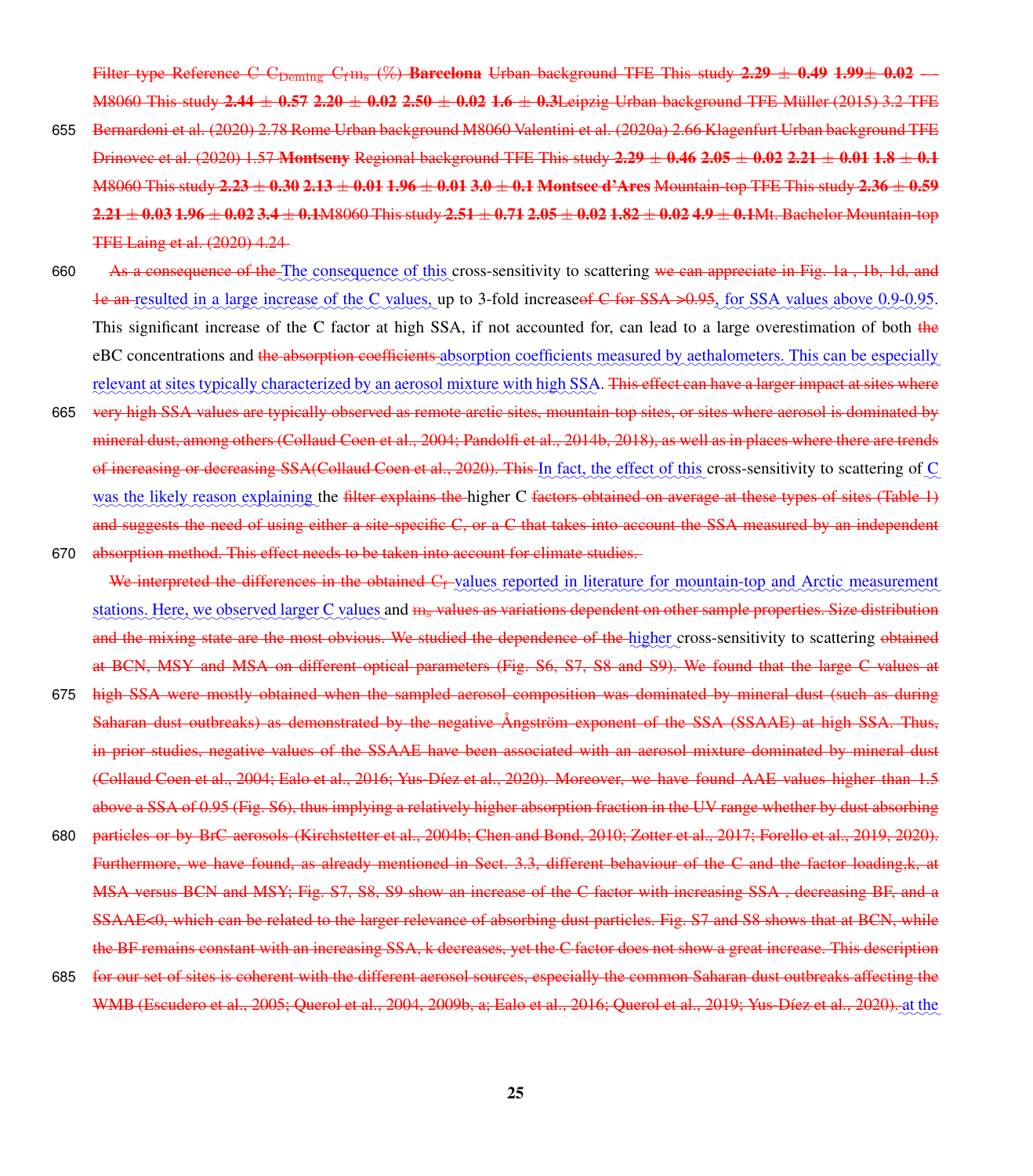mountain station and much less C variability at the urban site, where the SSA rarely exceeded the SSA threshold from which changes in C can be observed.

Cross-sensitivity to scattering analysis for TFE-coated glass tape (also known as M8020, upper panel) and M8060 filter

- 690 tape (lower panel) for BCN (c), MSY (a,d) and MSA (b,e) stations obtained by attenuation coefficients from the AE33, absorption coefficients from the MAAP photometer and scattering coefficients from the integrating nephelometer. Each data point represents the mean, and the vertical bars the first and third quartile for each bin. Multiple scattering constant,  $C_f$  and cross-sensitivity to scattering, ms, are determined by fitting eq. [\(9\)](#page-9-2) to the binned data.
- The multiple scattering parameter C for the AE33 dual-spot aethalometer using different tapes materials, the previously used 695 <del>TFE-coated glass and the</del> Overall, the main difference between the two filter tapes studied here was the higher cross-sensitivity to scattering observed for the currently used M8060 filter tapes<del>, has been analyzed using data collected at three different</del> background stations in NE Spain: an urban background station in Barcelona, BCN, a regional background station at Montseny, MSY, and a mountain-top station at Montsec d'Ares, MSA. We obtained the C correction factor comparing the AE33 attenuation coefficient measurements with the absorption coefficients measured by a MAAP and used simultaneous scattering measurements
- 700 from an integrating nephelometer for analyzing the cross-sensitivity to scattering. Moreover, we analyzed the C wavelength dependence at the three sites comparing the AE33 attenuation coefficient measurements with the multi-wavelength PP\_UniMI absorption coefficientstape compared to the previously used M8020 filter tape. Despite the different cross sensitivity to scattering, both filter tapes showed average C values which fall within the measurement uncertainties.
- We have found an average multiple scattering parameter C at 637 nm of 2.29, 2.29, 2.36 for the TFE-coated glass filter 705 tape (M8020) M8020 filter tape and of 2.44, 2.23 and 2.51 for the M8060 filter tape, for BCN, MSY and MSA measurement stations, respectively. <del>The obtained C factor showed a seasonal variability at Due to the dominant effect of SSA on the C, the</del> obtained C factors showed seasonal and diel variability at the three sites that mirrored the variability of SSA. At MSY and MSA with a maximum at higher C values were on average observed in summer due to the changes in the physical-chemical aerosol properties that led to SSA values on average higher in summer than in winter. A larger fraction of dust particles and
- 710 formation of secondary organic aerosols and secondary sulfates likely explained the observed increase of C in summer at these regional/remote sites. However, at the urban background station of BCN the  $C$  values remain fairly constant throughout the year.

We also analyzed the wavelength dependence of <del>C the C parameter</del> for the M8060 filter tape <del>for a</del>t BCN, MSY and MSA . We by comparing the AE33 attenuation data with the off-line PP\_UniMI absorption measurements performed on selected

- 715 MAAP spots. Overall, we found a statistically significant increase with the wavelength, from 3.47 for 370 nm to 4.03 for 950 nm <del>for at</del> the mountain-top station <del>of MSA</del>(MSA), whereas at BCN an and MSY background stations no statistically significant dependence was found. The reason for the lack of wavelength dependence of the C at BCN and MSY was the lack of MAAP spots characterized by high SSA. Thus, due to the low temporal resolution of off-line PP\_UniMI measurements, the SSA at MSY and, especially, at BCN rarely increased above the SSA threshold. Conversely, the wavelength-dependence of C
- 720 vat the mountain station was in part due to the predominance of dust particles during high probability of measuring SSA values higher than the site-dependent SSA threshold, from which the C values start to increase. For this analysis, we studied the C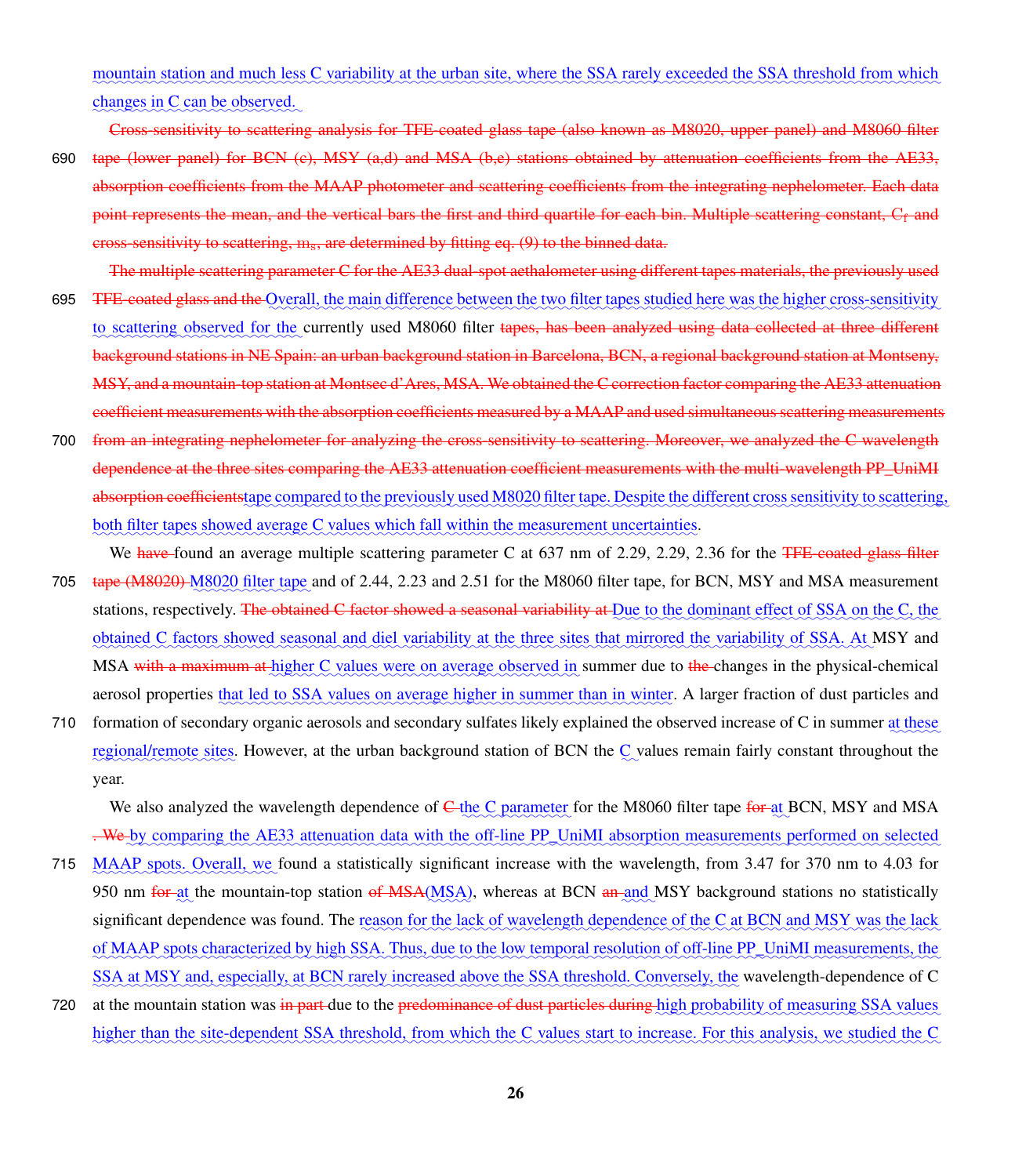wavelength dependence separately for samples characterized by high SSA (higher than the site-dependent threshold) and low SSA and observed that at MSA no dependence of the C with the wavelength was observed for samples with low SSA, whereas a clear dependence was observed for the sample with high SSA. Thus, the analysis presented here demonstrated that high SSA

- 725 of the particles deposited on the filter tape can increase the C values influencing at the same time its wavelength dependence. <u>Interestingly, only one sample (out of 126) collected at MSY regional station was characterized by high SSA and for this sample</u> the calculated C strongly increased with wavelength. The results presented here clearly indicated that when the SSA exceeded a given site-dependent threshold, the C values and its wavelength dependence increased. For the measurement sites considered here, Saharan dust outbreaks <del>at this station. w</del>ere <u>identified as possible cause for SSA values higher than the threshold. However,</u>
- 730 other factors, including the location of the measurement stations and/or the absence of anthropogenic pollution, can determine the presence of a particle mixture with high or very high SSA. We also investigated the effect of considering a wavelengthdependent C at MSA station compared with to using a constant C on the absorption Angström exponent (AAE) and the single scattering albedo (SSA) through sensitivity tests. Results revealed an increase of the AAE by 13% and an increase of the SSA by 1.3% when using the wavelength-dependent C factor compared to using a constant C factor (i.e. with no λ–dependence).
- 735 This effect may impact any source apportionment method which takes into account the multi-wavelength absorption values from the AE33 (e.g. the Aethalometer model). Furthermore, although no statistically significant difference with wavelength was found for the C factor for BCN and MSY, using a wavelength-dependent C instead of a constant one has the potential of modifying the results from the derived intensive optical properties and source apportionment models
- In summary, based on the results herein presented, the absorption coefficients from AE33 data can be corrected with different 740 degrees of confidence depending on the information available to estimate the multiple scattering parameter C:
- A tailored dynamic multiple scattering parameter can be obtained if on-line simultaneous reference absorption measurements <u>are available. In this case, a dynamic C with high temporal resolution can be obtained, allowing an in-situ correction of</u> AE33 data and allowing studying, for example, diel/seasonal cycles of the multiple scattering parameter. Here we used on-line MAAP absorption measurements at one wavelength for the determination of a dynamic C at the same MAAP 745 wavelength.

We presented a novel approach for analyzing the cross-sensitivity to scattering of the C correction factor. This approach consisted in fitting the measurements of the C versus SSA. The fits provided the constant  $C_f$  and a cross-sensitivity factor m<sub>S</sub>. We have applied the fits to the TFE-coated glass filter tape at MSY and MSA and we obtained similar results for the cross-sensitivity factor  $(1.8\pm0.1\%$  and  $3.4\pm0.1\%$ , respectively) compared to those reported in the literature (around 750  $1-1.5\%$ ). For the first time here we characterized the cross-sensitivity to scattering also of the new M8060 filter tape. We obtained a cross-sensitivity to scattering for the M8060 of 1.6 $\pm$ 0.3%, 3.0 $\pm$ 0.1% and 4.9 $\pm$ 0.1% for BCN, MSY and MSA, respectively. The

- If independent reference multi-wavelengths absorption measurements are available, then the dependence of the multiple scattering parameter with wavelengths can be studied. Here we determined the wavelength dependence of the multiple 755 scattering parameter C by using the polar photometer (PP\_UniMI) off-line absorption measurements performed on the

27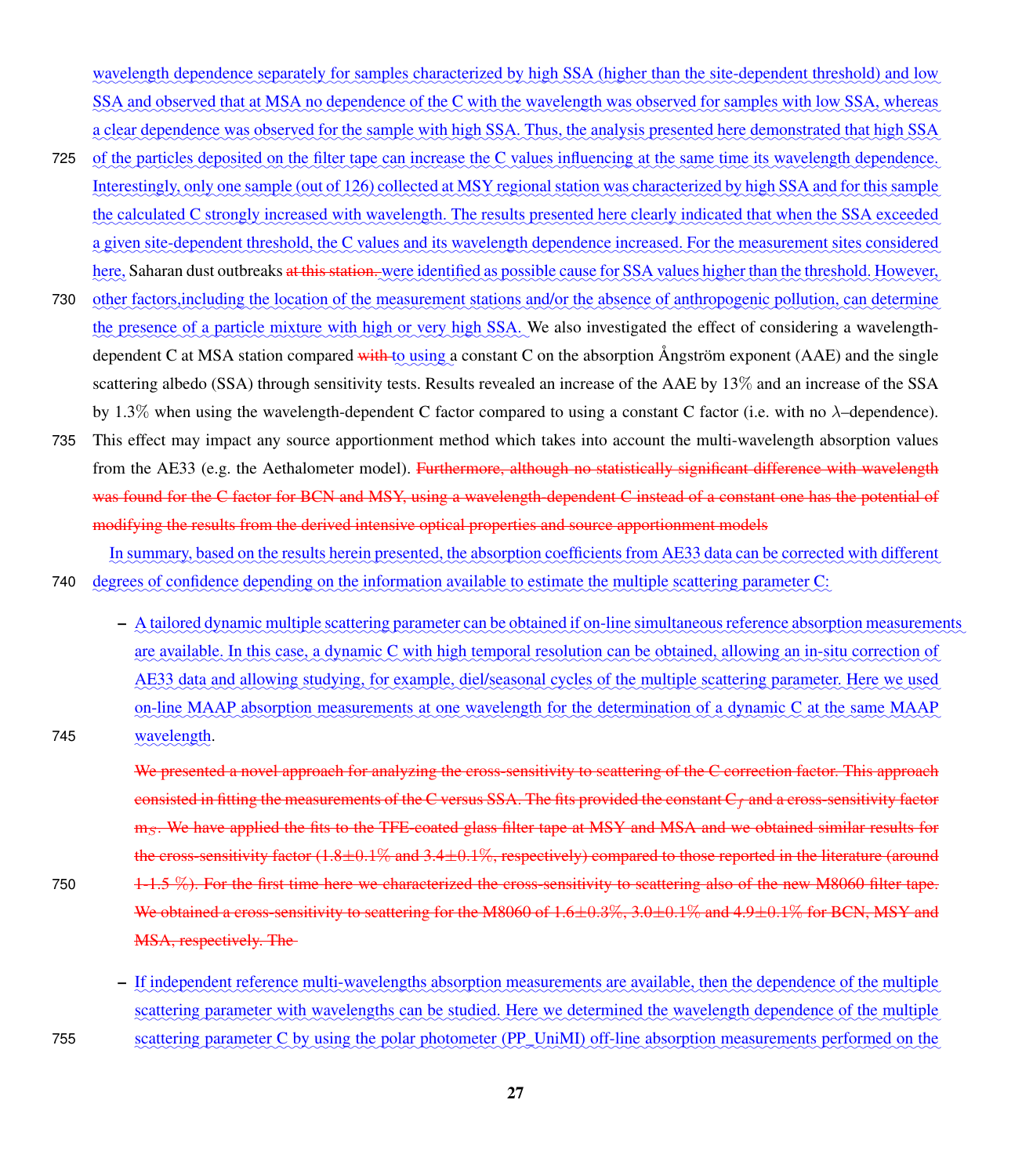MAAP filter spots and by comparing the off-line PP\_UniMI measurements with AE33 attenuation data integrated over the MAAP filter spots time stamp.

- If reference absorption measurements are not available for the experimental determination of the C, then the average values of the multiple scattering parameter <del>,  $C_f$  for each station and filter tape obtained from the fit for the TFE-coated</del> 760 glass filter tape is  $C_f = 2.21 \pm 0.01$  at MSY, and  $C_f = 1.96 \pm 0.02$  at MSA. The M8060 filter tape values are :  $C_f = 2.50 \pm 0.02$ at BCN,  $C_f = 1.96 \pm 0.01$  at MSY, and  $C_f = 1.82 \pm 0.02$  at MSA. The consequence of this cross-sensitivity to scattering is the large increase of the C values, up to 3-fold, for SSA values above 0.9-0.95. As a result of this large increase, actual absorption coefficients and eBC concentrations are much lower than those reported by provided here for three different measurement stations can be used as reference.
- 765 If both independent reference absorption measurements and scattering measurements are available, then the cross sensitivity to scattering of the <del>AE33 when the aerosol particles measured have a high SSA (e.g. aged particles, desert dust particle</del> outbreaks, etc.). The effect of this cross-sensitivity to scattering pattern of C is responsible for the higher C values measured at mountain-top and Arctic measurement stationsmultiple scattering parameter C can be determined by studying the relationship between C and single scattering albedo (SSA). In this case, a parameterization can be obtained relating

✿  $770$   $C \text{ and } SSA$ .

> The methodology of this study for the C correction factor analysis is of great importance for the retrieval of more accurate aerosol absorption coefficients and equivalent black carbon concentrations at several wavelengths from AE33 instruments. With the approach presented here, the wavelength dependence of the C factor and its cross-sensitivity to scattering can be derived. The C

775 - If SSA measurements are not available, this work provides parameterized formulas that allow calculating C over a wide range of SSA values.

Finally, the C values obtained in this work for different station types (urban, regional, remote) may serve as reference for similar background measurement sites where the same methodology methodology presented here cannot be applied. YetNevertheless, discrepancies may arise due to the possible differences in aerosol sources, composition and mixing state 780 at different sites andthat, accordingly, <del>to the different aerosol particles compositions and mixing stateswill results in different</del> aerosol particle optical properties. Similar analysis for performed at other measurement sites with similar features may reduce the uncertainties around the applicability of the results presented here to other stations.

## Appendix A: Absorption coefficient relationship between a MAAP and a PP\_UniMI polar photometer for MSA station

785 This appendix aims to show the result of applying the same methodology as in Section 3.1 of [Valentini et al.](#page-38-10) [\(2020b\)](#page-38-10) to the PP\_UniMI analyzed dataset for obtaining the bias for the MSA station in the absorption coefficient measurements between the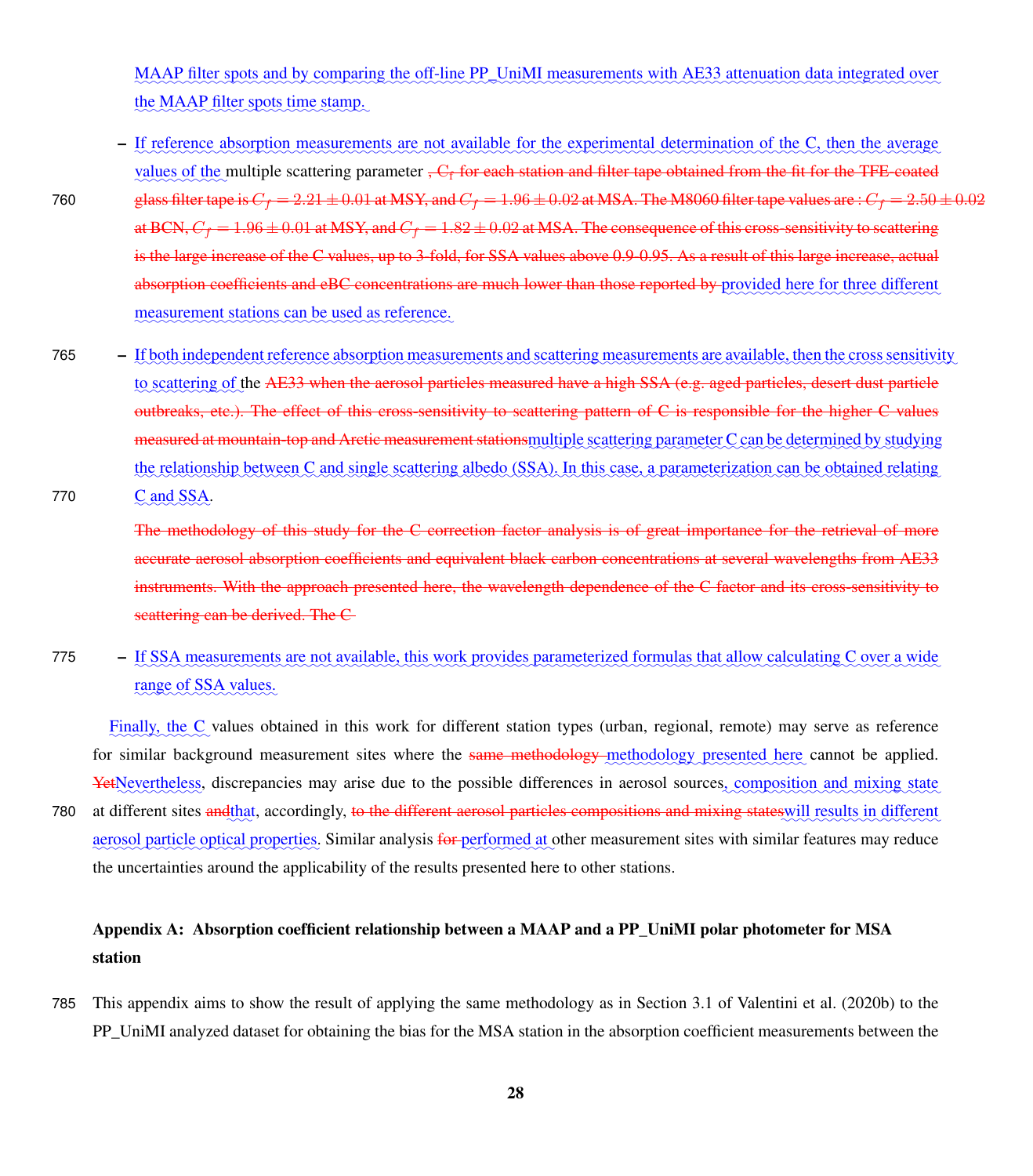<span id="page-28-0"></span>

**Figure A1.** Comparison between the aerosol absorption coefficient measured by PP\_UniMI on sample spots ( $\sigma_{ap\_PP}$   $U_{niM1}$ ) and the MAAP photometer  $(\sigma_{ap\_MMAP})$ .

MAAP and the PP\_UniMI polar photometer [A1.](#page-28-0) It consists on the application of a Deming regression fit, which results in a slope of  $0.81 \pm 0.01$  for our dataset.

*Code and data availability.* The Montseny and Montsec data sets used for this publication are accessible online on the WDCA (World Data 790 Centre for Aerosols) web page: [http://ebas.nilu.no.](http://ebas.nilu.no) The Barcelona data sets were collected within different national and regional projects and/or agreements and are available upon request. The code used for analysis can be obtained upon request to the corresponding author.

*Author contributions.* DC, SV, RV and VB performed and analyzed the measurements with the PP\_UniMI polar photometer. NP, CR, MP, AA and JYD carried out the maintenance and supervision of the BCN, MSY and MSA supersites. AA, GM, MP and XQ played a crucial role in the processes of shaping the manuscript structure as well as helping with the data analysis. JYD developed the data process, the analysis 795 of the results, and summarized and expressed them in this manuscript. All authors provided advice regarding the manuscript structure and

content as well as contributed to the writing of the final manuscript.

*Competing interests.* At the time of the research, MR and MI were also employed by the manufacturer of the Aethalometer AE33.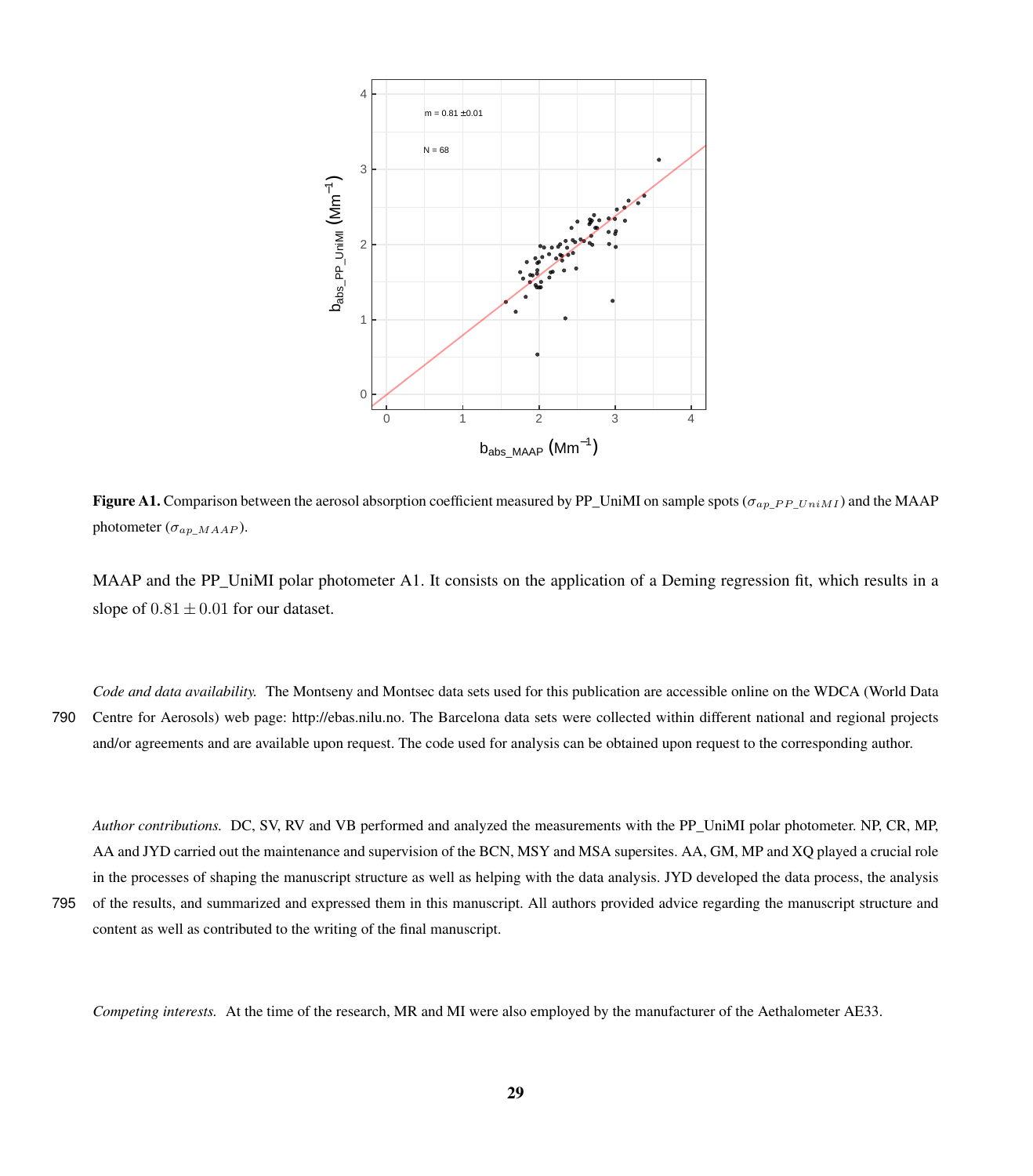*Acknowledgements.* Measurements at Spanish sites (Barcelona, Montseny and Montsec d'Ares) were supported by the Spanish Ministry of Economy, Industry and Competitiveness and I+D+I "Retos Colaboración" funds under the CAIAC project (PID2019-108990PB-100), by

800 the Generalitat de Catalunya (AGAUR 2017 SGR41 and the DGQA) and the European Commission via ACTRIS-IMP (project 871115). We acknowledge support of the COST Action CA16109 COLOSSAL. GM acknowledges support from the Slovenian Research Agency program P1-0385 "Remote sensing of atmospheric properties". IDAEA-CSIC is a Centre of Excellence Severo Ochoa (Spanish Ministry of Science and Innovation, Project CEX2018-000794-S).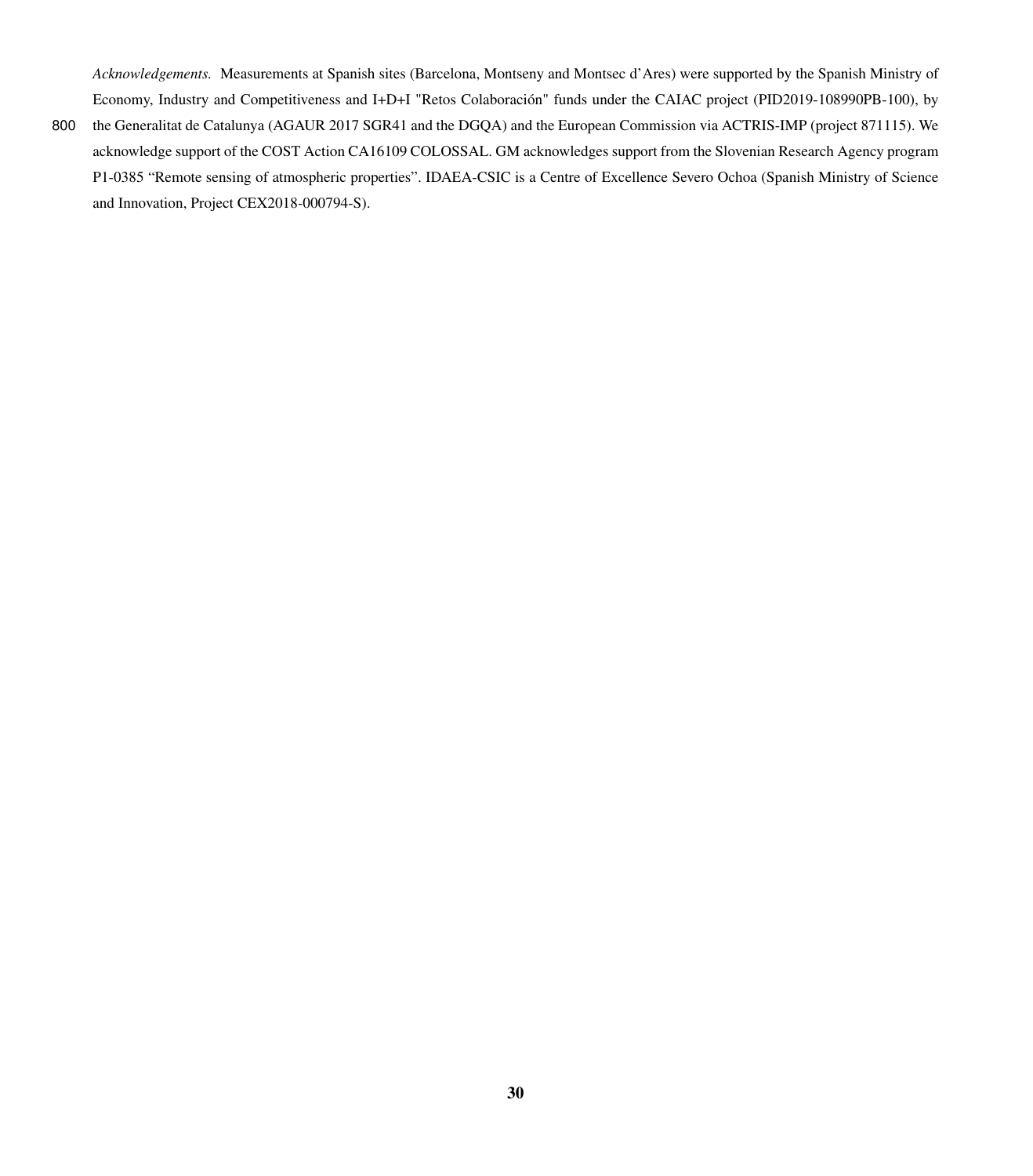### References

- <span id="page-30-4"></span><span id="page-30-1"></span>805 Ajtai, T., Filep, Á., Schnaiter, M., Linke, C., Vragel, M., Bozóki, Z. Á., Szabó, G., and Leisner, T.: A novel multi-wavelength photoacoustic spectrometer for the measurement of the UV-vis-NIR spectral absorption coefficient of atmospheric aerosols, Journal of Aerosol Science, 41, 1020–1029, https://doi.org[/10.1016/j.jaerosci.2010.07.008,](https://doi.org/10.1016/j.jaerosci.2010.07.008) 2010.
	- Alfaro, S., Lafon, S., Rajot, J., Formenti, P., Gaudichet, A., and Maille, M.: Iron oxides and light absorption by pure desert dust: An experimental study, Journal of Geophysical Research: Atmospheres, 109, 2004.
- <span id="page-30-11"></span>810 Amato, F., Querol, X., Alastuey, A., Pandolfi, M., Moreno, T., Gracia, J., and Rodriguez, P.: Evaluating urban PM10 pollution benefit induced by street cleaning activities, Atmospheric Environment, 43, 4472–4480, 2009.

<span id="page-30-2"></span>Andreae, M. O. and Gelencsér, A.: Black carbon or brown carbon? the nature of light-absorbing carbonaceous aerosols, Atmospheric Chemistry and Physics, 6, 3131–3148, https://doi.org[/10.5194/acp-6-3131-2006,](https://doi.org/10.5194/acp-6-3131-2006) 2006.

- <span id="page-30-13"></span>Andrews, E., Ogren, J., Bonasoni, P., Marinoni, A., Cuevas, E., Rodríguez, S., Sun, J. Y., Jaffe, D., Fischer, E., Baltensperger, U., et al.: 815 Climatology of aerosol radiative properties in the free troposphere, Atmospheric Research, 102, 365–393, 2011.
- <span id="page-30-7"></span>Arnott, W. P., Hamasha, K., Moosmüller, H., Sheridan, P. J., and Ogren, J. A.: Towards aerosol light-absorption measurements with a 7 wavelength aethalometer: Evaluation with a photoacoustic instrument and 3-wavelength nephelometer, Aerosol Science and Technology, 39, 17–29, https://doi.org[/10.1080/027868290901972,](https://doi.org/10.1080/027868290901972) 2005.
	- Backman, J., Schmeisser, L., Virkkula, A., Ogren, J. A., Asmi, E., Starkweather, S., Sharma, S., Eleftheriadis, K., Uttal, T., Jefferson, A.,
- <span id="page-30-12"></span><span id="page-30-8"></span>820 Bergin, M., Makshtas, A., Tunved, P., and Fiebig, M.: On Aethalometer measurement uncertainties and an instrument correction factor for the Arctic, Atmospheric Measurement Techniques, 10, 5039–5062, https://doi.org[/10.5194/amt-10-5039-2017,](https://doi.org/10.5194/amt-10-5039-2017) 2017.
	- Bergametti, G., Dutot, A.-L., Buat-Menard, P., Losno, R., and Remoudaki, E.: Seasonal variability of the elemental composition of atmospheric aerosol particles over the northwestern Mediterranean, Tellus B: Chemical and Physical Meteorology, 41, 353–361, 1989.
- <span id="page-30-6"></span><span id="page-30-3"></span>Bergstrom, R. W., Pilewskie, P., Russell, P. B., Redemann, J., Bond, T. C., Quinn, P. K., and Sierau, B.: Spectral absorption properties of 825 atmospheric aerosols, Atmospheric Chemistry and Physics, 7, 5937–5943, https://doi.org[/10.5194/acp-7-5937-2007,](https://doi.org/10.5194/acp-7-5937-2007) 2007.
	- Bernardoni, V., Valli, G., and Vecchi, R.: Set-up of a multi wavelength polar photometer for off-line absorption coefficient measurements on 1-h resolved aerosol samples, Journal of Aerosol Science, 107, 84 – 93, https://doi.org[/https://doi.org/10.1016/j.jaerosci.2017.02.009,](https://doi.org/https://doi.org/10.1016/j.jaerosci.2017.02.009) [http://www.sciencedirect.com/science/article/pii/S0021850216301549,](http://www.sciencedirect.com/science/article/pii/S0021850216301549) 2017.
		- Bernardoni, V., Ferrero, L., Bolzacchini, E., Forello, A. C., Gregori, A., Mo, G., Prati, P., Rigler, M., Santagostini, L., Soldan, F., Valli, G.,
- <span id="page-30-9"></span><span id="page-30-5"></span>830 and Vecchi, R.: Determination of Aethalometer multiple-scattering enhancement parameters and impact on source apportionment during the winter 2017-2018 EMEP / ACTRIS / COLOSSAL campaign in Milan ., 2020.
	- Bond, T. C., Anderson, T. L., and Campbell, D.: Calibration and Intercomparison of Filter-Based Measurements of Visible Light Absorption by Aerosols, Aerosol Science and Technology, 30, 582–600, https://doi.org[/10.1080/027868299304435,](https://doi.org/10.1080/027868299304435) 1999.

<span id="page-30-0"></span>Bond, T. C., Doherty, S. J., Fahey, D., Forster, P., Berntsen, T., DeAngelo, B., Flanner, M., Ghan, S., Kärcher, B., Koch, D., et al.: Bounding

- <span id="page-30-10"></span>835 the role of black carbon in the climate system: A scientific assessment, Journal of Geophysical Research: Atmospheres, 118, 5380–5552, 2013.
	- Brean, J., Beddows, D., Shi, Z., Temime-Roussel, B., Marchand, N., Querol, X., Alastuey, A., Minguillón, M. C., and Harrison, R. M.: Molecular insights into new particle formation in Barcelona, Spain, Atmospheric Chemistry and Physics, 20, 10 029–10 045, 2020.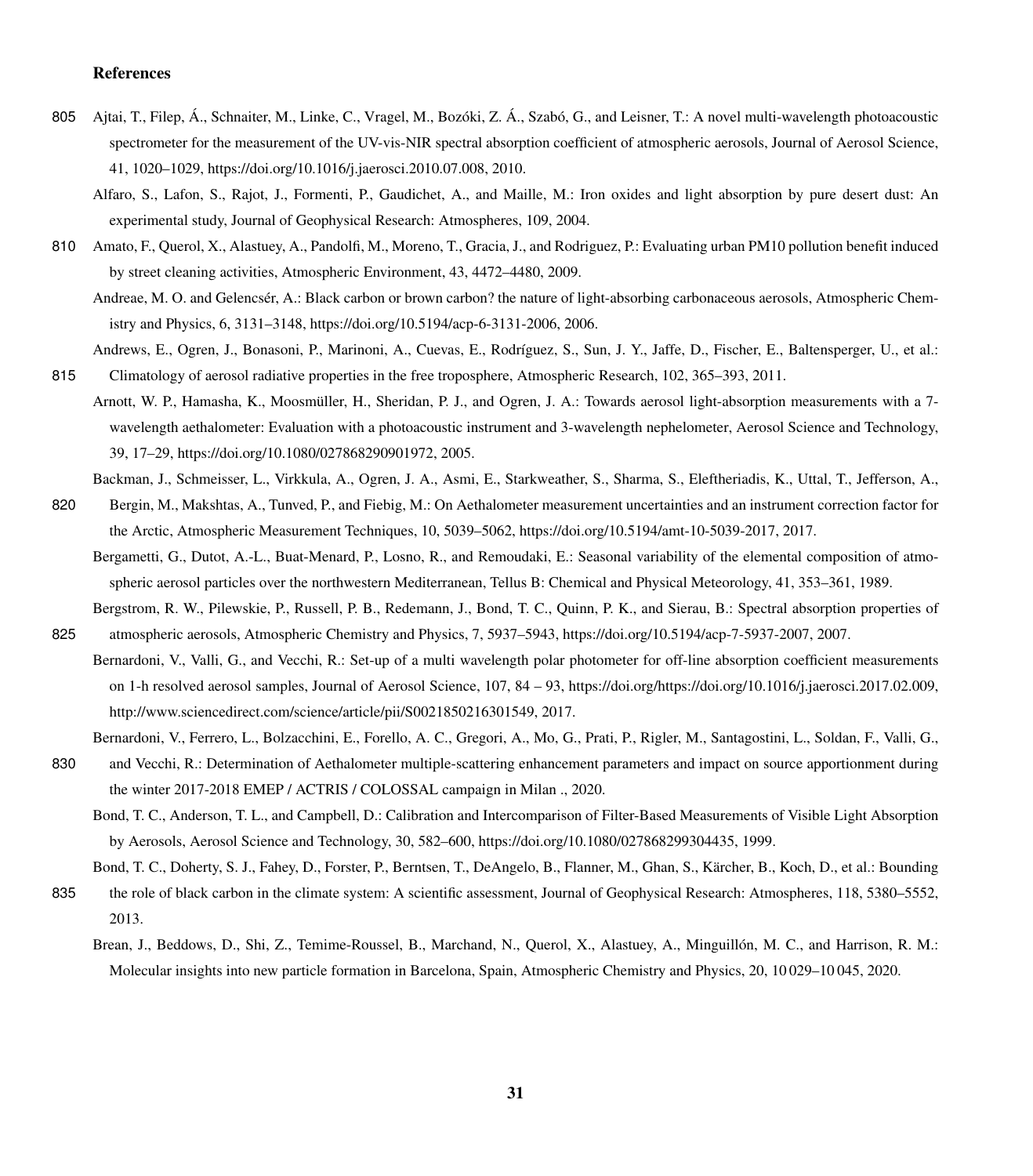Brines, M., Dall'Osto, M., Beddows, D. C., Harrison, R. M., and Querol, X.: Simplifying aerosol size distributions modes simultaneously

- <span id="page-31-5"></span><span id="page-31-4"></span>840 detected at four monitoring sites during SAPUSS, Atmospheric Chemistry and Physics, 14, 2973–2986, https://doi.org[/10.5194/acp-14-](https://doi.org/10.5194/acp-14-2973-2014) [2973-2014,](https://doi.org/10.5194/acp-14-2973-2014) 2014.
	- Brines, M., Dall'Osto, M., Beddows, D. C., Harrison, R. M., Gómez-Moreno, F., Núñez, L., Artíñano, B., Costabile, F., Gobbi, G. P., Salimi, F., Morawska, L., Sioutas, C., and Querol, X.: Traffic and nucleation events as main sources of ultrafine particles in high-insolation developed world cities, Atmospheric Chemistry and Physics, 15, 5929–5945, https://doi.org[/10.5194/acp-15-5929-2015,](https://doi.org/10.5194/acp-15-5929-2015) 2015.
- <span id="page-31-1"></span>845 Cappa, C. D., Zhang, X., Russell, L. M., Collier, S., Lee, A. K., Chen, C. L., Betha, R., Chen, S., Liu, J., Price, D. J., Sanchez, K. J., McMeeking, G. R., Williams, L. R., Onasch, T. B., Worsnop, D. R., Abbatt, J., and Zhang, Q.: Light Absorption by Ambient Black and Brown Carbon and its Dependence on Black Carbon Coating State for Two California, USA, Cities in Winter and Summer, Journal of Geophysical Research: Atmospheres, 124, 1550–1577, https://doi.org[/10.1029/2018JD029501,](https://doi.org/10.1029/2018JD029501) 2019.

<span id="page-31-9"></span>Chen, Y. and Bond, T. C.: Light absorption by organic carbon from wood combustion., Atmospheric Chemistry & Physics, 10, 2010.

- <span id="page-31-7"></span><span id="page-31-2"></span>850 Collaud Coen, M., Weingartner, E., Schaub, D., Hueglin, C., Corrigan, C., Henning, S., Schwikowski, M., and Baltensperger, U.: Saharan dust events at the Jungfraujoch: detection by wavelength dependence of the single scattering albedo and first climatology analysis, pp. 2465–2480, 2004.
	- Collaud Coen, M., Weingartner, E., Apituley, A., Ceburnis, D., Fierz-Schmidhauser, R., Flentje, H., Henzing, J. S., Jennings, S. G., Moerman, M., Petzold, A., Schmid, O., and Baltensperger, U.: Minimizing light absorption measurement artifacts of the Aethalometer: Evaluation
- <span id="page-31-0"></span>855 of five correction algorithms, Atmospheric Measurement Techniques, 3, 457–474, https://doi.org[/10.5194/amt-3-457-2010,](https://doi.org/10.5194/amt-3-457-2010) 2010. Collaud Coen, M., Andrews, E., Alastuey, A., Arsov, T. P., Backman, J., Brem, B. T., Bukowiecki, N., Couret, C., Eleftheriadis, K., Flentje, H., Fiebig, M., Gysel-Beer, M., Hand, J. L., Hoffer, A., Hooda, R., Hueglin, C., Joubert, W., Keywood, M., Kim, J. E., Kim, S.-W., Labuschagne, C., Lin, N.-H., Lin, Y., Lund Myhre, C., Luoma, K., Lyamani, H., Marinoni, A., Mayol-Bracero, O. L., Mihalopoulos, N., Pandolfi, M., Prats, N., Prenni, A. J., Putaud, J.-P., Ries, L., Reisen, F., Sellegri, K., Sharma, S., Sheridan, P., Sherman, J. P., Sun,
- 860 J., Titos, G., Torres, E., Tuch, T., Weller, R., Wiedensohler, A., Zieger, P., and Laj, P.: Multidecadal trend analysis of aerosol radiative properties at a global scale, Atmospheric Chemistry and Physics Discussions, 2020, 1–54, https://doi.org[/10.5194/acp-2019-1174,](https://doi.org/10.5194/acp-2019-1174) [https:](https://www.atmos-chem-phys-discuss.net/acp-2019-1174/) [//www.atmos-chem-phys-discuss.net/acp-2019-1174/,](https://www.atmos-chem-phys-discuss.net/acp-2019-1174/) 2020.
	- Collaud Coen, M., Andrews, E., Lastuey, A., Petkov Arsov, T., Backman, J., Brem, B. T., Bukowiecki, N., Couret, C., Eleftheriadis, K., Flentje, H., Fiebig, M., Gysel-Beer, M., Hand, J. L., Hoffer, A., Hooda, R., Hueglin, C., Joubert, W., Keywood, M., Eun Kim, J., Kim,
- <span id="page-31-8"></span>865 S. W., Labuschagne, C., Lin, N. H., Lin, Y., Lund Myhre, C., Luoma, K., Lyamani, H., Marinoni, A., Mayol-Bracero, O. L., Mihalopoulos, N., Pandolfi, M., Prats, N., Prenni, A. J., Putaud, J. P., Ries, L., Reisen, F., Sellegri, K., Sharma, S., Sheridan, P., Patrick Sherman, J., Sun, J., Titos, G., Torres, E., Tuch, T., Weller, R., Wiedensohler, A., Zieger, P., and Laj, P.: Multidecadal trend analysis of in situ aerosol radiative properties around the world, Atmospheric Chemistry and Physics, 20, 8867–8908, https://doi.org[/10.5194/acp-20-8867-2020,](https://doi.org/10.5194/acp-20-8867-2020) 2020.
- <span id="page-31-3"></span>870 Corbin, J. C., Pieber, S. M., Czech, H., Zanatta, M., Jakobi, G., Massabò, D., Orasche, J., El Haddad, I., Mensah, A. A., Stengel, B., Drinovec, L., Mocnik, G., Zimmermann, R., Prévôt, A. S., and Gysel, M.: Brown and Black Carbon Emitted by a Marine Engine Operated on Heavy Fuel Oil and Distillate Fuels: Optical Properties, Size Distributions, and Emission Factors, Journal of Geophysical Research: Atmospheres, 123, 6175–6195, https://doi.org[/10.1029/2017JD027818,](https://doi.org/10.1029/2017JD027818) 2018.

<span id="page-31-6"></span>Dayan, U., Ricaud, P., Zbinden, R., and Dulac, F.: Atmospheric pollution over the eastern Mediterranean during summer–a review, Atmo-875 spheric Chemistry and Physics, 17, 13 233, 2017.

32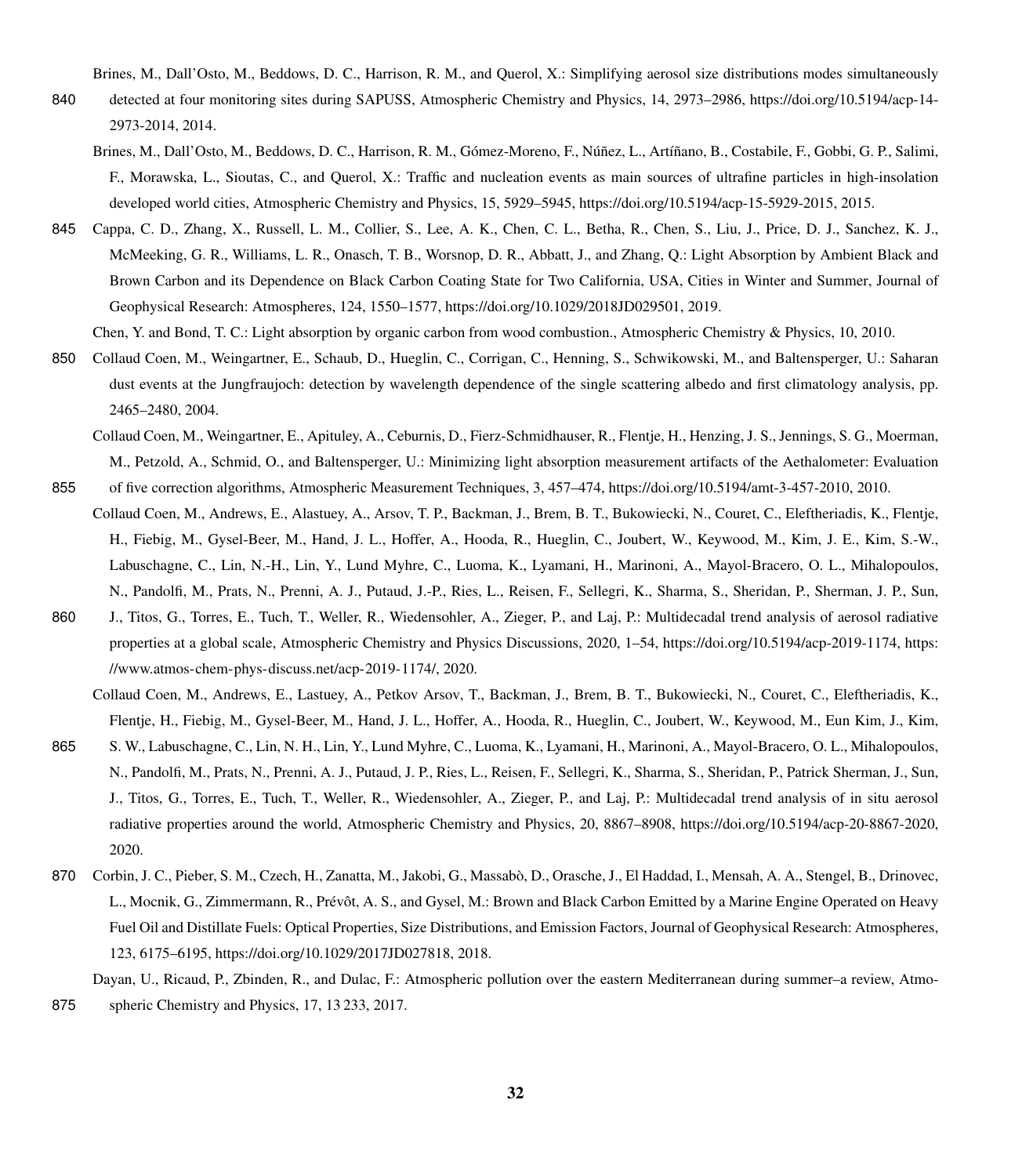- <span id="page-32-11"></span>Di Biagio, C., Formenti, P., Cazaunau, M., Pangui, E., Marchand, N., and Doussin, J.-F.: Corrigendum to " Aethalometer multiple scattering correction C ref for mineral dust aerosols " published in Atmos . Meas . Tech ., 10 , 2923 – 2939 , 2017, Atmospheric Measurement Techniques, 10, 2923–2939, 2017.
- <span id="page-32-10"></span>Di Biagio, C., Formenti, P., Balkanski, Y., Caponi, L., Cazaunau, M., Pangui, E., Journet, E., Nowak, S., Andreae, M., Kandler, K., Saeed,
- 880 T., Piketh, S., Seibert, D., Williams, E., and Doussin, J.-F.: Complex refractive indices and single scattering albedo of global dust aerosols in the shortwave spectrum and relationship to iron content and size, Complex refractive indices and single scattering albedo of global dust aerosols in the shortwave spectrum and relationship to iron content and size, pp. 1–42, https://doi.org[/10.5194/acp-2019-145,](https://doi.org/10.5194/acp-2019-145) 2019.

<span id="page-32-1"></span>Drinovec, L., Močnik, G., Zotter, P., Prévôt, A., Ruckstuhl, C., Coz, E., Rupakheti, M., Sciare, J., Müller, T., Wiedensohler, A., and Hansen, A. D. A.: The "dual-spot" Aethalometer: an improved measurement of aerosol black carbon with real-time loading compensation, Atmo-885 spheric Measurement Techniques, 8, 1965–1979, 2015.

- <span id="page-32-2"></span>Drinovec, L., Gregoric, A., Zotter, P., Wolf, R., Anne Bruns, E., Bruns, E. A., Prevot, A. S., Favez, O., Sciare, J., Arnold, I. J., Chakrabarty, R. K., Moosmüller, H., Filep, A., and Mocnik, G.: The filter-loading effect by ambient aerosols in filter absorption photometers depends on the coating of the sampled particles, Atmospheric Measurement Techniques, 10, 1043–1059, https://doi.org[/10.5194/amt-10-1043-2017,](https://doi.org/10.5194/amt-10-1043-2017) 2017.
- <span id="page-32-3"></span>890 Drinovec, L., Sciare, J., Stavroulas, I., Bezantakos, S., Pikridas, M., Unga, F., Savvides, C., Višić, B., Remškar, M., and Močnik, G.: A new optical-based technique for real-time measurements of mineral dust concentration in PM10 using a virtual impactor, Atmospheric Measurement Techniques Discussions, 2, 1–19, https://doi.org[/10.5194/amt-2019-506,](https://doi.org/10.5194/amt-2019-506) 2020.
- <span id="page-32-5"></span>Ealo, M., Alastuey, A., Ripoll, A., Pérez, N., Minguillón, M. C., Querol, X., and Pandolfi, M.: Detection of Saharan dust and biomass burning events using near-real-time intensive aerosol optical properties in the north-western Mediterranean, Atmospheric Chemistry and Physics, 895 16, 12 567–12 586, 2016.
- <span id="page-32-4"></span>
	- Ealo, M., Alastuey, A., Pérez, N., Ripoll, A., Querol, X., and Pandolfi, M.: Impact of aerosol particle sources on optical properties in urban, regional and remote areas in the north-western Mediterranean., Atmospheric Chemistry & Physics, 18, 2018.
- <span id="page-32-7"></span><span id="page-32-0"></span>Escudero, M., Castillo, S., Querol, X., Avila, A., Alarcón, M., Viana, M. M., Alastuey, A., Cuevas, E., and Rodríguez, S.: Wet and dry African dust episodes over eastern Spain, Journal of Geophysical Research: Atmospheres, 110, https://doi.org[/10.1029/2004JD004731,](https://doi.org/10.1029/2004JD004731) 900 [https://agupubs.onlinelibrary.wiley.com/doi/abs/10.1029/2004JD004731,](https://agupubs.onlinelibrary.wiley.com/doi/abs/10.1029/2004JD004731) 2005.
	- Ess, M. N. and Vasilatou, K.: Characterization of a new miniCAST with diffusion flame and premixed flame options: Generation of particles with high EC content in the size range 30 nm to 200 nm, Aerosol Science and Technology, 53, 29–44, https://doi.org[/10.1080/02786826.2018.1536818, https://doi.org/10.1080/02786826.2018.1536818,](https://doi.org/10.1080/02786826.2018.1536818) 2019.
- <span id="page-32-6"></span>Ferrero, L., Ritter, C., Cappelletti, D., Moroni, B., Močnik, G., Mazzola, M., Lupi, A., Becagli, S., Traversi, R., Cataldi, M., Neu-905 ber, R., Vitale, V., and Bolzacchini, E.: Aerosol optical properties in the Arctic: The role of aerosol chemistry and dust composition in a closure experiment between Lidar and tethered balloon vertical profiles, Science of the Total Environment, 686, 452–467, https://doi.org[/10.1016/j.scitotenv.2019.05.399,](https://doi.org/10.1016/j.scitotenv.2019.05.399) 2019.
- <span id="page-32-9"></span><span id="page-32-8"></span>Forello, A. C., Bernardoni, V., Calzolai, G., Lucarelli, F., Massabò, D., Nava, S., Pileci, R. E., Prati, P., Valentini, S., Valli, G., and Vecchi, R.: Exploiting multi-wavelength aerosol absorption coefficients in a multi-time source apportionment study to retrieve source-dependent 910 absorption parameters, Atmospheric Chemistry and Physics Discussions, pp. 1–26, https://doi.org[/10.5194/acp-2019-123,](https://doi.org/10.5194/acp-2019-123) 2019.
	- Forello, A. C., Amato, F., Bernardoni, V., Calzolai, G., Canepari, S., Costabile, F., Di Liberto, L., Gualtieri, M., Lucarelli, F., Nava, S., Perrino, C., Petralia, E., Valentini, S., Valli, G., and Vecchi, R.: Gaining knowledge on source contribution to aerosol optical absorption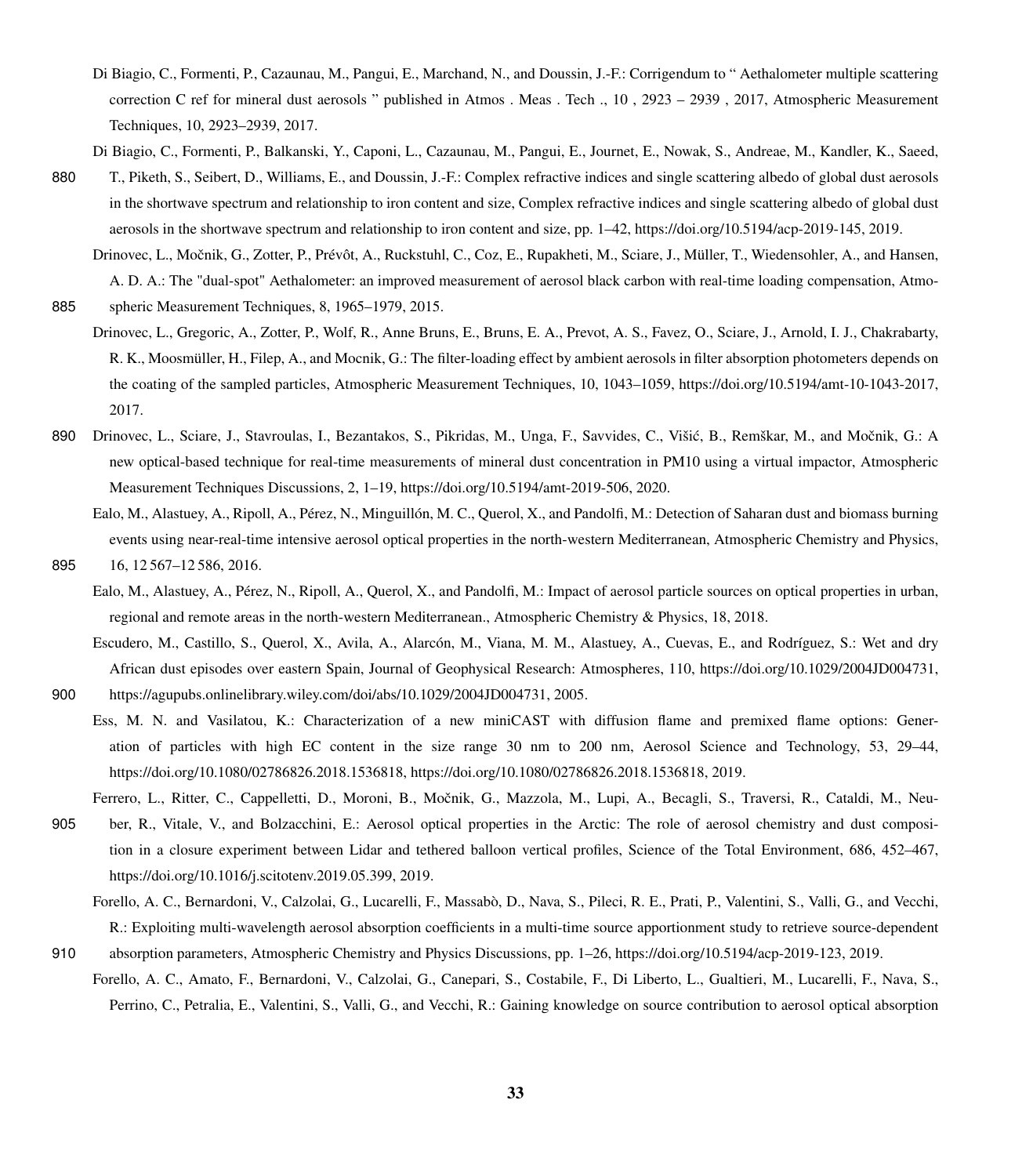properties and organics by receptor modelling, Atmospheric Environment, 243, 117 873, https://doi.org[/10.1016/j.atmosenv.2020.117873,](https://doi.org/10.1016/j.atmosenv.2020.117873) [https://doi.org/10.1016/j.atmosenv.2020.117873,](https://doi.org/10.1016/j.atmosenv.2020.117873) 2020.

- <span id="page-33-11"></span><span id="page-33-10"></span>915 Freedman, D. and Diaconis, P.: On the histogram as a density estimator:L2 theory, Zeitschrift für Wahrscheinlichkeitstheorie und Verwandte Gebiete, 57, 453–476, https://doi.org[/10.1007/BF01025868,](https://doi.org/10.1007/BF01025868) 1981.
	- GAW: GAW Report No. 226: Coupled Chemistry-Meteorology/Climate Modelling (CCMM): status and relevance for numerical weather prediction, atmospheric pollution and climate research, WMO, 1172, 2016.
- <span id="page-33-12"></span>Gyawali, M., Arnott, W. P., Lewis, K., and Moosmüller, H.: In situ aerosol optics in Reno, NV, USA during and after the summer 2008 Cal-
- 920 ifornia wildfires and the influence of absorbing and non-absorbing organic coatings on spectral light absorption, Atmospheric Chemistry and Physics, 9, 8007–8015, https://doi.org[/10.5194/acp-9-8007-2009,](https://doi.org/10.5194/acp-9-8007-2009) 2009.

<span id="page-33-3"></span>Hansen, A., Rosen, H., and Novakov, T.: The aethaloemter- An instrument for the real-time measurement of optical absorption by particles, The Science of the Total Environment, 36, 191–196, 1984.

- <span id="page-33-0"></span>Houghton, J.T. Ding, Y. G. D. N. M. L. P. v. d. D. X. M. K. J. C.: Contribution of Working Group I to the Third Assessment Report of the 925 Intergovernmental Panel on Climate Change, Cambridge University Press, p. 94, 2001.
- <span id="page-33-9"></span>Kalivitis, N., Gerasopoulos, E., Vrekoussis, M., Kouvarakis, G., Kubilay, N., Hatzianastassiou, N., Vardavas, I., and Mihalopoulos, N.: Dust transport over the eastern Mediterranean derived from Total Ozone Mapping Spectrometer, Aerosol Robotic Network, and surface measurements, Journal of Geophysical Research: Atmospheres, 112, 2007.
- <span id="page-33-2"></span><span id="page-33-1"></span>Kirchstetter, T. W., Novakov, T., and Hobbs, P. V.: Evidence that the spectral dependence of light absorption by aerosols is affected by organic 930 carbon, Journal of Geophysical Research D: Atmospheres, 109, 1–12, https://doi.org[/10.1029/2004JD004999,](https://doi.org/10.1029/2004JD004999) 2004a.
	- Kirchstetter, T. W., Novakov, T., and Hobbs, P. V.: Evidence that the spectral dependence of light absorption by aerosols is affected by organic carbon, Journal of Geophysical Research: Atmospheres, 109, 2004b.
		- Koçak, M., Mihalopoulos, N., and Kubilay, N.: Contributions of natural sources to high PM10 and PM2. 5 events in the eastern Mediterranean, Atmospheric Environment, 41, 3806–3818, 2007.
- <span id="page-33-8"></span><span id="page-33-6"></span><span id="page-33-4"></span>935 Lack, D. A., Lovejoy, E. R., Baynard, T., Pettersson, A., and Ravishankara, A. R.: Aerosol Absorption Measurement using Photoacoustic Spectroscopy: Sensitivity, Calibration, and Uncertainty Developments, Aerosol Science and Technology, 40, 697–708, https://doi.org[/10.1080/02786820600803917,](https://doi.org/10.1080/02786820600803917) 2006.
	- Lack, D. A., Cappa, C. D., Covert, D. S., Baynard, T., Massoli, P., Sierau, B., Bates, T. S., Quinn, P. K., Lovejoy, E. R., and Ravishankara, A. R.: Bias in filter-based aerosol light absorption measurements due to organic aerosol loading: Evidence from ambient measurements,
- <span id="page-33-5"></span>Lack, D. A., Moosmüller, H., McMeeking, G. R., Chakrabarty, R. K., and Baumgardner, D.: Characterizing elemental, equivalent black, and refractory black carbon aerosol particles: A review of techniques, their limitations and uncertainties, Analytical and Bioanalytical Chemistry, 406, 99–122, https://doi.org[/10.1007/s00216-013-7402-3,](https://doi.org/10.1007/s00216-013-7402-3) 2014.

940 Aerosol Science and Technology, 42, 1033–1041, https://doi.org[/10.1080/02786820802389277,](https://doi.org/10.1080/02786820802389277) 2008.

- <span id="page-33-13"></span><span id="page-33-7"></span>Laing, J. R., Jaffe, D. A., and Sedlacek, A. J.: Comparison of filter-based absorption measurements of biomass burn-945 ing aerosol and background aerosol at the mt. Bachelor observatory, Aerosol and Air Quality Research, 20, 663–678, https://doi.org[/10.4209/aaqr.2019.06.0298,](https://doi.org/10.4209/aaqr.2019.06.0298) 2020.
	- Laj, P., Bigi, A., Rose, C., Andrews, E., Lund Myhre, C., Collaud Coen, M., Wiedensohler, A., Schultz, M., Ogren, J., Fiebig, M., Gliß, J., Mortier, A., Pandolfi, M., Petäjä, T., Kim, S.-W., Aas, W., Putaud, J.-P., Mayol-Bracero, O., Keywood, M., Labrador, L., Aalto, P., Ahlberg, E., Alados Arboledas, L., Alastuey, A., Andrade, M., Artíñano, B., Ausmeel, S., Arsov, T., Asmi, E., Backman, J., Baltensperger,
- 950 U., Bastian, S., Bath, O., Beukes, J. P., Brem, B., Bukowiecki, N., Conil, S., Couret, C., Day, D., Dayantolis, W., Degorska, A., Dos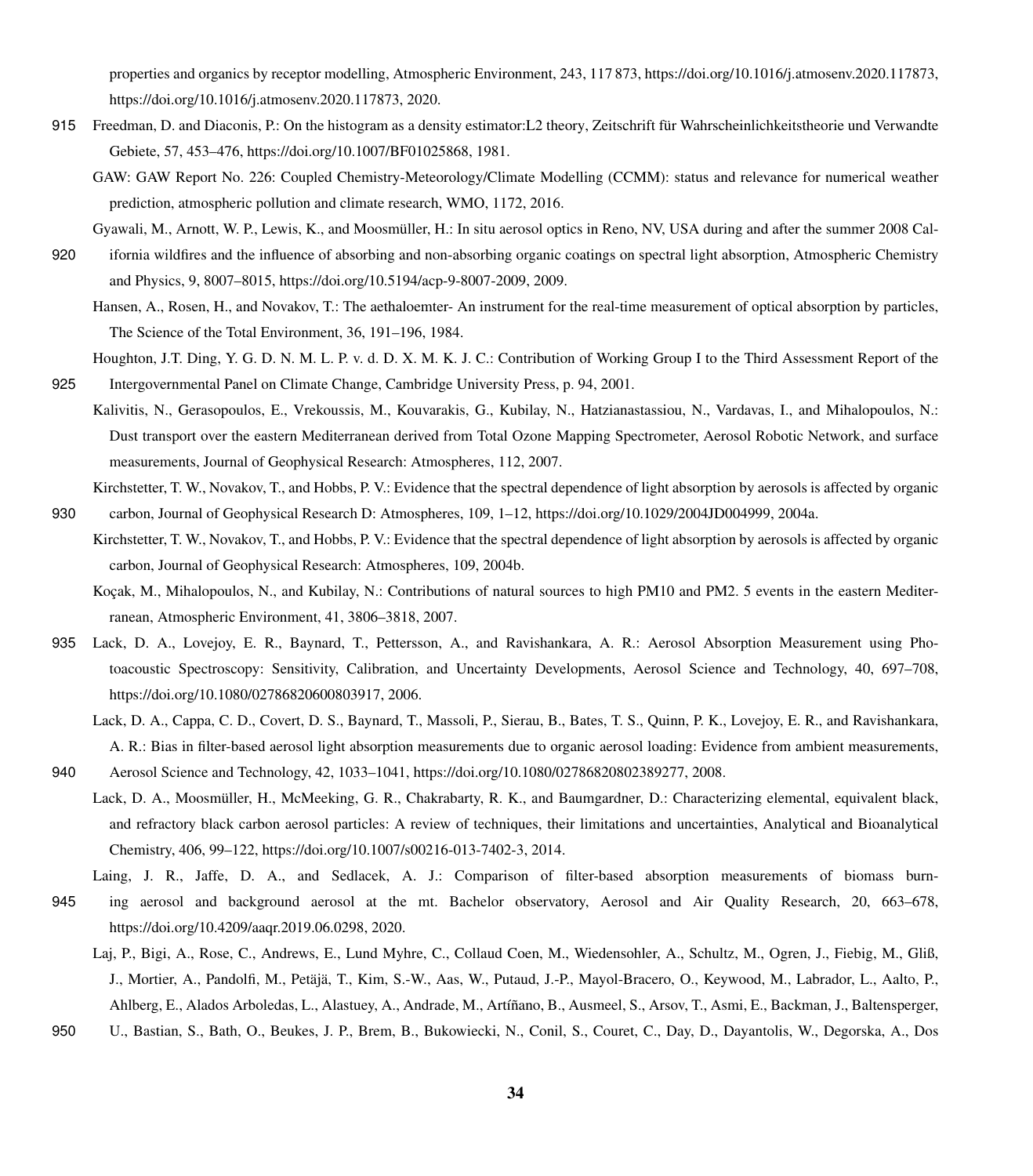Santos, S. M., Eleftheriadis, K., Fetfatzis, P., Favez, O., Flentje, H., Gini, M., Gregorič, A., Gysel-Beer, M., Hallar, G., Hand, J., Hoffer, A., Hueglin, C., Hooda, R., Hyvärinen, A., Kalapov, I., Kalivitis, N., Kasper-Giebl, A., Kim, J. E., Kouvarakis, G., Kranjc, I., Krejci, R., Kulmala, M., Labuschagne, C., Lee, H.-J., Lihavainen, H., Lin, N.-H., Löschau, G., Luoma, K., Marinoni, A., Meinhardt, F., Merkel, M., Metzger, J.-M., Mihalopoulos, N., Nguyen, N. A., Ondracek, J., Peréz, N., Perrone, M. R., Petit, J.-E., Picard, D., Pichon, J.-M., Pont, V.,

- 955 Prats, N., Prenni, A., Reisen, F., Romano, S., Sellegri, K., Sharma, S., Schauer, G., Sheridan, P., Sherman, J. P., Schütze, M., Schwerin, A., Sohmer, R., Sorribas, M., Steinbacher, M., Sun, J., Titos, G., Tokzko, B., Tuch, T., Tulet, P., Tunved, P., Vakkari, V., Velarde, F., Velasquez, P., Villani, P., Vratolis, S., Wang, S.-H., Weinhold, K., Weller, R., Yela, M., Yus-Diez, J., Zdimal, V., Zieger, P., and Zikova, N.: A global analysis of climate-relevant aerosol properties retrieved from the network of GAW near-surface observatories, Atmospheric Measurement Techniques, pp. 4353–4392, https://doi.org[/10.5194/amt-13-4353-2020,](https://doi.org/10.5194/amt-13-4353-2020) 2020.
- <span id="page-34-6"></span><span id="page-34-1"></span>960 Laskin, A., Laskin, J., and Nizkorodov, S. A.: Chemistry of Atmospheric Brown Carbon, Chemical Reviews, 115, 4335–4382, https://doi.org[/10.1021/cr5006167,](https://doi.org/10.1021/cr5006167) 2015.
	- Lee, J. and Moosmüller, H.: Measurement of light absorbing aerosols with folded-jamin photothermal interferometry, Sensors (Switzerland), 20, 1–13, https://doi.org[/10.3390/s20092615,](https://doi.org/10.3390/s20092615) 2020.

Lin, C. I., Baker, M., and Charlson, R. J.: Absorption Coefficient of Atmospheric Aerosol: a Method for Measurement., 1973.

- <span id="page-34-5"></span><span id="page-34-3"></span>965 Linke, C., Ibrahim, I., Schleicher, N., Hitzenberger, R., Andreae, M. O., Leisner, T., and Schnaiter, M.: A novel single-cavity threewavelength photoacoustic spectrometer for atmospheric aerosol research, Atmospheric Measurement Techniques, 9, 5331–5346, https://doi.org[/10.5194/amt-9-5331-2016,](https://doi.org/10.5194/amt-9-5331-2016) 2016.
- <span id="page-34-8"></span>Liousse, C., Cachier, H., and Jennings, S. G.: Optical and thermal measurements of black carbon aerosol content in different environments: Variation of the specific attenuation cross-section, sigma  $(\sigma)$ , Atmospheric Environment Part A, General Topics, 27, 1203–1211, 970 https://doi.org[/10.1016/0960-1686\(93\)90246-U,](https://doi.org/10.1016/0960-1686(93)90246-U) 1993.
- <span id="page-34-0"></span>
	- Liu, S., Aiken, A. C., Gorkowski, K., Dubey, M. K., Cappa, C. D., Williams, L. R., Herndon, S. C., Massoli, P., Fortner, E. C., Chhabra, P. S., Brooks, W. A., Onasch, T. B., Jayne, J. T., Worsnop, D. R., China, S., Sharma, N., Mazzoleni, C., Xu, L., Ng, N. L., Liu, D., Allan, J. D., Lee, J. D., Fleming, Z. L., Mohr, C., Zotter, P., Szidat, S., and Prévôt, A. S.: Enhanced light absorption by mixed source black and brown carbon particles in UK winter, Nature Communications, 6, https://doi.org[/10.1038/ncomms9435,](https://doi.org/10.1038/ncomms9435) 2015.
- <span id="page-34-10"></span><span id="page-34-7"></span>975 Lyamani, H., Olmo, F., Alcántara, A., and Alados-Arboledas, L.: Atmospheric aerosols during the 2003 heat wave in southeastern Spain II: Microphysical columnar properties and radiative forcing, Atmospheric Environment, 40, 6465–6476, 2006.
	- Massabò, D., Bernardoni, V., Bove, M. C., Brunengo, A., Cuccia, E., Piazzalunga, A., Prati, P., Valli, G., and Vecchi, R.: A multiwavelength optical set-up for the characterization of carbonaceous particulate matter, Journal of Aerosol Science, 60, 34–46, https://doi.org[/10.1016/j.jaerosci.2013.02.006,](https://doi.org/10.1016/j.jaerosci.2013.02.006) 2013.
- <span id="page-34-11"></span><span id="page-34-2"></span>980 Mengis, N. and Matthews, H. D.: Non-CO2 forcing changes will likely decrease the remaining carbon budget for 1.5 °C, npj Climate and Atmospheric Science, 3, 1–7, https://doi.org[/10.1038/s41612-020-0123-3,](https://doi.org/10.1038/s41612-020-0123-3) [http://dx.doi.org/10.1038/s41612-020-0123-3,](http://dx.doi.org/10.1038/s41612-020-0123-3) 2020.
	- Mona, L., Amodeo, A., Pandolfi, M., and Pappalardo, G.: Saharan dust intrusions in the Mediterranean area: Three years of Raman lidar measurements, Journal of Geophysical Research: Atmospheres, 111, 2006.
- <span id="page-34-9"></span><span id="page-34-4"></span>Moosmüller, H., Chakrabarty, R. K., and Arnott, W. P.: Aerosol light absorption and its measurement: A review, Journal of Quantitative 985 Spectroscopy and Radiative Transfer, 110, 844–878, https://doi.org[/10.1016/j.jqsrt.2009.02.035,](https://doi.org/10.1016/j.jqsrt.2009.02.035) 2009.
	- Müller, T.: Development of correction factors for Aethalometers AE31 and AE33, ACTRIS-2 WP3 Workshop, Athens, 10-12 November 2015, 2015.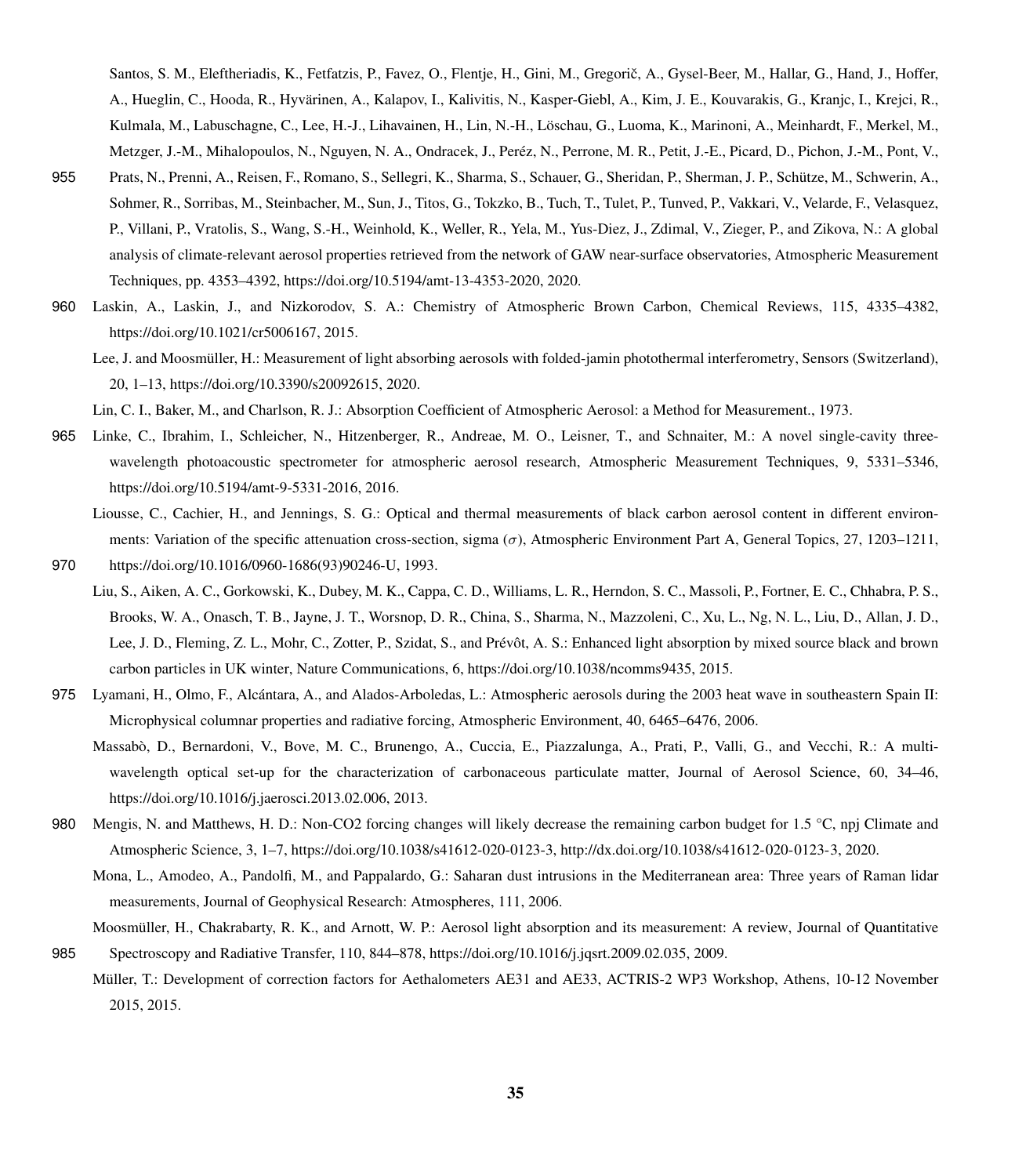<span id="page-35-5"></span>Müller, T., Henzing, J., Leeuw, G. d., Wiedensohler, A., Alastuey, A., Angelov, H., Bizjak, M., Collaud Coen, M., Engström, J., Gruening, C., et al.: Characterization and intercomparison of aerosol absorption photometers: result of two intercomparison workshops, 2011a.

- <span id="page-35-4"></span>990 Müller, T., Laborde, M., Kassell, G., and Wiedensohler, A.: Design and performance of a three-wavelength LED-based total scatter and backscatter integrating nephelometer, Atmospheric Measurement Techniques, 4, 1291–1303, 2011b.
- <span id="page-35-0"></span>Myhre, G., Shindell, D., Breéon, F.-M., Collins, W., Fuglestvedt, J., Huang, J., Koch, D., Lamarque, J.-F., Lee, D., Mendoza, B., Nakajima, T., Robock, A., Stephens, G., Takemura, T., and Zhang, H.: Anthropogenic and Natural Radiative Forcing, book section 8, p. 659–740, Cambridge University Press, Cambridge, United Kingdom and New York, NY, USA, https://doi.org[/10.1017/CBO9781107415324.018,](https://doi.org/10.1017/CBO9781107415324.018) 995 [www.climatechange2013.org,](www.climatechange2013.org) 2013.

- Ogren, J. A., Wendell, J., Andrews, E., and Sheridan, P. J.: Continuous light absorption photometer for long-Term studies, Atmospheric Measurement Techniques, 10, 4805–4818, https://doi.org[/10.5194/amt-10-4805-2017,](https://doi.org/10.5194/amt-10-4805-2017) 2017.
- <span id="page-35-1"></span>Onasch, T. B., Massoli, P., Kebabian, P. L., Hills, F. B., Bacon, F. W., and Freedman, A.: Single scattering albedo monitor for airborne particulates, Aerosol Science and Technology, 49, 267–279, https://doi.org[/10.1080/02786826.2015.1022248,](https://doi.org/10.1080/02786826.2015.1022248) 2015.
- <span id="page-35-8"></span><span id="page-35-7"></span>1000 Pandolfi, M., Cusack, M., Alastuey, A., and Querol, X.: Variability of aerosol optical properties in the Western Mediterranean Basin, Atmospheric Chemistry and Physics, 11, 8189–8203, 2011.
	- Pandolfi, M., Querol, X., Alastuey, A., Jimenez, J., Jorba, O., Day, D., Ortega, A., Cubison, M., Comerón, A., Sicard, M., et al.: Effects of sources and meteorology on particulate matter in the Western Mediterranean Basin: An overview of the DAURE campaign, Journal of Geophysical Research: Atmospheres, 119, 4978–5010, 2014a.
- <span id="page-35-11"></span><span id="page-35-10"></span>1005 Pandolfi, M., Ripoll, A., Querol, X., and Alastuey, A.: Climatology of aerosol optical properties and black carbon mass absorption cross section at a remote high-altitude site in the western Mediterranean Basin, Atmospheric Chemistry and Physics, 14, 6443–6460, 2014b.
	- Pandolfi, M., Tobias, A., Alastuey, A., Sunyer, J., Schwartz, J., Lorente, J., Pey, J., and Querol, X.: Effect of atmospheric mixing layer depth variations on urban air quality and daily mortality during Saharan dust outbreaks, Science of the Total Environment, 494, 283–289, 2014c. Pandolfi, M., Alastuey, A., Pérez, N., Reche, C., Castro, I., Shatalov, V., and Querol, X.: Trends analysis of PM source contributions and
- <span id="page-35-12"></span><span id="page-35-9"></span>1010 chemical tracers in NE Spain during 2004–2014: a multi-exponential approach, Atmospheric Chemistry and Physics, 16, 11 787–11 805, 2016.
	- Pandolfi, M., Alados-Arboledas, L., Alastuey, A., Andrade, M., Angelov, C., Artiñano, B., Backman, J., Baltensperger, U., Bonasoni, P., Bukowiecki, N., Collaud Coen, M., Conil, S., Coz, E., Crenn, V., Dudoitis, V., Ealo, M., Eleftheriadis, K., Favez, O., Fetfatzis, P., Fiebig, M., Flentje, H., Ginot, P., Gysel, M., Henzing, B., Hoffer, A., Holubova Smejkalova, A., Kalapov, I., Kalivitis, N., Kouvarakis, G., Kris-
- 1015 tensson, A., Kulmala, M., Lihavainen, H., Lunder, C., Luoma, K., Lyamani, H., Marinoni, A., Mihalopoulos, N., Moerman, M., Nicolas, J., O'Dowd, C., Petäjä, T., Petit, J.-E., Pichon, J. M., Prokopciuk, N., Putaud, J.-P., Rodríguez, S., Sciare, J., Sellegri, K., Swietlicki, E., Titos, G., Tuch, T., Tunved, P., Ulevicius, V., Vaishya, A., Viana, M., Virkkula, A., Vratolis, S., Weingartner, E., Wiedensohler, A., and Laj, P.: A European aerosol phenomenology – 6: scattering properties of atmospheric aerosol particles from 28 ACTRIS sites, Atmospheric Chemistry and Physics, 18, 7877–7911, https://doi.org[/10.5194/acp-18-7877-2018,](https://doi.org/10.5194/acp-18-7877-2018) [https://www.atmos-chem-phys.net/18/7877/2018/,](https://www.atmos-chem-phys.net/18/7877/2018/) 2018.
- <span id="page-35-6"></span><span id="page-35-3"></span>1020 Park, S. S., Hansen, A. D., and Cho, S. Y.: Measurement of real time black carbon for investigating spot loading effects of Aethalometer data, Atmospheric Environment, 44, 1449–1455, https://doi.org[/10.1016/j.atmosenv.2010.01.025,](https://doi.org/10.1016/j.atmosenv.2010.01.025) [http://dx.doi.org/10.1016/j.atmosenv.](http://dx.doi.org/10.1016/j.atmosenv.2010.01.025) [2010.01.025,](http://dx.doi.org/10.1016/j.atmosenv.2010.01.025) 2010.
	- Pérez, N., Pey, J., Castillo, S., Viana, M., Alastuey, A., and Querol, X.: Interpretation of the variability of levels of regional background aerosols in the Western Mediterranean, Science of the total environment, 407, 527–540, 2008.

<span id="page-35-2"></span>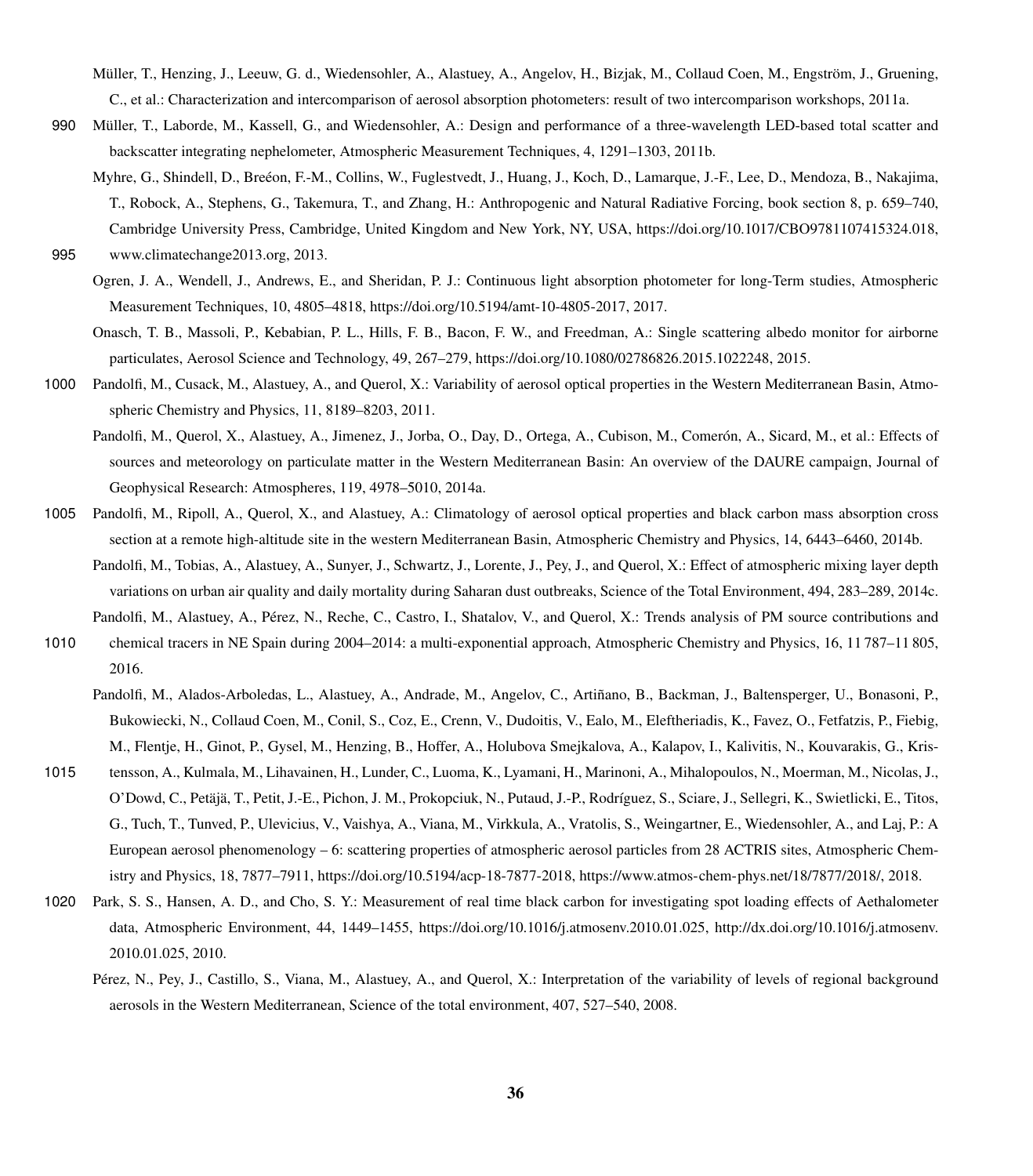- <span id="page-36-4"></span><span id="page-36-2"></span>1025 Petzold, A. and Schönlinner, M.: Multi-angle absorption photometry—a new method for the measurement of aerosol light absorption and atmospheric black carbon, Journal of Aerosol Science, 35, 421–441, 2004.
	- Petzold, A., Schloesser, H., Sheridan, P. J., Arnott, W. P., Ogren, J. A., and Virkkula, A.: Evaluation of multiangle absorption photometry for measuring aerosol light absorption, Aerosol Science and Technology, 39, 40–51, https://doi.org[/10.1080/027868290901945,](https://doi.org/10.1080/027868290901945) 2005.
	- Petzold, A., Ogren, J. A., Fiebig, M., Laj, P., Li, S. M., Baltensperger, U., Holzer-Popp, T., Kinne, S., Pappalardo, G., Sugimoto, N., Wehrli,
- <span id="page-36-7"></span><span id="page-36-3"></span>1030 C., Wiedensohler, A., and Zhang, X. Y.: Recommendations for reporting black carbon measurements, Atmospheric Chemistry and Physics, 13, 8365–8379, https://doi.org[/10.5194/acp-13-8365-2013,](https://doi.org/10.5194/acp-13-8365-2013) 2013.
	- Pey, J., Pérez, N., Castillo, S., Viana, M., Moreno, T., Pandolfi, M., López-Sebastián, J., Alastuey, A., and Querol, X.: Geochemistry of regional background aerosols in the Western Mediterranean, Atmospheric Research, 94, 422–435, 2009.

Pey, J., Querol, X., Alastuey, A., Forastiere, F., and Stafoggia, M.: African dust outbreaks over the Mediterranean Basin during 2001–2011:

- <span id="page-36-15"></span><span id="page-36-10"></span>1035 PM 10 concentrations, phenomenology and trends, and its relation with synoptic and mesoscale meteorology, Atmospheric Chemistry and Physics, 13, 1395–1410, 2013.
	- Querol, X., Alastuey, A., Puicercus, J. A., Mantilla, E., Miro, J. V., Lopez-Soler, A., Plana, F., and Artiñano, B.: Seasonal evolution of suspended particles around a large coal-fired power station: particulate levels and sources, Atmospheric Environment, 32, 1963–1978, 1998.
- <span id="page-36-12"></span><span id="page-36-5"></span>1040 Querol, X., Alastuey, A., Rodriguez, S., Plana, F., Ruiz, C. R., Cots, N., Massagué, G., and Puig, O.: PM10 and PM2. 5 source apportionment in the Barcelona Metropolitan area, Catalonia, Spain, Atmospheric Environment, 35, 6407–6419, 2001.
	- Querol, X., Alastuey, A., Viana, M. M., Rodriguez, S., Artíñano, B., Salvador, P., Do Santos, S. G., Fernandez Patier, R., Ruiz, C., De la Rosa, J., Sanchez de la Campa, A., Menendez, M., and Gil, J.: Speciation and origin of PM10 and PM2. 5 in Spain, Journal of Aerosol Science, 35, 1151–1172, 2004.
- <span id="page-36-13"></span><span id="page-36-9"></span>1045 Querol, X., Alastuey, A., Pey, J., Cusack, M., Pérez, N., Mihalopoulos, N., Theodosi, C., Gerasopoulos, E., Kubilay, N., and Koçak, M.: Variability in regional background aerosols within the Mediterranean., Atmospheric Chemistry & Physics Discussions, 9, 2009a.
	- Querol, X., Pey, J., Pandolfi, M., Alastuey, A., Cusack, M., Pérez, N., Moreno, T., Viana, M., Mihalopoulos, N., Kallos, G., et al.: African dust contributions to mean ambient PM10 mass-levels across the Mediterranean Basin, Atmospheric Environment, 43, 4266–4277, 2009b. Querol, X., Perez, N., Reche, C., Ealo, M., Ripoll, A., Tur, J., Pandolfi, M., Pey, J., Salvador, P., Moreno, T., et al.: African dust and air
- <span id="page-36-0"></span>Ramanathan, V. and Carmichael, G.: Global and regional climate changes due to black carbon, Nature Geoscience, 1, 221–227, https://doi.org[/10.1038/ngeo156,](https://doi.org/10.1038/ngeo156) 2008.

<span id="page-36-11"></span>1050 quality over Spain: Is it only dust that matters?, Science of the total environment, 686, 737–752, 2019.

- <span id="page-36-14"></span>Atmospheric Chemistry and Physics, 11, 6207–6227, 2011.
	- Rigler, M., Drinovec, L., Lavri, G., Vlachou, A., Prevot, A. S., Luc Jaffrezo, J., Stavroulas, I., Sciare, J., Burger, J., Kranjc, I., Turšič, J., D. A. Hansen, A., and Mocnik, G.: The new instrument using a TC-BC (total carbon-black carbon) method for the online measurement of carbonaceous aerosols, Atmospheric Measurement Techniques, 13, 4333–4351, https://doi.org[/10.5194/amt-13-4333-2020,](https://doi.org/10.5194/amt-13-4333-2020) 2020.
- <span id="page-36-8"></span>1060 Ripoll, A., Pey, J., Minguillón, M. C., Pérez, N., Pandolfi, M., Querol, X., and Alastuey, A.: Three years of aerosol mass, black carbon and particle number concentrations at Montsec (southern Pyrenees, 1570 m asl), Atmospheric Chemistry and Physics, 14, 4279–4295, 2014.

Ramanathan, V., Crutzen, P., Kiehl, J., and Rosenfeld, D.: Aerosols, climate, and the hydrological cycle, science, 294, 2119–2124, 2001.

<span id="page-36-6"></span><span id="page-36-1"></span>Reche, C., Querol, X., Alastuey, A., Viana, M., Pey, J., Moreno, T., Rodríguez, S., González, Y., Fernández-Camacho, R., Rosa, J., et al.: 1055 New considerations for PM, Black Carbon and particle number concentration for air quality monitoring across different European cities,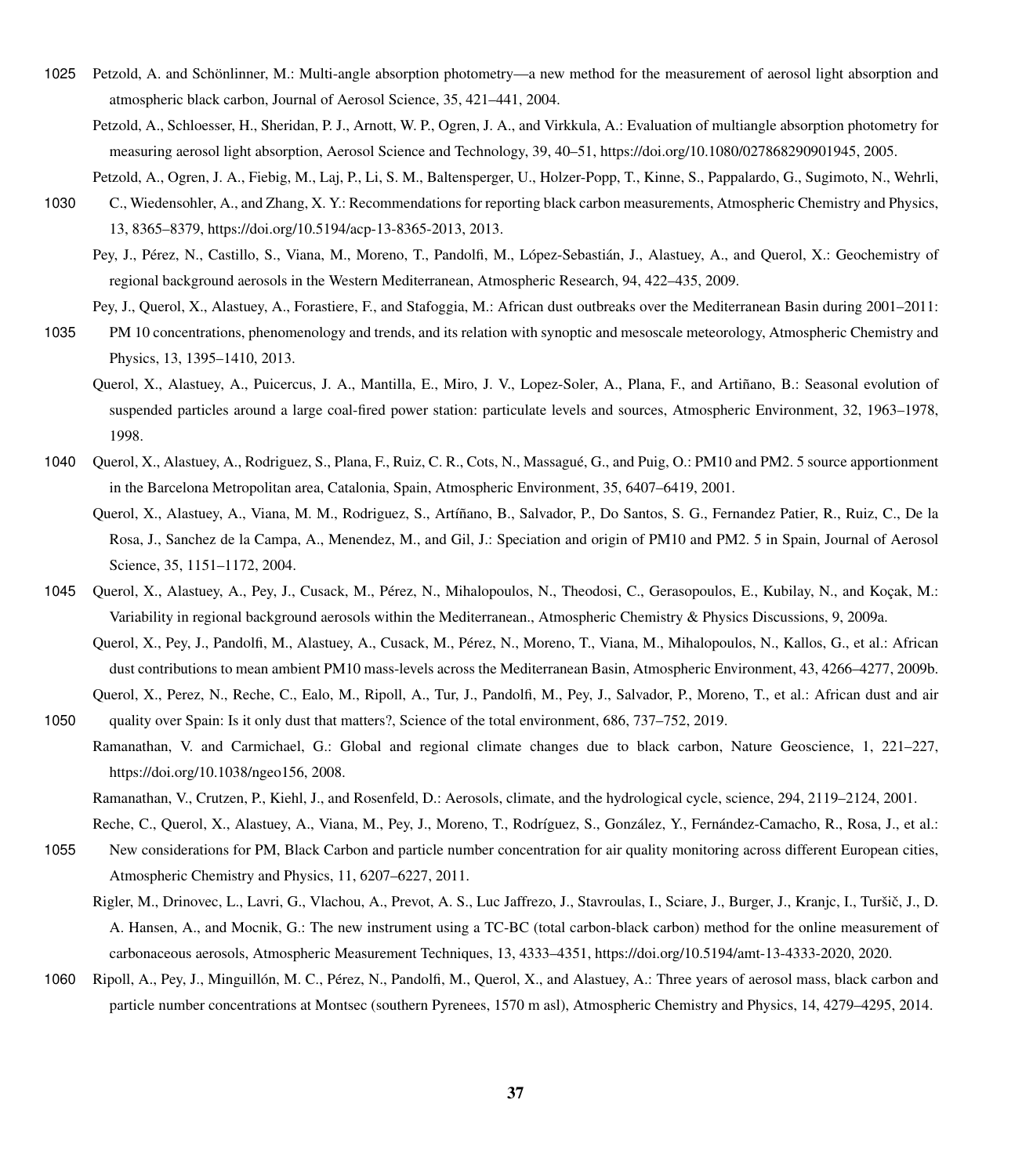- <span id="page-37-11"></span>Ripoll, A., Minguillón, M. C., Pey, J., Jimenez, J. L., Day, D. A., Sosedova, Y., Canonaco, F., Prévôt, A. S., Querol, X., and Alastuey, A.: Long-term real-time chemical characterization of submicron aerosols at Montsec (southern Pyrenees, 1570 m a.s.l.), Atmospheric Chemistry and Physics, 15, 2935–2951, https://doi.org[/10.5194/acp-15-2935-2015,](https://doi.org/10.5194/acp-15-2935-2015) 2015.
- <span id="page-37-7"></span><span id="page-37-5"></span>1065 Rivas, I., Beddows, D. C., Amato, F., Green, D. C., Järvi, L., Hueglin, C., Reche, C., Timonen, H., Fuller, G. W., Niemi, J. V., et al.: Source apportionment of particle number size distribution in urban background and traffic stations in four European cities, Environment International, 135, 105 345, 2020.
	- Rodrıguez, S., Querol, X., Alastuey, A., Kallos, G., and Kakaliagou, O.: Saharan dust contributions to PM10 and TSP levels in Southern and Eastern Spain, Atmospheric Environment, 35, 2433–2447, 2001.
- <span id="page-37-6"></span><span id="page-37-0"></span>1070 Rodríguez, S., Querol, X., Alastuey, A., and Plana, F.: Sources and processes affecting levels and composition of atmospheric aerosol in the western Mediterranean, Journal of Geophysical Research: Atmospheres, 107, AAC–12, 2002.
	- Samset, B. H., Sand, M., Smith, C. J., Bauer, S. E., Forster, P. M., Fuglestvedt, J. S., Osprey, S., and Schleussner, C. F.: Climate Impacts From a Removal of Anthropogenic Aerosol Emissions, Geophysical Research Letters, 45, 1020–1029, https://doi.org[/10.1002/2017GL076079,](https://doi.org/10.1002/2017GL076079) 2018.
- <span id="page-37-13"></span>1075 Sandradewi, J., Prévôt, A. S., Szidat, S., Perron, N., Alfarra, M. R., Lanz, V. A., Weingartner, E., and Baltensperger, U. R.: Using aerosol light absorption measurements for the quantitative determination of wood burning and traffic emission contribution to particulate matter, Environmental Science and Technology, 42, 3316–3323, https://doi.org[/10.1021/es702253m,](https://doi.org/10.1021/es702253m) 2008.
- <span id="page-37-8"></span>Schauer, G., Kasper-Giebl, A., and Močnik, G.: Increased PM concentrations during a combined wildfire and saharan dust event observed at high-altitude Sonnblick observatory, Austria, Aerosol and Air Quality Research, 16, 542–554, https://doi.org[/10.4209/aaqr.2015.05.0337,](https://doi.org/10.4209/aaqr.2015.05.0337) 1080 2016.
- <span id="page-37-10"></span>Schmeisser, L., Backman, J., Ogren, J. A., Andrews, E., Asmi, E., Starkweather, S., Uttal, T., Fiebig, M., Sharma, S., Eleftheriadis, K., Vratolis, S., Bergin, M., Tunved, P., and Jefferson, A.: Seasonality of aerosol optical properties in the Arctic, Atmospheric Chemistry and Physics, 18, 11 599–11 622, https://doi.org[/10.5194/acp-18-11599-2018,](https://doi.org/10.5194/acp-18-11599-2018) 2018.
- <span id="page-37-3"></span><span id="page-37-2"></span>Schmid, O., Artaxo, P., Arnott, W. P., Chand, D., Gatti, L. V., Frank, G. P., Hoffer, A., Schnaiter, M., and Andreae, M. O.: Spectral light 1085 absorption by ambient aerosols influenced by biomass burning in the Amazon Basin. I: Comparison and field calibration of absorption measurement techniques, Atmospheric Chemistry and Physics, 6, 3443–3462, https://doi.org[/10.5194/acp-6-3443-2006,](https://doi.org/10.5194/acp-6-3443-2006) 2006.
	- Segura, S., Estellés, V., Titos, G., Lyamani, H., Utrillas, M. P., Zotter, P., Prévôt, A. S., Močnik, G., Alados-Arboledas, L., and Martínez-Lozano, J. A.: Determination and analysis of in situ spectral aerosol optical properties by a multi-instrumental approach, Atmospheric Measurement Techniques, 7, 2373–2387, https://doi.org[/10.5194/amt-7-2373-2014,](https://doi.org/10.5194/amt-7-2373-2014) 2014.
- <span id="page-37-4"></span><span id="page-37-1"></span>1090 Sheridan, P. J., Patrick Arnott, W., Ogren, J. A., Andrews, E., Atkinson, D. B., Covert, D. S., Moosmüller, H., Petzold, A., Schmid, B., Strawa, A. W., Varma, R., and Virkkula, A.: The reno aerosol optics study: An evaluation of aerosol absorption measurement methods, Aerosol Science and Technology, 39, 1–16, https://doi.org[/10.1080/027868290901891,](https://doi.org/10.1080/027868290901891) 2005.
	- Singh, S., Fiddler, M. N., Smith, D., and Bililign, S.: Error analysis and uncertainty in the determination of aerosol optical properties using cavity ring-down spectroscopy, integrating nephelometry, and the extinction-minus-scattering method, Aerosol Science and Technology,
- <span id="page-37-12"></span><span id="page-37-9"></span>1095 48, 1345–1359, https://doi.org[/10.1080/02786826.2014.984062,](https://doi.org/10.1080/02786826.2014.984062) 2014.
	- Sokolik, I. N. and Toon, O. B.: Incorporation of mineralogical composition into models of the radiative properties of mineral aerosol from UV to IR wavelengths, Journal of Geophysical Research Atmospheres, 104, 9423–9444, https://doi.org[/10.1029/1998JD200048,](https://doi.org/10.1029/1998JD200048) 1999.
		- Springston, S. R. and Sedlacek, A. J.: Noise characteristics of an instrumental particle absorbance technique, Aerosol Science and Technology, 41, 1110–1116, https://doi.org[/10.1080/02786820701777457,](https://doi.org/10.1080/02786820701777457) 2007.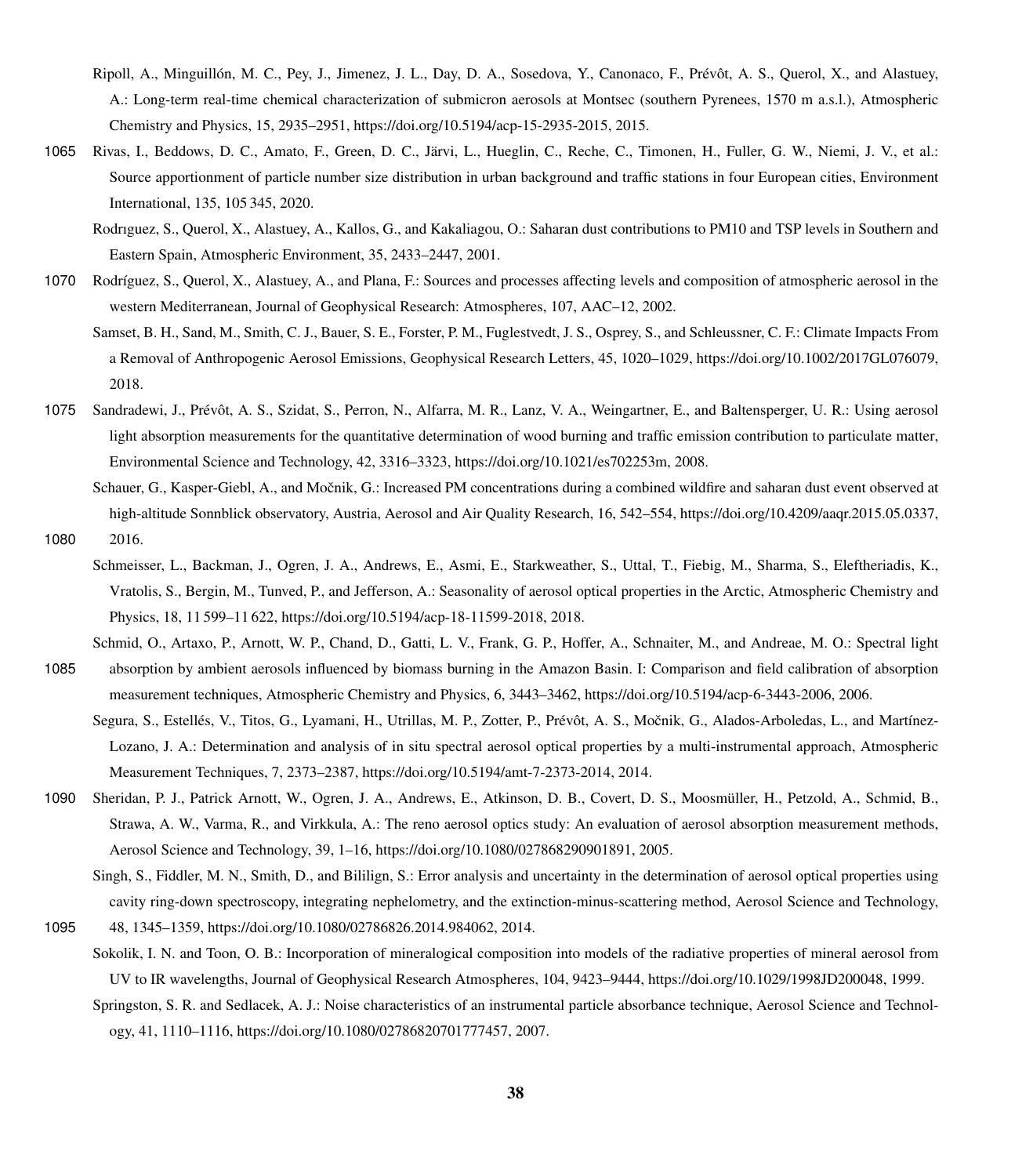- <span id="page-38-2"></span><span id="page-38-1"></span>1100 Stephens, M., Turner, N., and Sandberg, J.: Particle identification by laser-induced incandescence in a solid-state laser cavity, Applied Optics, 42, 3726, https://doi.org[/10.1364/ao.42.003726,](https://doi.org/10.1364/ao.42.003726) 2003.
	- Terhune, R. W. and Anderson, J. E.: Spectrophone measurements of the absorption of visible light by aerosols in the atmosphere, Optics Letters, 1, 70, https://doi.org[/10.1364/ol.1.000070,](https://doi.org/10.1364/ol.1.000070) 1977.

Valentini, S., Barnaba, F., Bernardoni, V., Calzolai, G., Costabile, F., Di Liberto, L., Forello, A. C., Gobbi, G. P., Gualtieri, M., Lu-

- <span id="page-38-10"></span><span id="page-38-9"></span>1105 carelli, F., Nava, S., Petralia, E., Valli, G., Wiedensohler, A., and Vecchi, R.: Classifying aerosol particles through the combination of optical and physical-chemical properties: Results from a wintertime campaign in Rome (Italy), Atmospheric Research, 235, 104 799, https://doi.org[/10.1016/j.atmosres.2019.104799, https://doi.org/10.1016/j.atmosres.2019.104799,](https://doi.org/10.1016/j.atmosres.2019.104799) 2020a.
	- Valentini, S., Bernardoni, V., Bolzacchini, E., Ciniglia, D., Pandolfi, M., Ferrero, L., Forello, A. C., Massabó, D., Pandolfi, M., Prati, P., Soldan, F., Valli, G., Yus-díez, J., and Vecchi, R.: Applicability of benchtop multi-wavelength polar photometers to off-line measurements
- <span id="page-38-3"></span>1110 of the Multi-Angle Absorption Photometer, pp. 1–13, https://doi.org[/10.1016/j.jaerosci.2020.105701,](https://doi.org/10.1016/j.jaerosci.2020.105701) 2020b.
	- Vecchi, R., Bernardoni, V., Paganelli, C., and Valli, G.: A filter-based light-absorption measurement with polar photometer: Effects of sampling artefacts from organic carbon, Journal of Aerosol Science, 70, 15–25, 2014.
- <span id="page-38-7"></span><span id="page-38-6"></span>Virkkula, A., Mäkelä, T., Hillamo, R., Yli-Tuomi, T., Hirsikko, A., Hämeri, K., and Koponen, I. K.: A simple procedure for correcting loading effects of aethalometer data, Journal of the Air and Waste Management Association, 57, 1214–1222, https://doi.org[/10.3155/1047-](https://doi.org/10.3155/1047-3289.57.10.1214) 1115 [3289.57.10.1214,](https://doi.org/10.3155/1047-3289.57.10.1214) 2007.
	- Virkkula, A., Chi, X., Ding, A., Shen, Y., Nie, W., Qi, X., Zheng, L., Huang, X., Xie, Y., Wang, J., Petäjä, T., and Kulmala, M.: On the interpretation of the loading correction of the aethalometer, Atmospheric Measurement Techniques, 8, 4415–4427, https://doi.org[/10.5194/amt-](https://doi.org/10.5194/amt-8-4415-2015)[8-4415-2015,](https://doi.org/10.5194/amt-8-4415-2015) 2015.
		- Visser, B., Röhrbein, J., Steigmeier, P., Drinovec, L., Močnik, G., and Weingartner, E.: A single-beam photothermal interferometer for in-situ
- <span id="page-38-4"></span><span id="page-38-0"></span>1120 measurements of aerosol light absorption, Atmospheric Measurement Techniques Discussions, 2, 1–24, https://doi.org[/10.5194/amt-2020-](https://doi.org/10.5194/amt-2020-242) [242,](https://doi.org/10.5194/amt-2020-242) 2020.
	- Wang, Y., Le, T., Chen, G., Yung, Y. L., Su, H., Seinfeld, J. H., and Jiang, J. H.: Reduced European aerosol emissions suppress winter extremes over northern Eurasia, Nature Climate Change, 10, 225–230, https://doi.org[/10.1038/s41558-020-0693-4,](https://doi.org/10.1038/s41558-020-0693-4) [http://dx.doi.org/10.](http://dx.doi.org/10.1038/s41558-020-0693-4) [1038/s41558-020-0693-4,](http://dx.doi.org/10.1038/s41558-020-0693-4) 2020.
- <span id="page-38-8"></span><span id="page-38-5"></span>1125 Weingartner, E., Saathoff, H., Schnaiter, M., Streit, N., Bitnar, B., and Baltensperger, U.: Absorption of light by soot particles: Determination of the absorption coefficient by means of aethalometers, Journal of Aerosol Science, 34, 1445–1463, https://doi.org[/10.1016/S0021-](https://doi.org/10.1016/S0021-8502(03)00359-8) [8502\(03\)00359-8,](https://doi.org/10.1016/S0021-8502(03)00359-8) 2003.
	- [W](https://library.wmo.int/doc{_}num.php?explnum{_}id=3073)MO: WMO/GAW Aerosol Measurement Procedures, Guidelines and Recommendations, WMO- No. 1177; GAW Report- No. 227, [https:](https://library.wmo.int/doc{_}num.php?explnum{_}id=3073) [//library.wmo.int/doc{\\_}num.php?explnum{\\_}id=3073,](https://library.wmo.int/doc{_}num.php?explnum{_}id=3073) 2016.
- <span id="page-38-12"></span><span id="page-38-11"></span>1130 Yus-Díez, J., Ealo, M., Pandolfi, M., Perez, N., Titos, G., Mocnik, G., Querol, X., and Alastuey, A.: Aircraft vertical profiles during summer- ˇ time regional and Saharan dust scenarios over the north-western Mediterranean Basin: aerosol optical and physical properties, Atmospheric Chemistry and Physics Discussions, pp. 1–35, 2020.
	- Zanatta, M., Gysel, M., Bukowiecki, N., Müller, T., Weingartner, E., Areskoug, H., Fiebig, M., Yttri, K. E., Mihalopoulos, N., Kouvarakis, G., et al.: A European aerosol phenomenology-5: Climatology of black carbon optical properties at 9 regional background sites across
- 1135 Europe, Atmospheric environment, 145, 346–364, 2016.